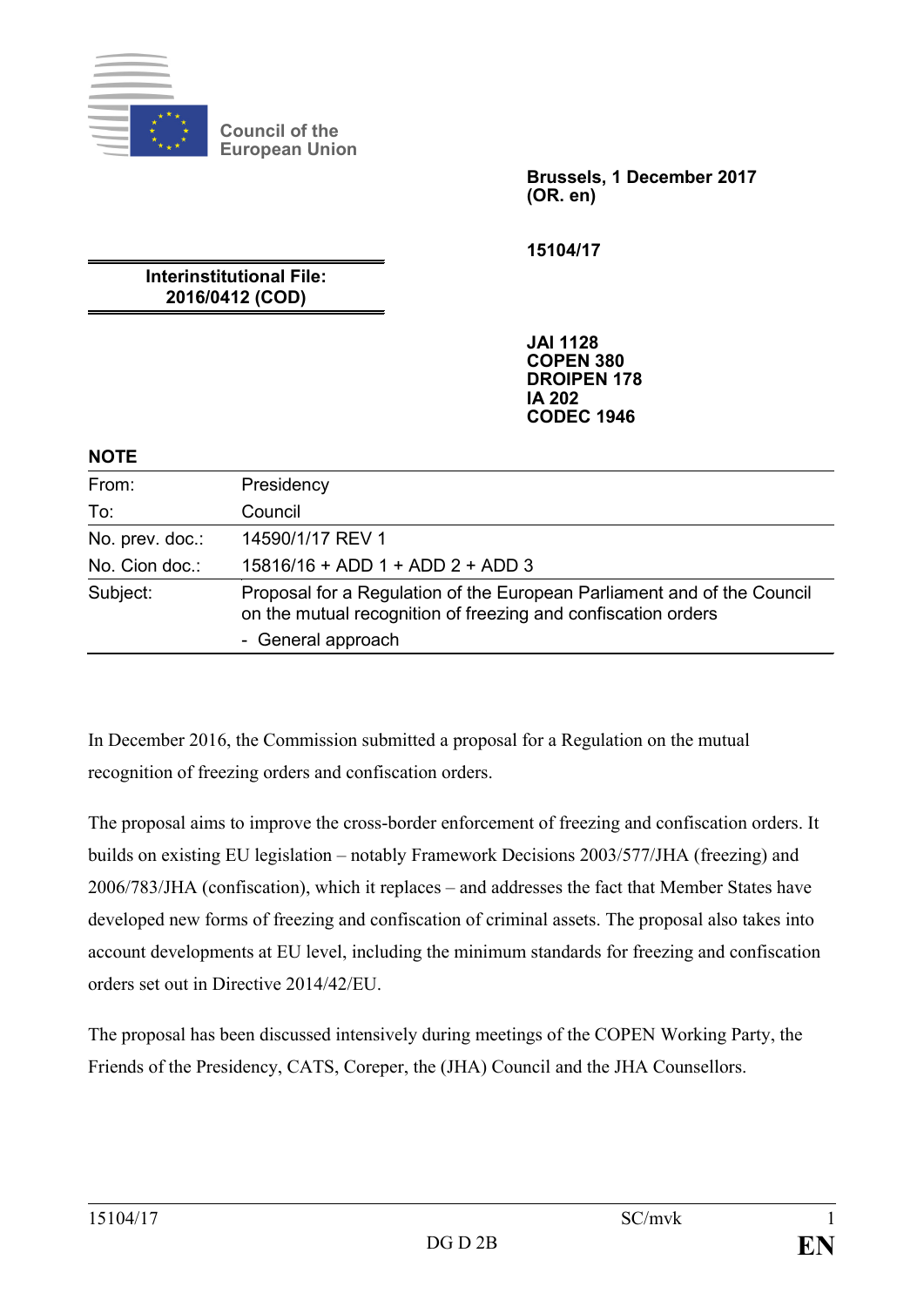The text of the draft Regulation as it results from the meeting of Coreper on 29 November 2017 is set out in the Annex. The text is accompanied by draft certificates, which are set out in doc. 15107/17.

The Commission has a reservation on the deletion of Art. 4 (proportionality), on Art. 9 para 1(b) and Art. 22 para 1(b) (freedom of the press), on Art. 31b (deletion of the reference to Directive 2010/24/EU relating to the recovery of tax claims), and on Art. 40 (entry into force).

CZ, DE, EL, CY, HU, NL have a reservation on the legal form of the instrument (a Regulation, not a Directive). See, however, recital 37a.

DE has a reservation on Art. 9 and Art. 22, since it would like a ground for non-recognition based on fundamental rights to be introduced in the text.

SI and UK have a Parliamentary scrutiny reservation.

The Council is invited to reach a general approach on this text, which will constitute the basis for the negotiations with the European Parliament in the framework of the ordinary legislative procedure (Art. 294 TFEU).

 $\overline{\phantom{a}}$  , and the set of the set of the set of the set of the set of the set of the set of the set of the set of the set of the set of the set of the set of the set of the set of the set of the set of the set of the s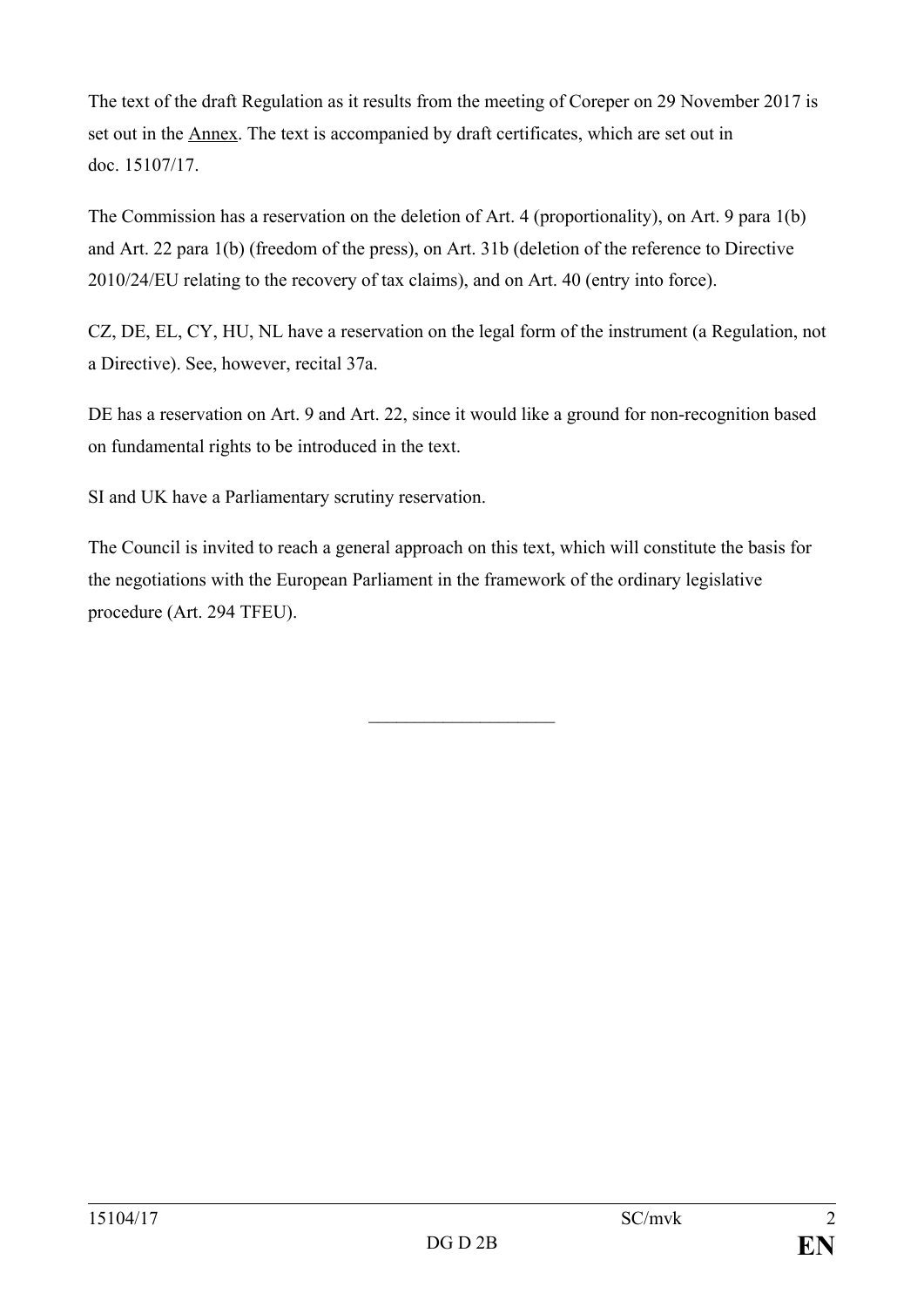### Proposal for a

## **REGULATION OF THE EUROPEAN PARLIAMENT AND OF THE COUNCIL**

#### **on the mutual recognition of freezing orders and confiscation orders**

THE EUROPEAN PARLIAMENT AND THE COUNCIL OF THE EUROPEAN UNION,

Having regard to the Treaty on the Functioning of the European Union, and in particular Article  $82(1)(a)$  thereof,

Having regard to the proposal from the European Commission,

After transmission of the draft legislative act to the national parliaments,

Acting in accordance with the ordinary legislative procedure,

Whereas:**[1](#page-2-0)**

- (1) The Union has set itself the objective of maintaining and developing an area of freedom, security and justice.
- (2) Judicial cooperation in criminal matters in the Union is based on the principle of mutual recognition of judgments and judicial decisions, which has commonly been referred to as a cornerstone of judicial cooperation in criminal matters within the Union since the Tampere European Council of 15 and 16 October 1999.

<span id="page-2-0"></span> $\mathbf{1}$ **<sup>1</sup>** The legal linguists will be asked to place the recitals in the right order.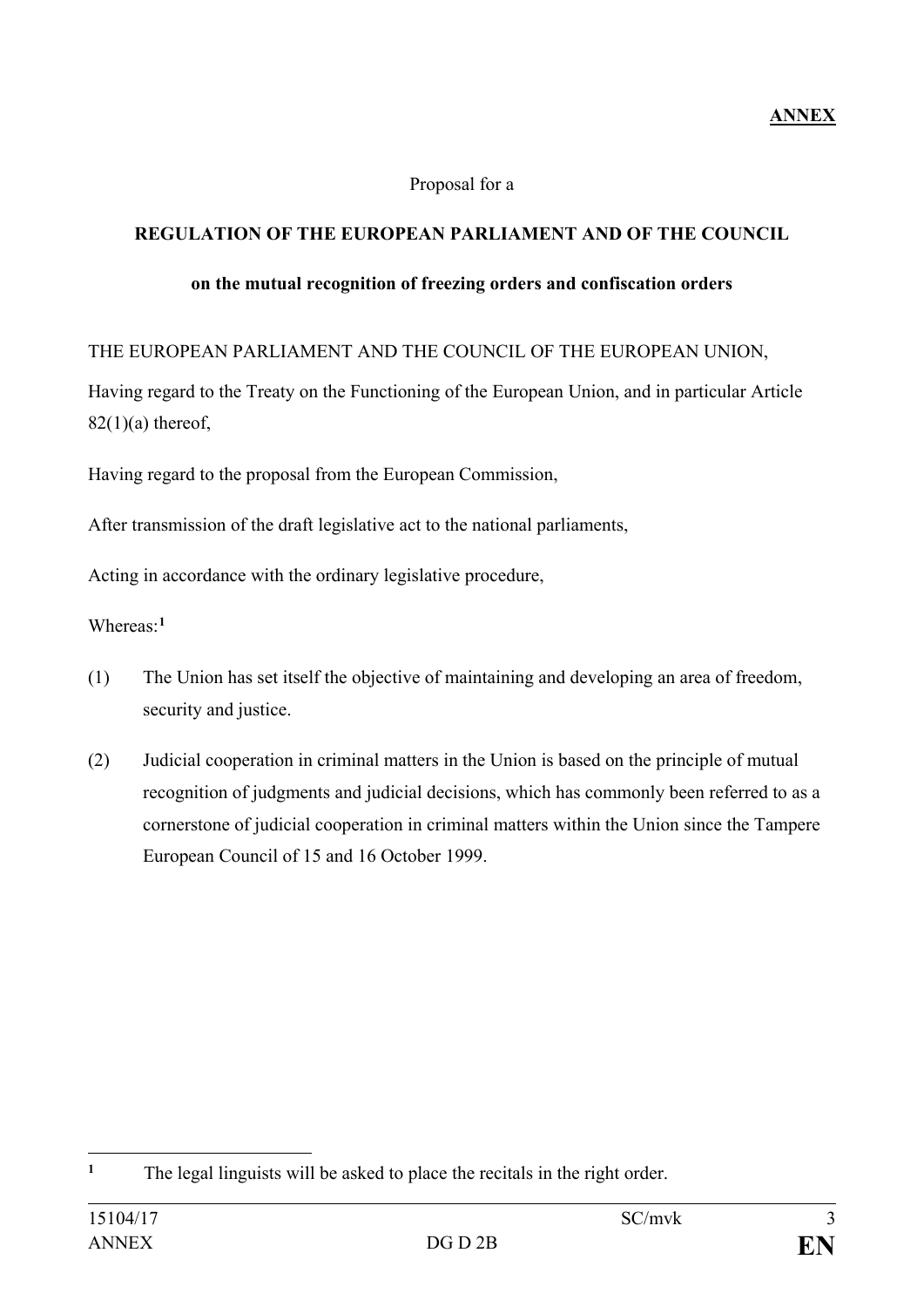- (3) The freezing and the confiscation of instrumentalities and proceeds of crime are among the most effective means of combatting crime. The Union is committed to ensuring more effective identification, confiscation and re-use of criminal assets in accordance with the "The Stockholm programme – An open and secure Europe serving and protecting the citizens".**[2](#page-3-0)**
- (4) As crime is often transnational in nature, effective cross-border cooperation is essential in order to seize and confiscate the proceeds and instrumentalities of crime.
- (5) The current Union legal framework in relation to the mutual recognition of freezing orders and confiscation orders is composed of Council Framework Decisions 2003/577/JHA**[3](#page-3-1)** and 2006/783/JHA**[4](#page-3-2)** .
- (6) The Commission's implementation reports on Framework Decisions 2003/577/JHA and 2006/783/JHA show that the existing regime for the mutual recognition of freezing orders and confiscation orders is not fully effective. The current instruments have not been uniformly implemented and applied in the Member States, leading to insufficient mutual recognition.

<span id="page-3-0"></span> $\overline{2}$ <sup>2</sup> OJ C 115, 4.5.2010, p.1.<br><sup>3</sup> Council Framework Dec

<span id="page-3-1"></span>**<sup>3</sup>** Council Framework Decision 2003/577/JHA of 22 July 2003 on the execution in the European Union of orders freezing property or evidence (OJ L 196, 2.8.2003, p. 45).

<span id="page-3-2"></span>**<sup>4</sup>** Council Framework Decision 2006/783/JHA of 6 October 2006 on the application of the principle of mutual recognition to confiscation orders (OJ L 328, 21.11.2006, p. 59).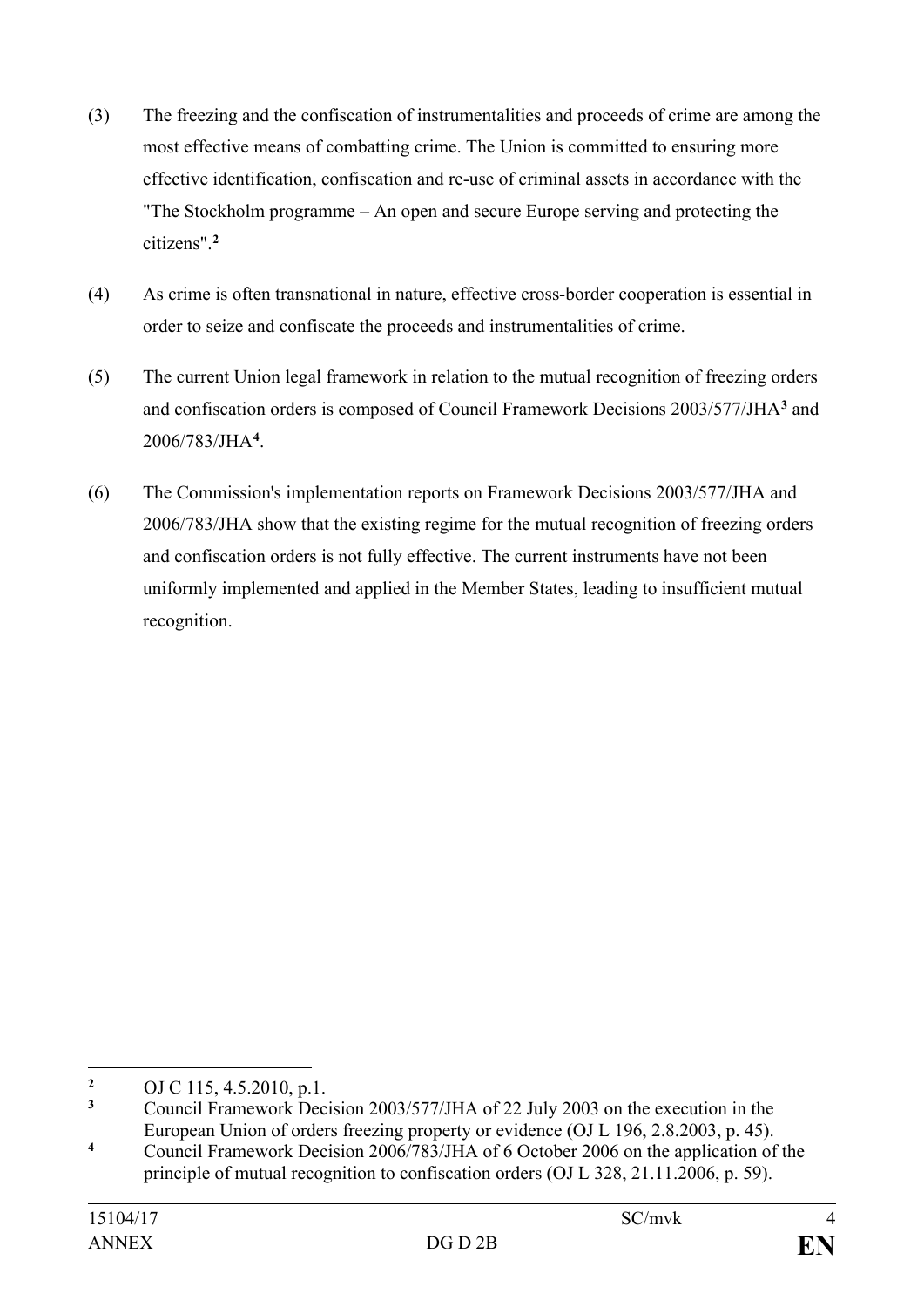- (7) The Union legal framework on mutual recognition of freezing orders and confiscation orders has not kept up with recent legislative developments at Union and national levels. In particular, Directive 2014/42/EU of the European Parliament and of the Council**[5](#page-4-0)** sets out common minimum rules on the freezing and the confiscation of property. These common minimum rules concern: (i) the confiscation of proceeds and instrumentalities of crime, including in cases of illness or absconding of the suspect or accused person, where criminal proceedings have already been initiated; (ii) extended confiscation; (iii) third party confiscation. Those common minimum rules also concern the freezing of property with a view to possible subsequent confiscation. The types of freezing and confiscation covered by Directive 2014/42/EU should also be covered by the legal framework on mutual recognition.
- (8) When adopting Directive 2014/42/EU, the European Parliament and the Council stated in a declaration that an effective system of freezing and confiscation in the Union is inherently linked to the well-functioning mutual recognition of freezing orders and confiscation orders. Considering the need to put in place a comprehensive system for freezing and confiscation of the proceeds and instrumentalities of crime, the European Parliament and the Council called on the Commission to present a legislative proposal on mutual recognition of freezing orders and confiscation orders.
- (9) In its communication on the "European Agenda on Security" of 28 April 2015, the Commission considered that judicial cooperation in criminal matters relies on effective cross-border instruments and that mutual recognition of judgments and judicial decisions is a key element in the security framework. The Commission also recalled the need to improve mutual recognition of freezing orders and confiscation orders.

<span id="page-4-0"></span> $\overline{5}$ **<sup>5</sup>** Directive 2014/42/EU of the European Parliament and of the Council of 3 April 2014 on the freezing and confiscation of instrumentalities and proceeds of crime in the European Union (OJ L 127, 29.4.2014, p. 39).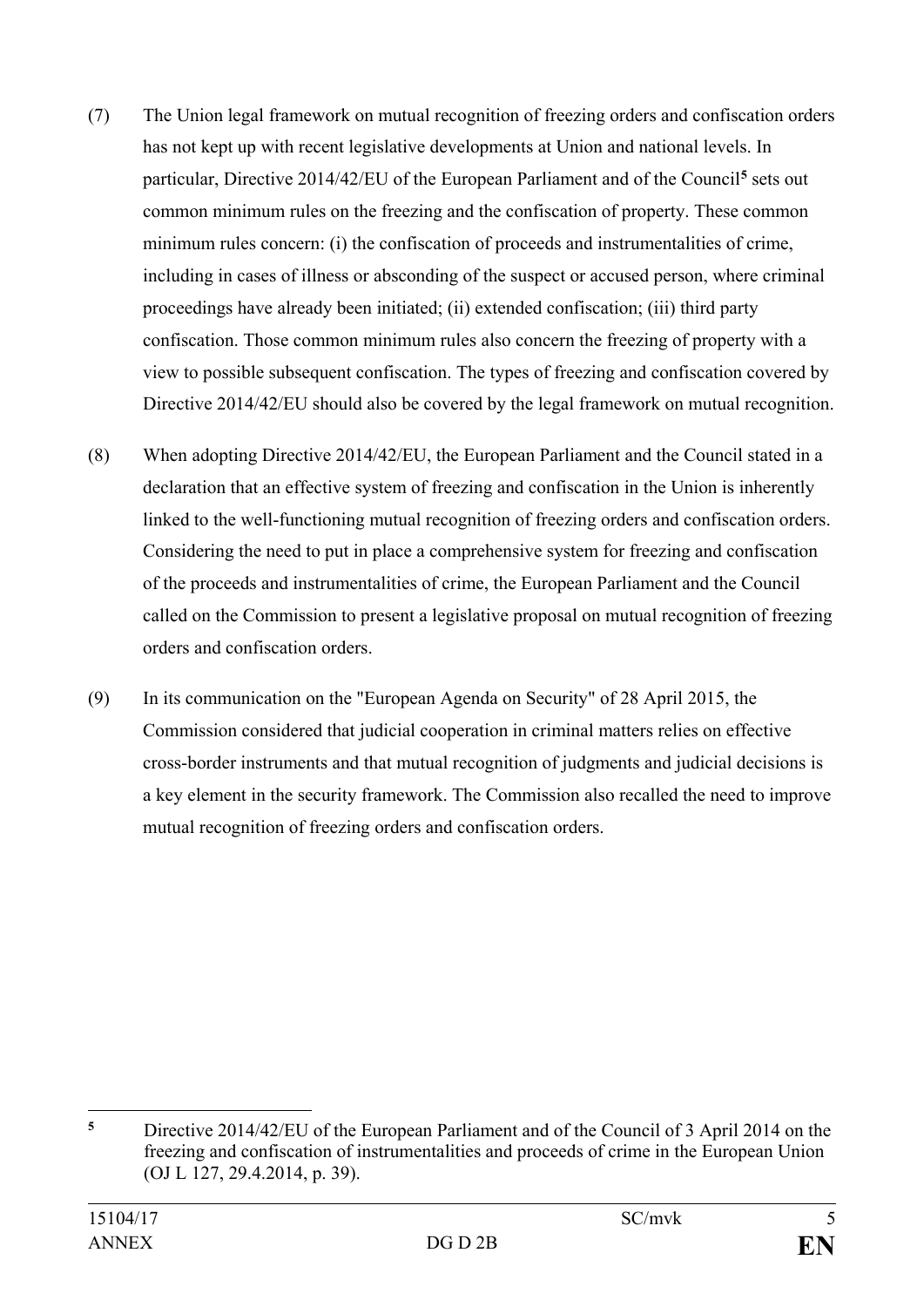- (10) In its communication on an "Action Plan for strengthening the fight against terrorist financing" of 2 February 2016, the Commission highlighted the need to ensure that criminals who fund terrorism are deprived of their assets. In order to disrupt organised crime activities that finance terrorism, it is essential to deprive those criminals of the proceeds of crime. To this end, it is necessary to ensure that all types of freezing orders and confiscation orders are enforced to the maximum extent possible throughout the Union through the application of the principle of mutual recognition.
- (11) In order to ensure effective mutual recognition of freezing orders and confiscation orders, the rules on recognition and execution of those orders should be established by a legally binding and directly applicable legal act of the Union.
- (12) It is important to facilitate the mutual recognition and execution of orders to freeze and orders to confiscate property by establishing rules that oblige a Member State to recognise the freezing orders and confiscation orders issued by another Member State within the framework of criminal proceedings and to execute those orders in its territory.
- (13) This Regulation should apply to all freezing orders and to all confiscation orders issued within the framework of proceedings in criminal matters. 'Proceedings in criminal matters' is an autonomous concept of Union law. It should therefore cover all types of freezing orders and confiscation orders issued following proceedings in relation to a criminal offence, not only orders covered by Directive 2014/42/EU, but also other types of orders issued without a final conviction. While such orders might not exist in the legal system of a Member State, the Member State concerned should be able to recognise and execute the order if it was issued by another Member State. Proceedings in criminal matters could also encompass criminal investigations by the police and other law enforcement authorities. Freezing orders and confiscation orders that are issued within the framework of proceedings in civil or administrative matters are excluded from the scope of this Regulation.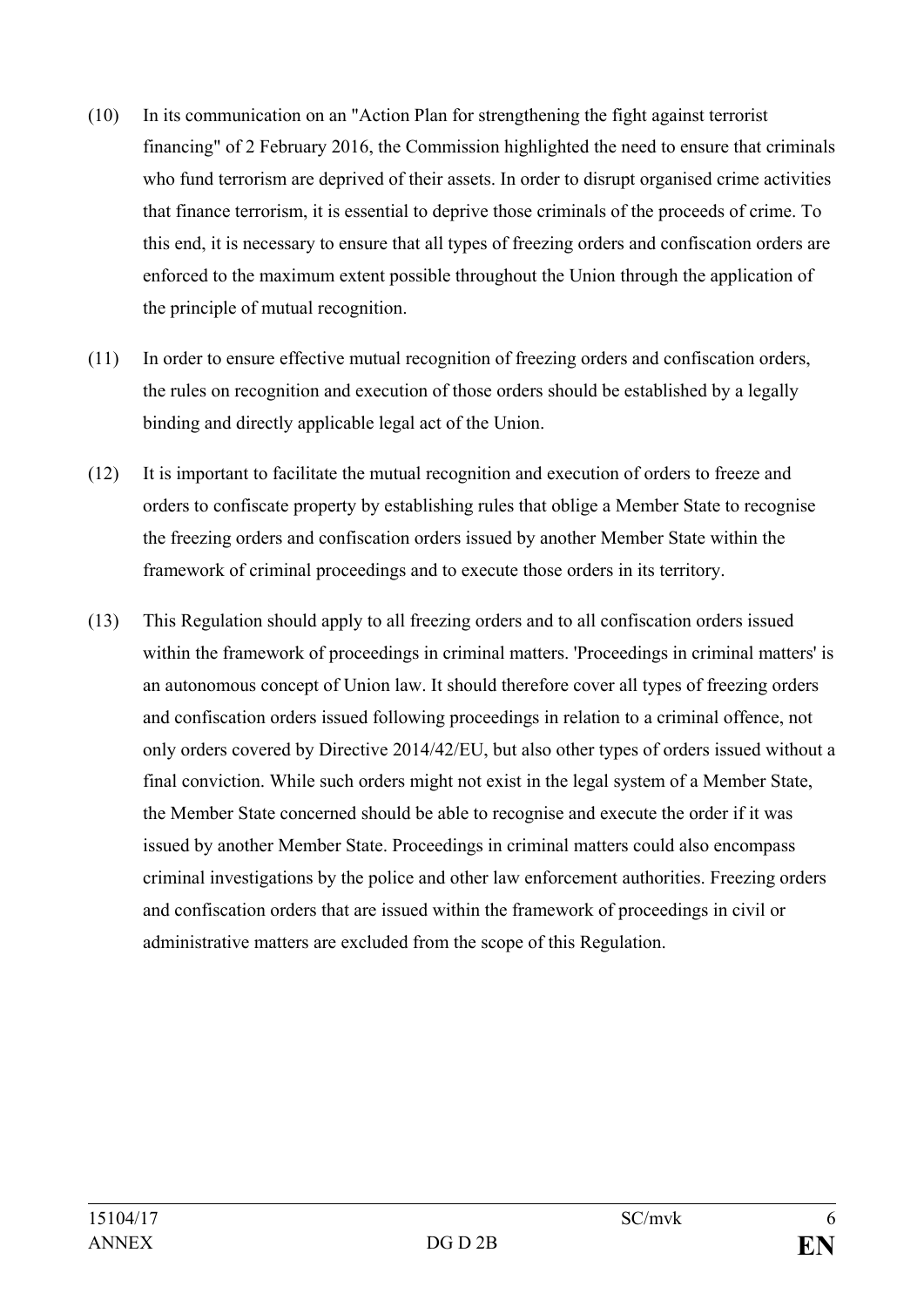- (14) This Regulation should cover freezing orders and confiscation orders related to offences covered by Directive 2014/42/EU, as well as such orders related to other offences. The offences should therefore not be limited to particularly serious crimes that have a crossborder dimension, as Article 82 of the Treaty on the Functioning of the European Union (TFEU) does not require such limitation for measures laying down rules and procedures for ensuring the mutual recognition of judgments in criminal matters.
- (15) Cooperation between Member States, which is based on the principle of mutual recognition and immediate execution of judicial decisions, presupposes confidence that the decisions to be recognised and executed will always be taken in compliance with the principles of legality, subsidiarity and proportionality. It also presupposes that the rights of persons that are affected by a freezing order or a confiscation order should be preserved. Such affected persons, which could be natural persons or legal persons, should include the person against whom a freezing order or a confiscation order was issued, or the person owning the property that is covered by that order, as well as any third parties whose rights in relation to that property are directly prejudiced by that order, including bona fide third parties. Whether such third parties are directly prejudiced by a freezing order or a confiscation order, is to be decided in accordance with the law of the executing State.
- (16) This Regulation does not have the effect of modifying the obligation to respect fundamental rights and fundamental legal principles as enshrined in Article 6 of the Treaty on European Union (TEU).
- (17) This Regulation respects the fundamental rights and observes the principles recognised in the Charter of Fundamental Rights of the European Union (the "Charter") and the European Convention for the Protection of Human Rights and Fundamental Freedoms (the "ECHR"). This includes that any discrimination based on any ground such as sex, racial or ethnic origin, religion, sexual orientation, nationality, language or political opinion, or disability should be prohibited. This Regulation should be applied in accordance with those rights and principles.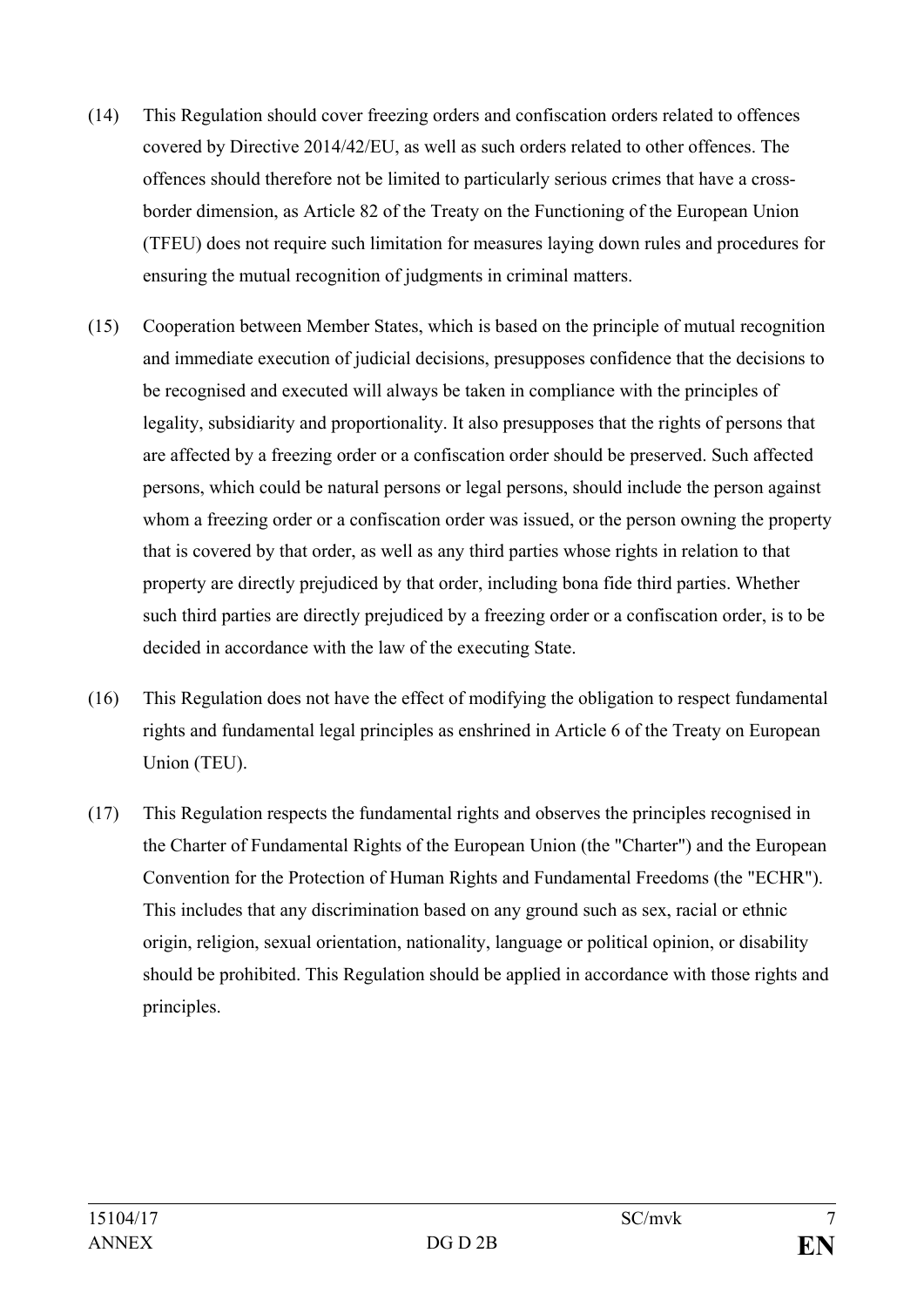- (18) The procedural rights set out in Directives 2010/64/EU **[6](#page-7-0)** , 2012/13/EU **[7](#page-7-1)**, 2013/48/EU **[8](#page-7-2)** , 2016/343 **[9](#page-7-3)** , 2016/800 **[10](#page-7-4)** and 2016/1919 **[11](#page-7-5)** of the European Parliament and of the Council should apply, within the scope of application of these Directives, to criminal proceedings covered by this Regulation as regards the Member States bound by these Directives. In any case, the safeguards under the Charter should apply to all proceedings covered by this Regulation. In particular, the essential safeguards of criminal proceedings set out in the Charter should apply to proceedings in criminal matters covered by this Regulation, which are not criminal proceedings.
- (18a) While the rules for the transmission, recognition and execution of freezing orders and confiscation orders should ensure the efficiency of the process of recovering criminal assets, fundamental rights should be respected.

<span id="page-7-0"></span> $\overline{a}$ **<sup>6</sup>** Directive 2010/64/EU of the European Parliament and of the Council of 20 October 2010 on the right to interpretation and translation in criminal proceedings (OJ L 280, 26.10.2010, p. 1).

<span id="page-7-1"></span>**<sup>7</sup>** Directive 2012/13/EU of the European Parliament and of the Council of 22 May 2012 on the right to information in criminal proceedings (OJ L 142, 1.6.2012, p. 1).

<span id="page-7-2"></span>**<sup>8</sup>** Directive 2013/48/EU of the European Parliament and of the Council of 22 October 2013 on the right of access to a lawyer in criminal proceedings and in European arrest warrant proceedings, and on the right to have a third party informed upon deprivation of liberty and to communicate with third persons and with consular authorities while deprived of liberty (OJ L 294, 6.11.2013, p. 1).

<span id="page-7-3"></span><sup>&</sup>lt;sup>9</sup> Directive (EU) 2016/343 of the European Parliament and of the Council of 9 March 2016 on the strengthening of certain aspects of the presumption of innocence and of the right to be present at the trial in criminal proceedings (OJ L 65, 11.3.2016, p. 1).

<span id="page-7-4"></span>**<sup>10</sup>** Directive (EU) 2016/800 of the European Parliament and of the Council of 11 May 2016 on procedural safeguards for children who are suspects or accused persons in criminal proceedings (OJ L 132, 21.5.2016, p. 1).

<span id="page-7-5"></span>**<sup>11</sup>** Directive (EU) 2016/1919 of the European Parliament and of the Council of 26 October 2016 on legal aid for suspects and accused persons in criminal proceedings and for requested persons in European arrest warrant proceedings (OJ L 297, 4.11.2016, p.1).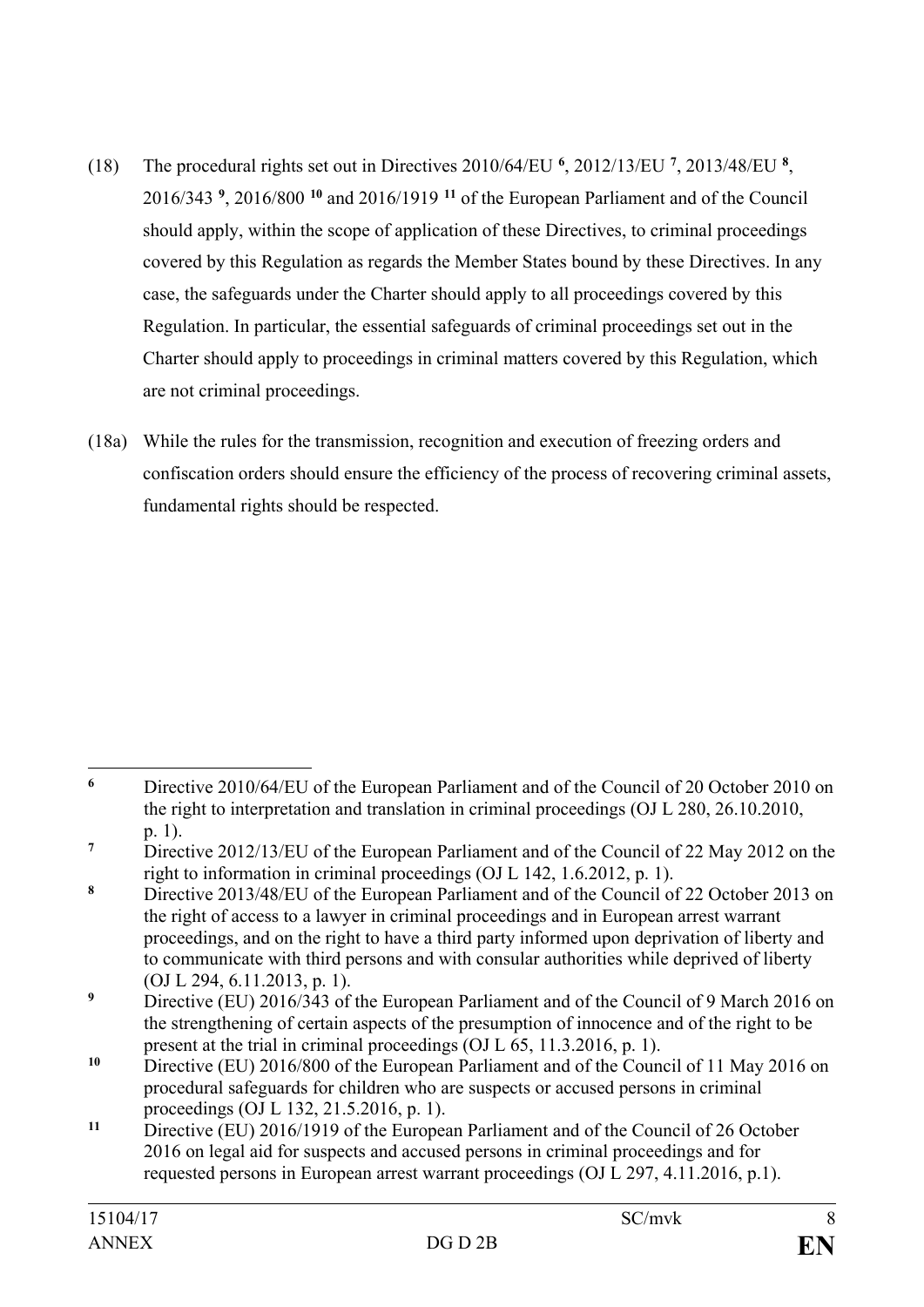- (18b) When assessing double criminality, the competent authority of the executing State should verify whether the factual elements underlying the offence, as reflected in the freezing certificate or confiscation certificate submitted by the competent authority of the issuing State, would also, per se, be subject to a criminal penalty in the executing State if they were present in that State at the time of the decision on the recognition.
- (18c) The issuing authority should ensure that, when issuing a freezing order, the principles of necessity and proportionality are respected. Under this Regulation a freezing order should only be issued when it could have been ordered in a similar domestic case.
- (18d) Member States should be able to present a declaration stating that when a freezing certificate or a confiscation certificate is transmitted to them with a view to the recognition and execution of a freezing order or a confiscation order, the issuing authority should transmit, together with the freezing certificate or the confiscation certificate, the original freezing order or confiscation order, or a certified copy thereof. Member States should inform the Commission when they present or withdraw such a declaration. The Commission should make the information received available to all Member States and to the European Judicial Network **as set up by Joint Action 98/428/JHA**. **[12](#page-8-0)** The EJN should make the information available on the website referred to in Article 9 of Council Decision 2008/976/JHA.**[13](#page-8-1)**
- (19) Where a freezing order is issued by a court, the issuing authority could also include an authority, designated by the issuing State, which is competent in criminal matters to execute or enforce the freezing order in accordance with national law.

<span id="page-8-0"></span> $12$ **<sup>12</sup>** Joint Action 98/428/JHA of 29 June 1998 adopted by the Council on the basis of Article K.3 of the Treaty on European Union, on the creation of a European Judicial Network (OJ L 191, 7.7.1998, p. 4).

<span id="page-8-1"></span><sup>&</sup>lt;sup>13</sup> Council Decision 2008/976/JHA of 16 December 2008 on the European Judicial Network (OJ L 348, 24.12.2008, p. 130).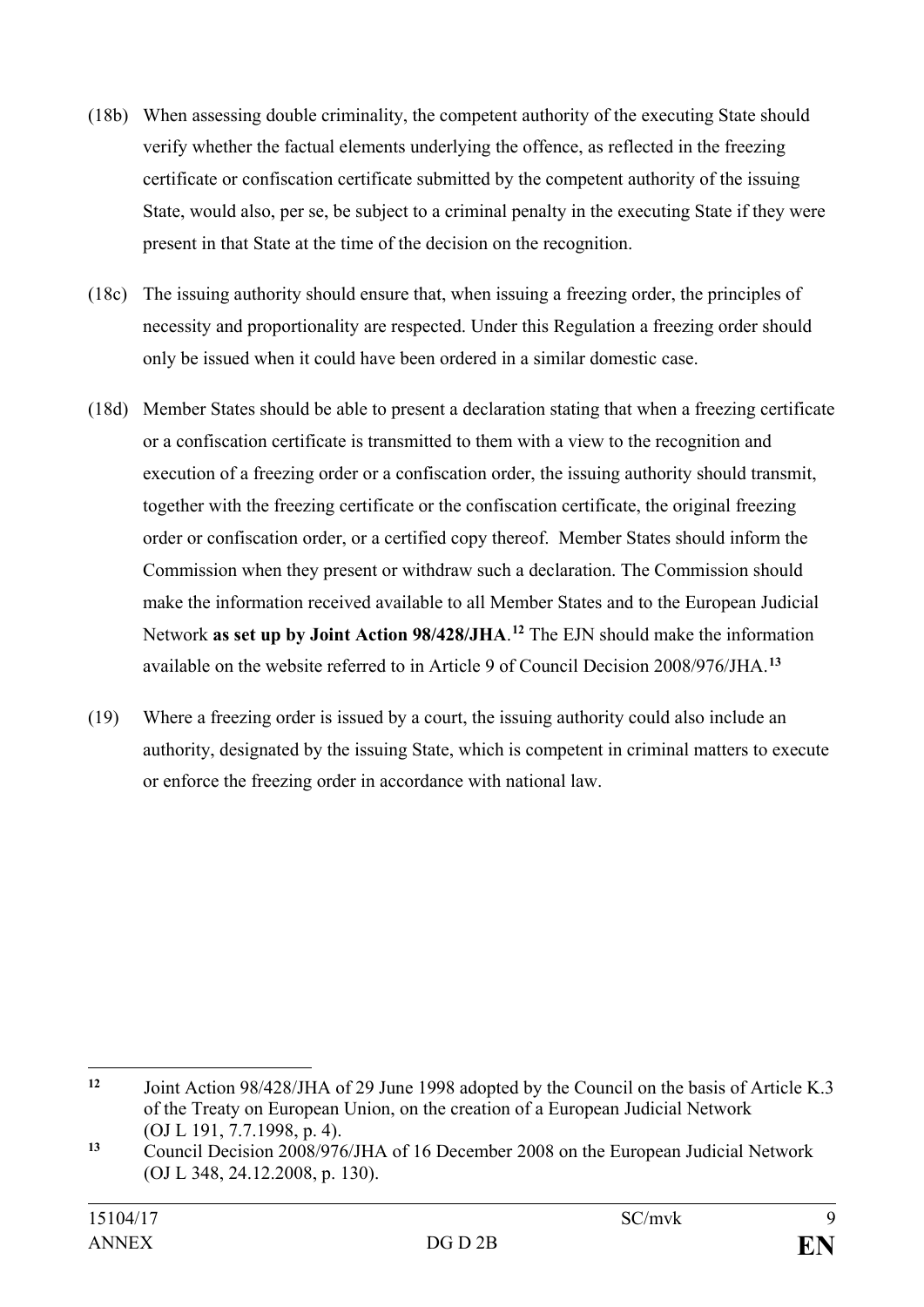- (20) Therefore, the issuing authority should transmit a freezing certificate or a confiscation certificate, together with the freezing order or confiscation order where applicable, directly to the executing authority or, where applicable, to the central authority of the executing State by any means capable of producing a written record under conditions that allow the executing authority to establish authenticity, including by registered mail and by secured email.
- (20a) The issuing authority should transmit the freezing certificate or the confiscation certificate, relating to an order concerning an amount of money, to the Member State where the issuing authority has reasonable grounds to believe that the person against whom the order was issued has property or income. On this basis, the certificate could be transmitted to the Member State in which the natural person, against whom the order was issued, is residing or, if this person has no permanent or settled address, is habitually residing. If the order was issued against a legal person, the certificate could be transmitted to the Member State where the legal person is domiciled.
- (21) Where a confiscation certificate concerning an amount of money is transmitted to more than one executing State, the issuing State should seek to avoid that more property is confiscated than necessary so that the total value would go beyond the maximum amount. To that end, the issuing authority should, among other things, (i) indicate in the confiscation certificate the value of assets, if known, in each executing State, so that the executing authorities can take account thereof; (ii) maintain the necessary contacts and dialogue with the executing authorities on the property to be confiscated; and (iii) inform the relevant executing authority or authorities immediately if it considers that there could be a risk that execution beyond the maximum amount might occur. Where appropriate, Eurojust could exercise a coordinating role within its remit in order to avoid excessive confiscation.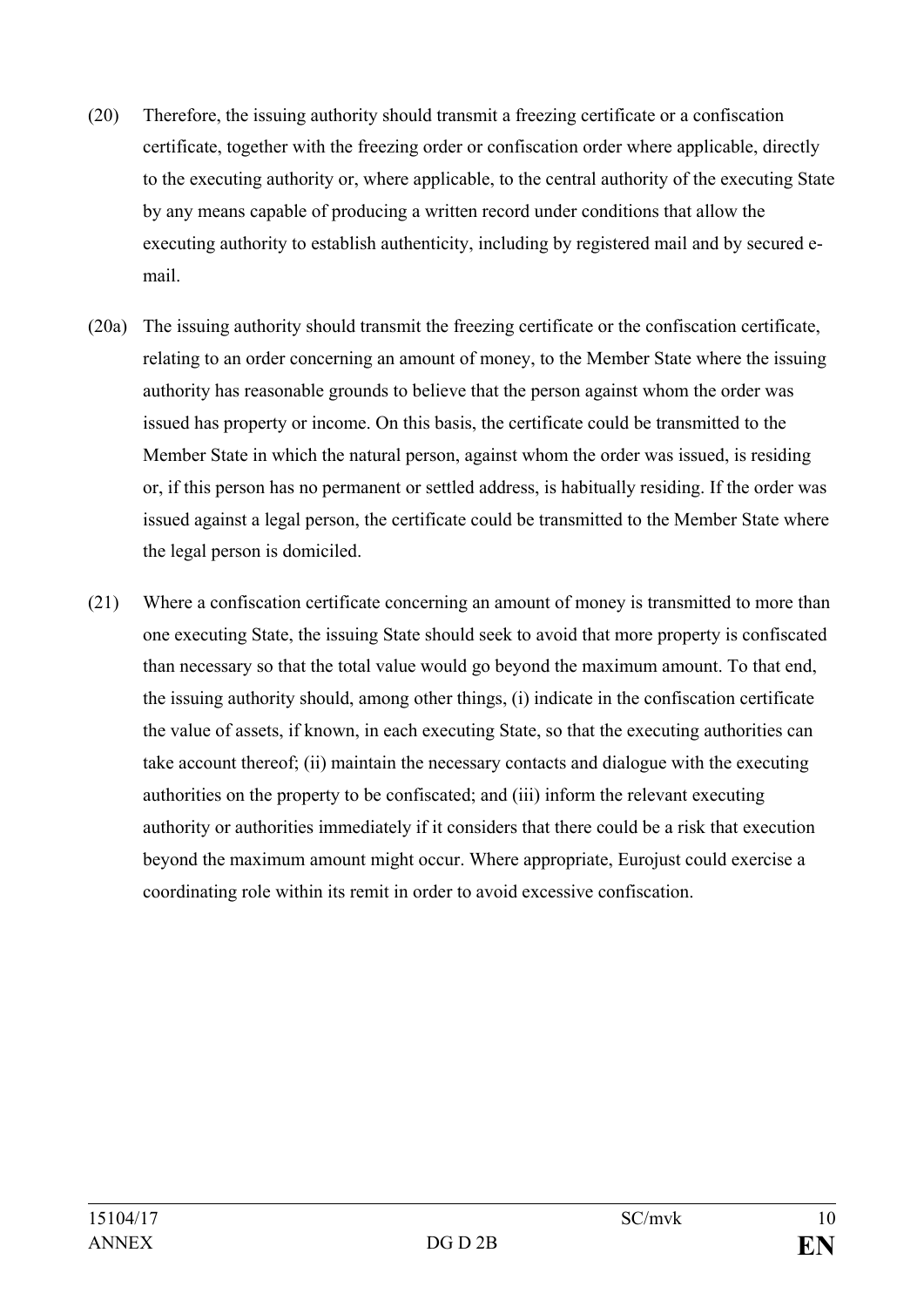(22) The executing authority should recognise a freezing order or a confiscation order and should take the measures necessary for its execution. The decision on the recognition and execution of the freezing order or the confiscation order should be taken and the freezing or confiscation should be carried out with the same speed and priority as for similar domestic cases. Time limits, which should be calculated in accordance with Regulation 1182/71,**[14](#page-10-0)** should be set out in order to ensure a quick and efficient decision and execution of the freezing order or the confiscation order. As regards freezing orders, the executing authority should, no later than 48 hours after the decision on the recognition and execution of such an order has been taken, start taking the concrete measures necessary to execute that order.

## (23, 24) (deleted)

- (25) In the execution of a freezing order, the issuing authority and the executing authority should take due account of the confidentiality of the investigation. In particular, the executing authority should guarantee the confidentiality of the facts and substance of the freezing order.
- (26) The recognition and execution of a freezing order or a confiscation order should not be refused on grounds other than those provided for in this Regulation. In particular, it should be possible for the executing authority not to recognise and execute a confiscation order on the basis of the principle *ne bis in idem*, on the basis of the rights of any interested party, or on the basis of the right to be present at the trial.

<span id="page-10-0"></span> $14$ **<sup>14</sup>** Regulation 1182/71 of the Council of 3 June 1971 on determining the rules applicable to periods, dates and time limits (OJ L 124, 8.6.1971, p. 1).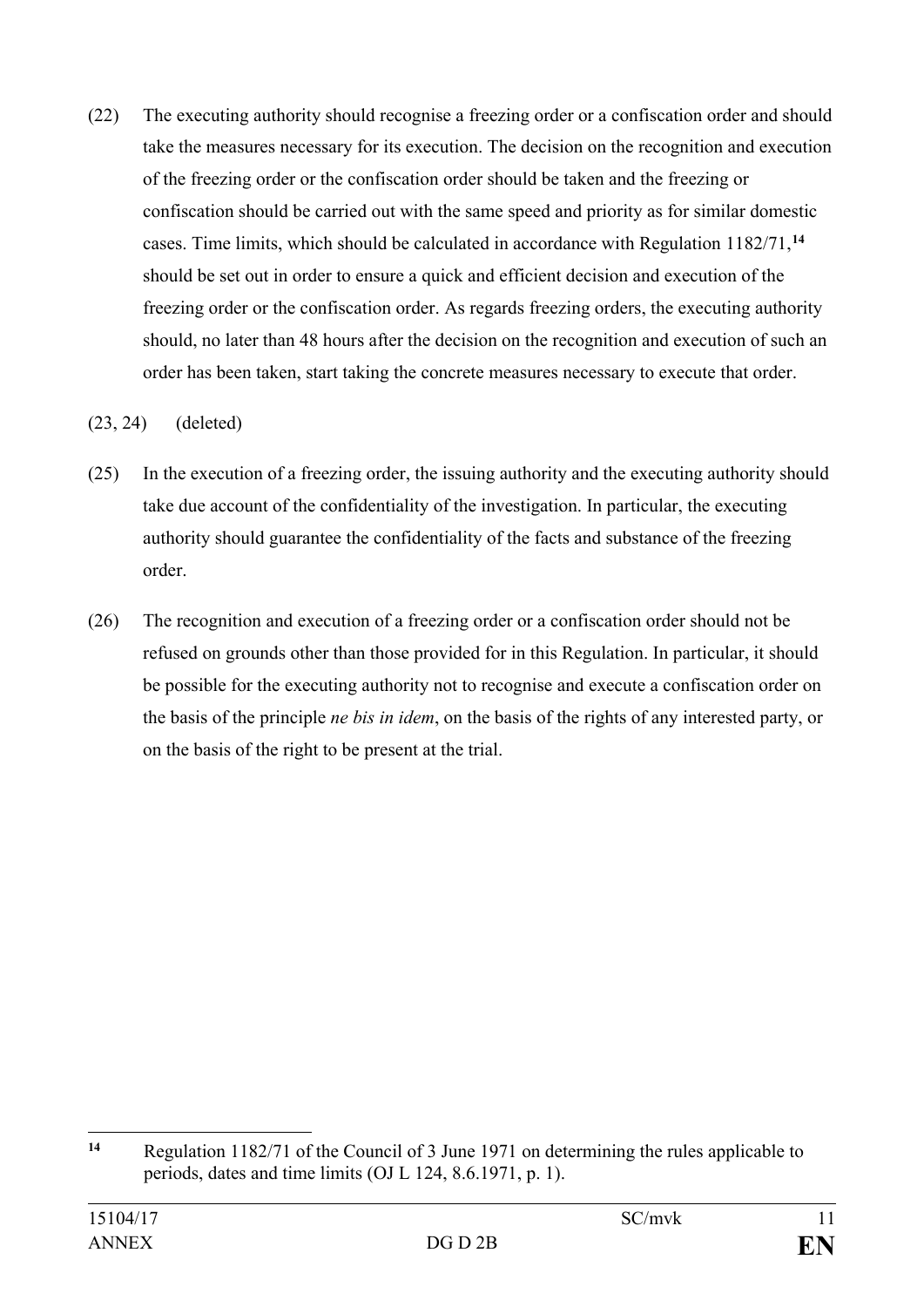- (26a) There should be a ground for non-recognition of confiscation orders based on the fact that the person did not appear in person at the trial resulting in a confiscation order linked to a final conviction. This ground for non-recognition only applies to trials resulting in confiscation orders linked to a final conviction and does not apply to proceedings resulting in non-conviction based confiscation orders. However, in order for such ground to be able to apply, one or more hearings should be held. The ground cannot apply if the relevant national rules of procedure do not provide for a hearing. Such national rules should comply with the Charter and with the ECHR, in particular with regard to the right to a fair trial. This is the case, for example, if the proceedings are conducted in a simplified manner following, solely or in part, a written procedure or a procedure in which no hearing is provided for.
- (26b) In exceptional circumstances only, it should be possible not to recognize or execute a freezing order or confiscation order where such recognition or execution would prevent the executing State from applying its constitutional rules relating to freedom of the press and freedom of expression in other media.
- (27) Before deciding not to recognise or execute a freezing order or a confiscation order on the basis of a ground for non-recognition or non-execution, the executing authority should consult the issuing authority, in order to obtain any necessary additional information.
- (27a) When examining a request from the executing authority to limit the period for which the property should be frozen, the issuing authority should take into account all circumstances of the case, in particular whether the continuation of the freezing order could cause unjustified damage in the executing State. The executing authority is encouraged to consult with the issuing authority on this issue before making a formal request.
- (27b) The issuing authority should inform the executing authority when the authority of the issuing State receives any sum of money which the person concerned has paid in respect of the confiscation order, it being understood that the executing State must only be notified if the amount of payment towards the order impacts on the amount that should be confiscated pursuant to the order.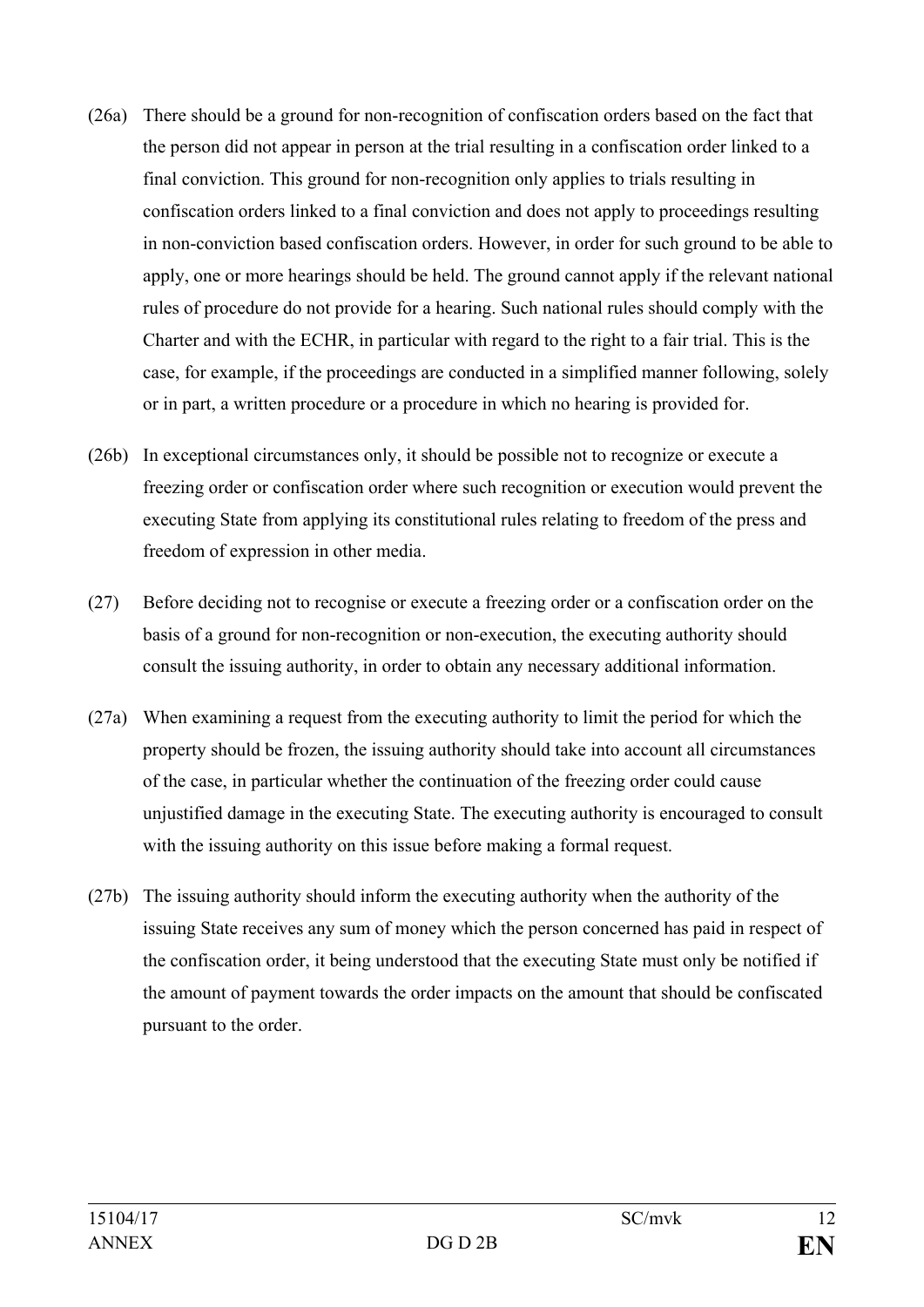- (28) It should be possible for the executing authority to postpone the execution of a or a freezing order or a confiscation order, in particular where its execution might damage an ongoing criminal investigation. As soon as there is no longer a ground for postponement, the executing authority should take the measures necessary to execute the order.
- (28a) After the execution of a freezing order, and following the decision to recognise and execute a confiscation order, the executing authority should, in so far as possible, inform affected persons known to it of such execution or such decision. This means that the executing authority should do all reasonable efforts to determine who the affected persons are, verify how they can be reached and inform those persons of the execution of the freezing order or of the decision to recognise and execute a confiscation order. In carrying out these obligation, the executing authority could ask the issuing authority for assistance, for example when the affected persons appear to reside in the issuing State. The obligation under this Regulation for the executing autority to provide information to affected persons is without prejudice to any obligation incumbent on the issuing authority to provide information to persons under the law of the issuing State, e.g. regarding the issue of a freezing order or regarding existing legal remedies under the law of the issuing State.
- (28b) In order to ensure the adequate management of the frozen property, the executing authority has the possibility to sell or transfer the property, where necessary, in accordance with Article 10 of Directive 2014/42/EU, in particular where the property is frozen for a considerable period of time.
- (29) The issuing authority should be notified without delay if it is impossible to execute an order. Such impossibility might arise because the property has already been confiscated, has disappeared, has been destroyed, cannot be found at the location indicated by the issuing authority, or because the location of the property has not been indicated in a sufficiently precise manner despite consultations between the executing authority and the issuing authority. In such circumstances, the executing authority will no longer be under the obligation to execute the freezing order.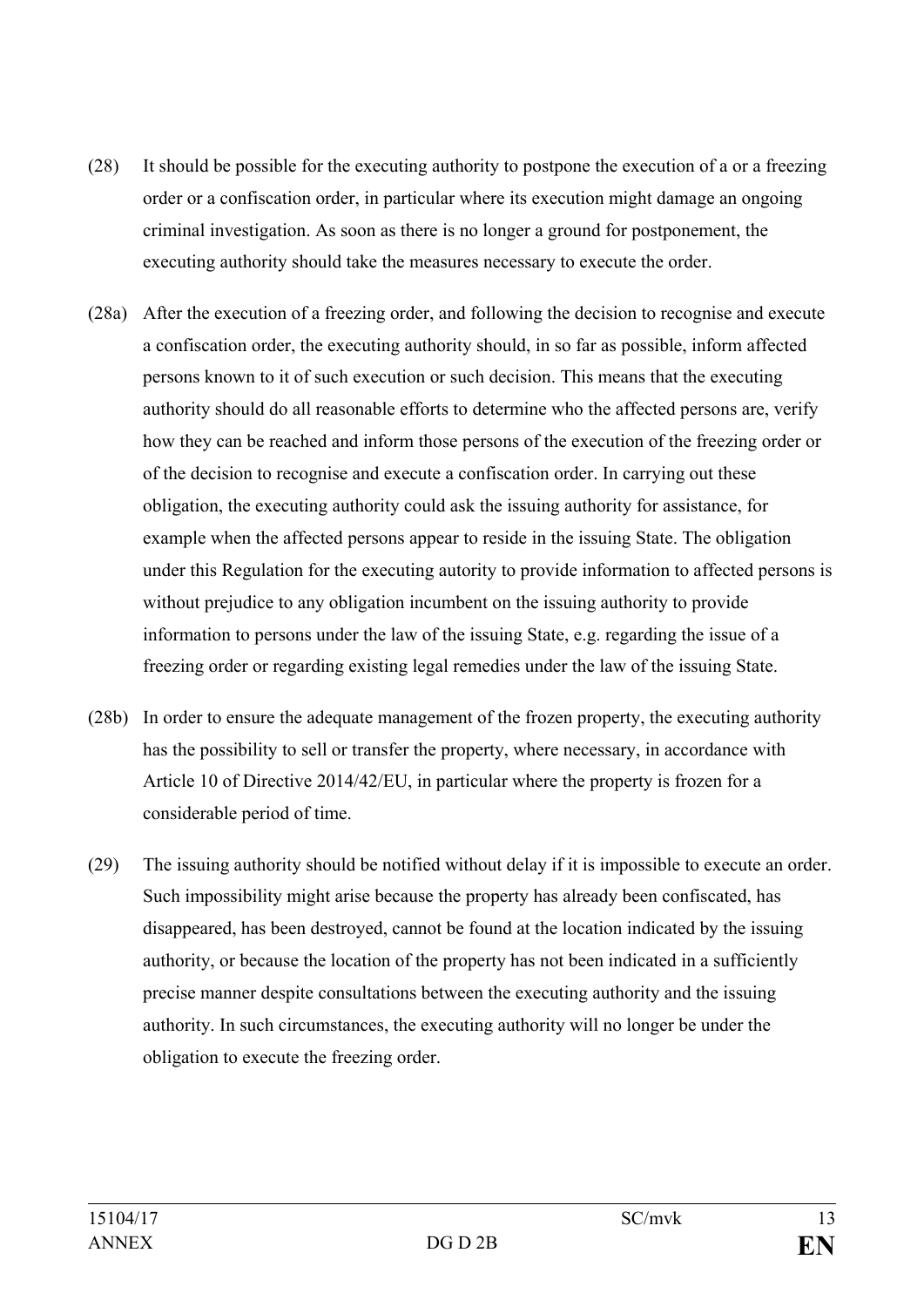- (29a) Where mandatory provisions of law in the executing State make the execution of a freezing order or a confiscation order legally impossible, the executing authority should contact the issuing authority in order to discuss the situation and to find a solution. Such a solution could consist in the issuing authority withdrawing the order concerned.
- (29b) As soon as the execution of a confiscation order has been completed, the executing authority should inform the issuing authority of the results of the execution. Where practically possible, the executing authority should, at this occasion, also inform the issuing authority of the amount of money or the property that has been confiscated, and of other details that it considers relevant.
- (30) The execution of a freezing order or a confiscation order should be governed by the law of the executing Member State and only its authorities should be competent to decide on the procedures for execution.
- (31) The proper practical operation of this Regulation presupposes close communication between the competent national authorities involved, in particular in cases of the simultaneous execution of a confiscation order in more than one Member State. The competent national authorities should therefore consult each other whenever necessary.
- (32) The victims' rights to compensation and restitution should not be prejudiced in cross-border cases. Rules for the disposal of frozen and confiscated property should give priority to the compensation and restitution of property to victims. The notion of victim is to be interpreted in accordance with the national law of the issuing State, which could also provide that a legal person could be a victim for the purpose of this Regulation. This Regulation should be without prejudice to rules on compensation and restitution of property to victims in national proceedings.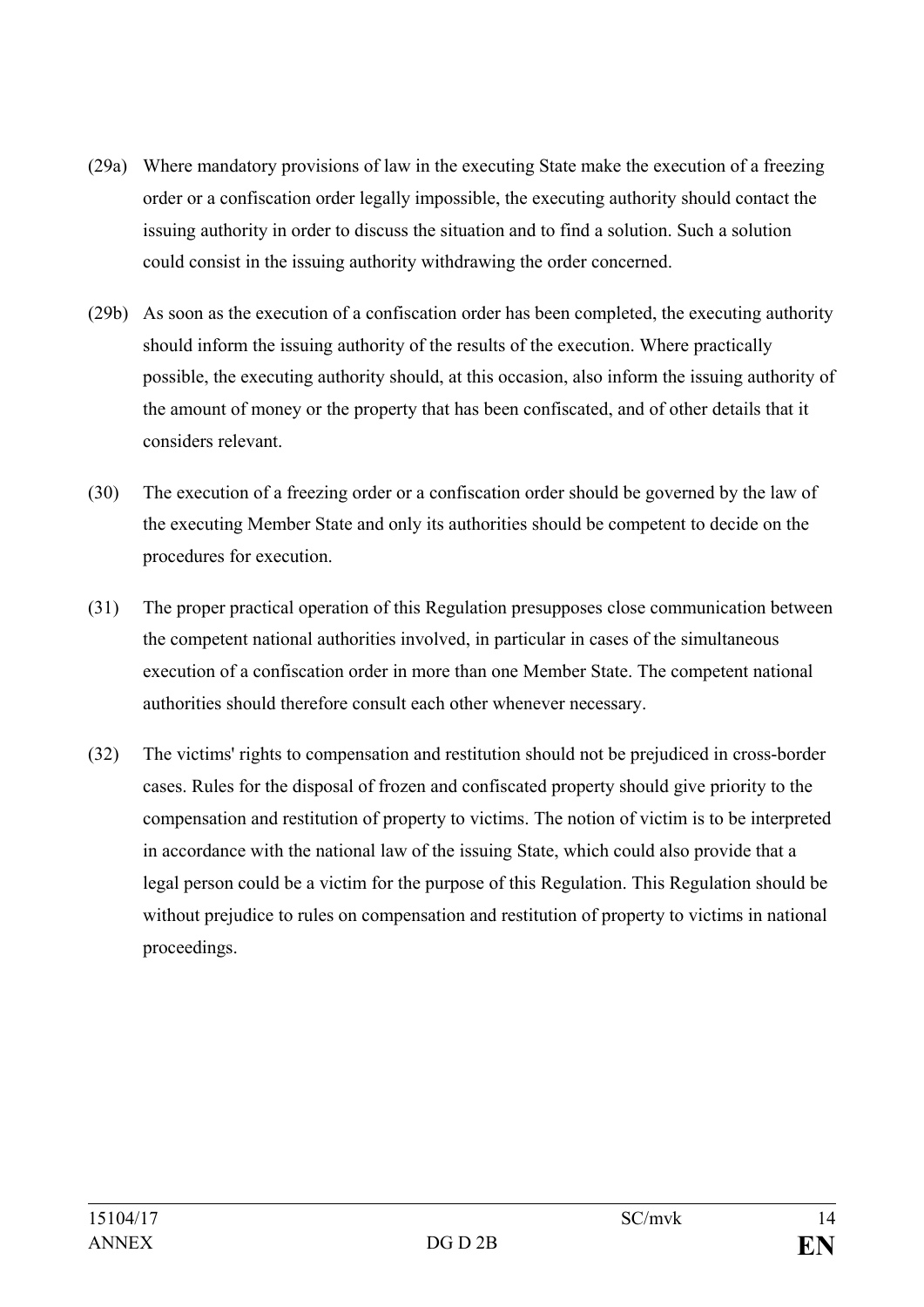- (32a) Where an executing authority has received information on a a decision, issued by the issuing authority or by another competent judicial authority in the issuing State, to restitute frozen property to the victim, it should take the necessary measures to ensure that the property concerned is frozen and restituted to the victim as soon as possible. The executing authority could transfer the property to the issuing State, so that the latter could restitute the property to the victim, or directly to the victim subject to the consent of the issuing State. The obligation to restitute frozen property to the victim is subject to three conditions: the title of the victim to the property should not be contested, meaning that it is accepted that the victim is the rightful owner of the property and there are no serious claims putting this into question; the property should not be required as evidence in criminal proceedings in the executing State; and the rights of affected persons, in particular of bona fide third parties, should not be prejudiced. The executing authority should restitute frozen property to the victim only if these conditions are met. Where an executing authority considers that these conditions have not been met, it should consult with the issuing authority, e.g to request for any additional information and discuss the situation, in order to find a solution. If no solution can be found, the executing authority could decide not to restitute the frozen property to the victim.
- (33) Member States should not be able to claim from each other the refund of costs resulting from the application of this Regulation. However, where the executing Member State has incurred large or exceptional costs, for instance because the property has been frozen for a considerable period of time, a proposal by the executing authority that the costs be shared should be taken into account by the issuing authority.

(34) [deleted]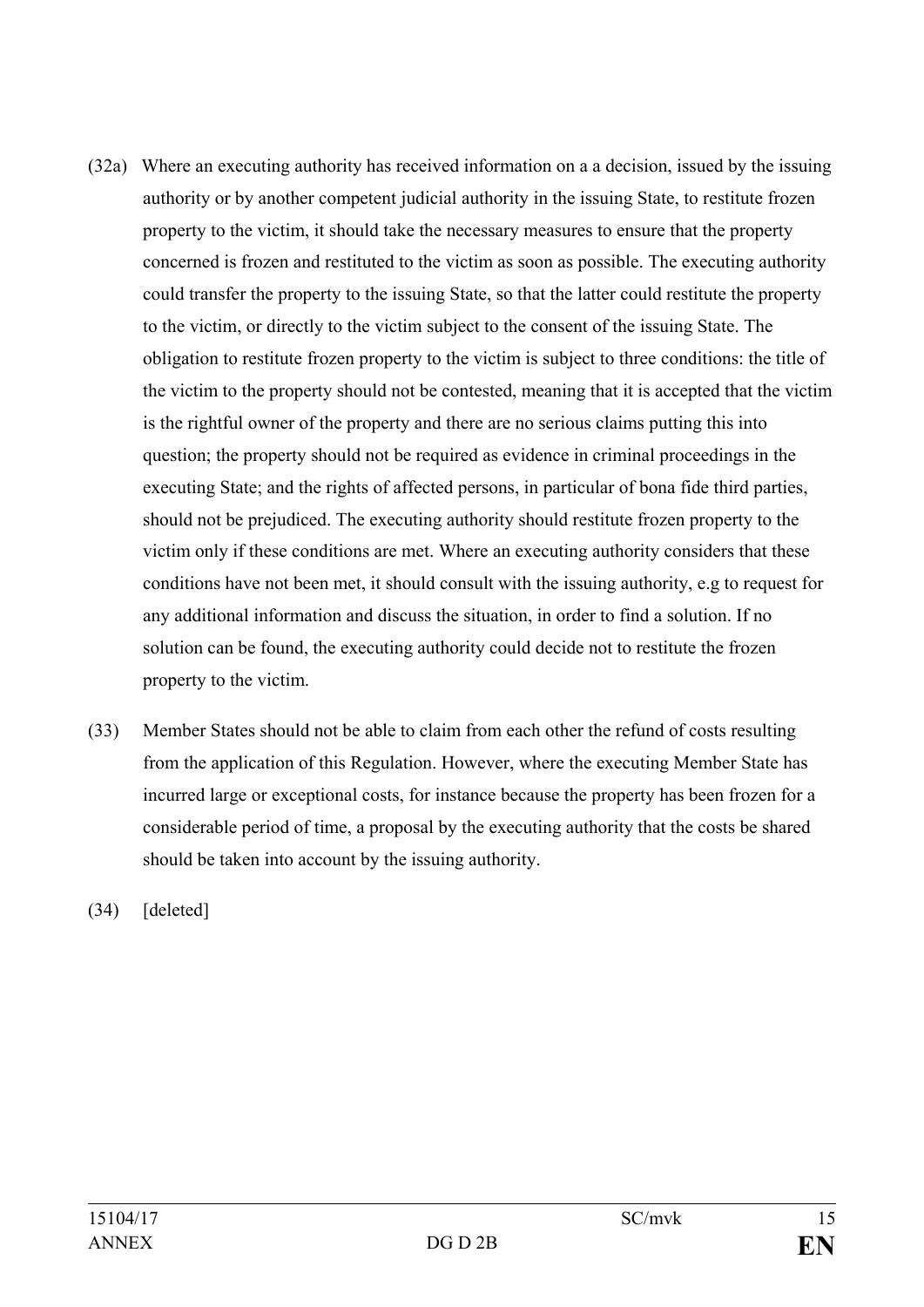- (35) In order to be able in the future to address, as quickly as possible, identified problems regarding the content of the certificate and the form set out in Annexes I and II to this Regulation, the power to adopt acts in accordance with Article 290 TFEU should be delegated to the Commission in respect of amendments to such a certificate and form. It is of particular importance that the Commission carry out appropriate consultations during its preparatory work, including at expert level, and that those consultations be conducted in accordance with the principles laid down in the Interinstitutional Agreement on Better Law-Making of 13 April 2016. In particular, to ensure equal participation in the preparation of delegated acts, the European Parliament and the Council receive all documents at the same time as Member States' experts, and their experts systematically have access to meetings of Commission expert groups dealing with the preparation of delegated acts.
- (36) Since the objective of this Regulation, namely the mutual recognition and execution of freezing orders and confiscation orders, cannot be achieved by the Member States but can rather, by reason of its scale and its effects, be better achieved at Union level, the Union may adopt measures in accordance with the principle of subsidiarity as set out in Article 5 TEU. In accordance with the principle of proportionality, as set out in that Article, this Regulation does not go beyond what is necessary in order to achieve that objective.
- (37) Provisions of Framework Decision 2003/577/JHA have already been replaced by Directive 2014/41/EU of the European Parliament and of the Council **[15](#page-15-0)** as regards the freezing of evidence. Provisions of Framework Decision 2003/577/JHA should be replaced by this Regulation between Member States bound by it as regards freezing with a view to the subsequent confiscation of property. Provisions that relate to freezing of evidence and those that relate to freezing with a view to subsequent confiscation should be aligned. This Regulation should also replace Framework Decision 2006/783/JHA as between Member States bound by it.

<span id="page-15-0"></span> $15$ **<sup>15</sup>** Directive 2014/41/EU of the European Parliament and of the Council of 3 April 2014 regarding the European Investigation Order in criminal matters (OJ L 130, 1.5.2014, p. 1).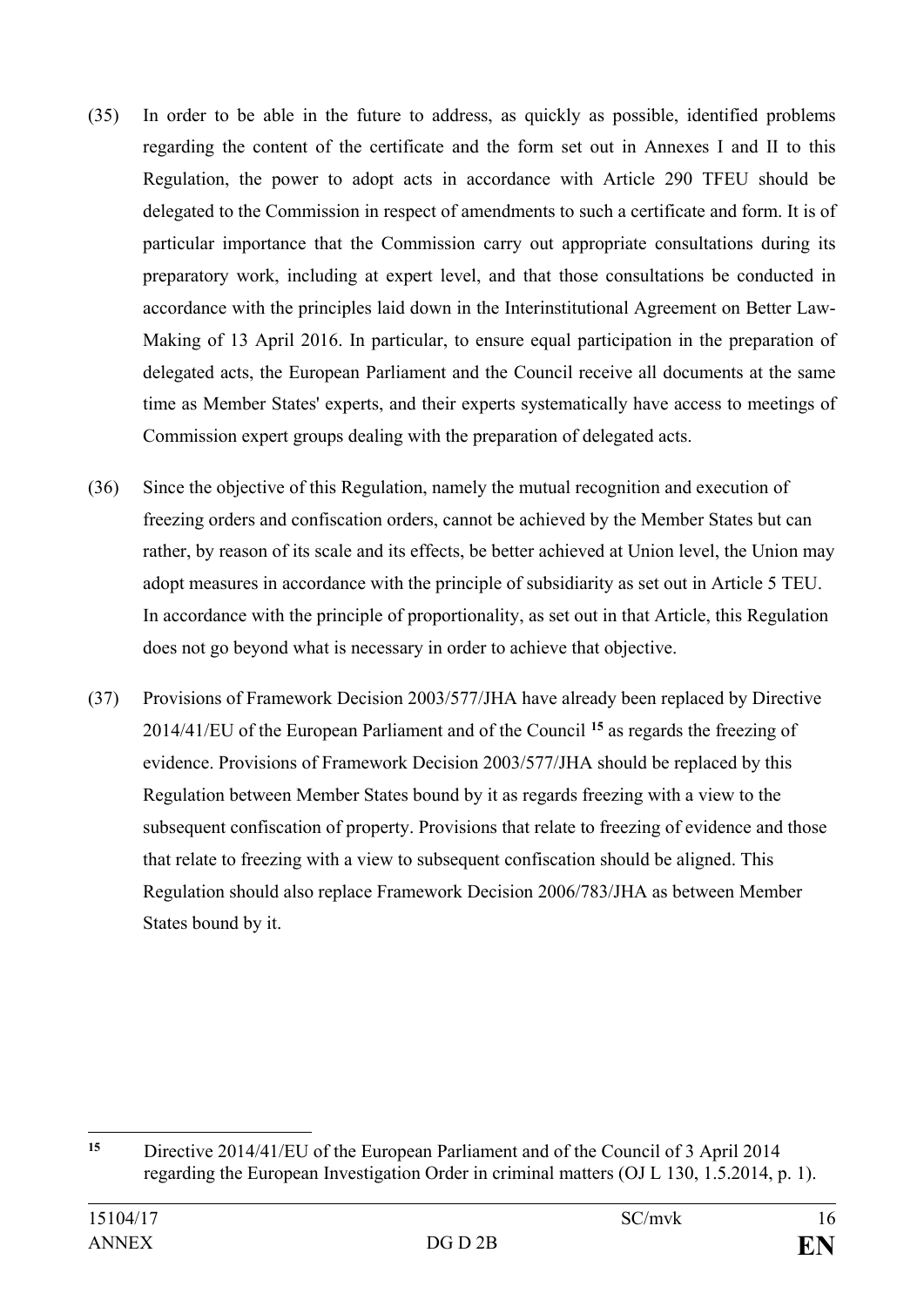- (37a) **The legal form of this instrument should not constitute a precedent for future legislative instruments of the Union in the field of mutual recognition of judgments and judicial decisions in criminal matters. The choice of the legal form for future instruments should be carefully assessed on a case-by-case basis taking into account amongst others the effectiveness of the instrument and the principles of proportionality and subsidiarity.**
- (38) In accordance with Article 3 and Article 4a(1) of Protocol No 21 on the position of the United Kingdom and Ireland in respect of the area of freedom, security and justice, annexed to the Treaty on European Union and to the Treaty on the Functioning of the European Union, the United Kingdom has notified its wish to take part in the adoption and application of this Regulation.
- (38a) In accordance with Articles 1 and 2 and Article 4a(1) of Protocol No 21 on the position of the United Kingdom and Ireland in respect of the area of freedom, security and justice, annexed to the Treaty on European Union and to the Treaty on the Functioning of the European Union, and without prejudice to Article 4 of that Protocol, Ireland is not taking part in the adoption of this Regulation and is not bound by it or subject to its application.
- (39) In accordance with Articles 1 and 2 of Protocol No 22 on the position of Denmark, annexed to the Treaty on European Union and to the Treaty on the Functioning of the European Union, Denmark is not taking part in the adoption of this Regulation and is not bound by it or subject to its application.

HAVE ADOPTED THIS REGULATION: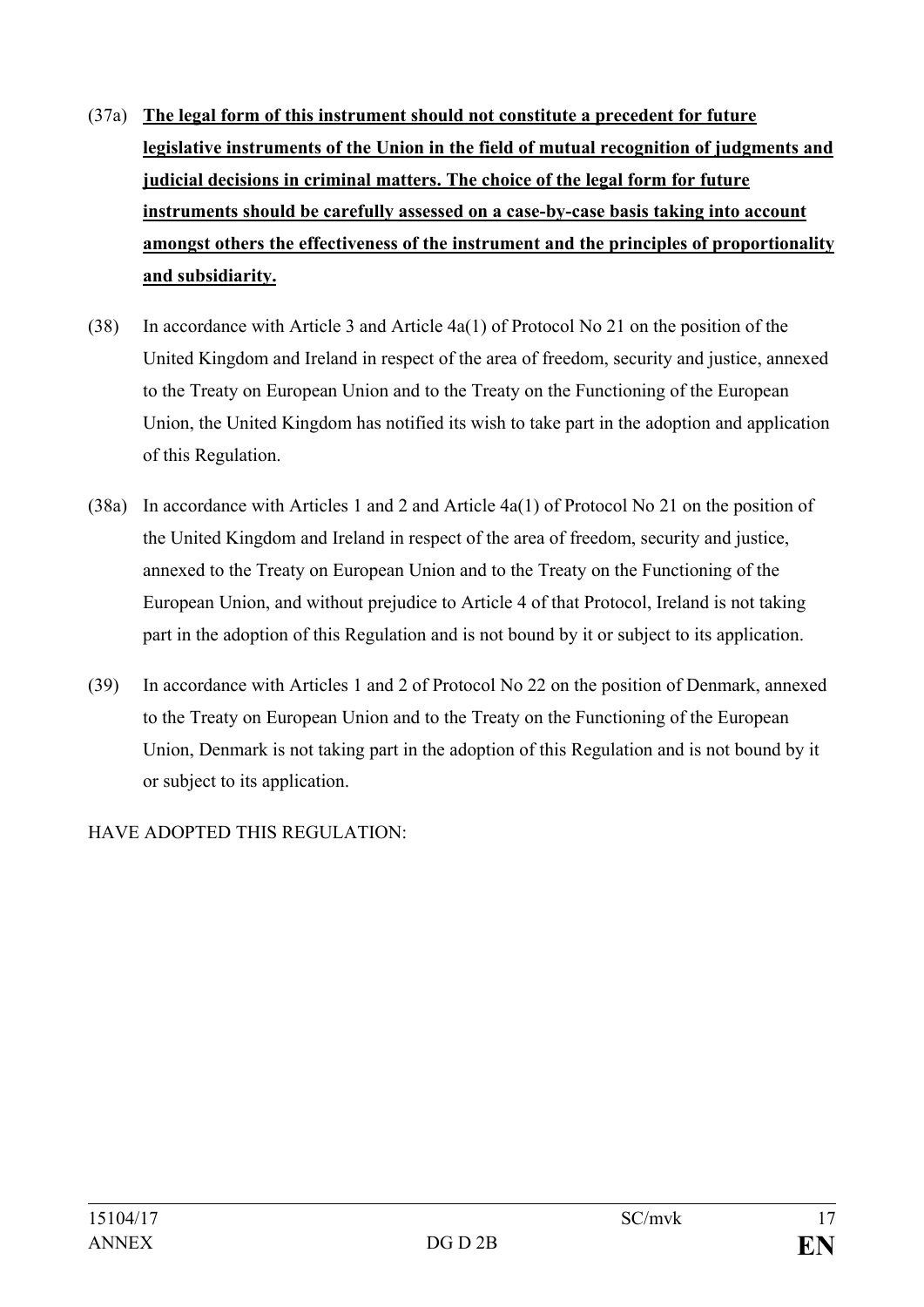# **CHAPTER I**

### **SUBJECT-MATTER, DEFINITIONS AND SCOPE**

#### *Article 1*

#### **Subject-matter**

- 1. This Regulation lays down the rules under which a Member State shall recognise and execute in its territory a freezing order or a confiscation order issued by another Member State within the framework of proceedings in criminal matters.
- 2. This Regulation shall not have the effect of modifying the obligation to respect the fundamental rights and legal principles as enshrined in Article 6 TEU.
- 3. This Regulation does not apply to freezing orders and confiscation orders issued within the framework of proceedings in civil or administrative matters.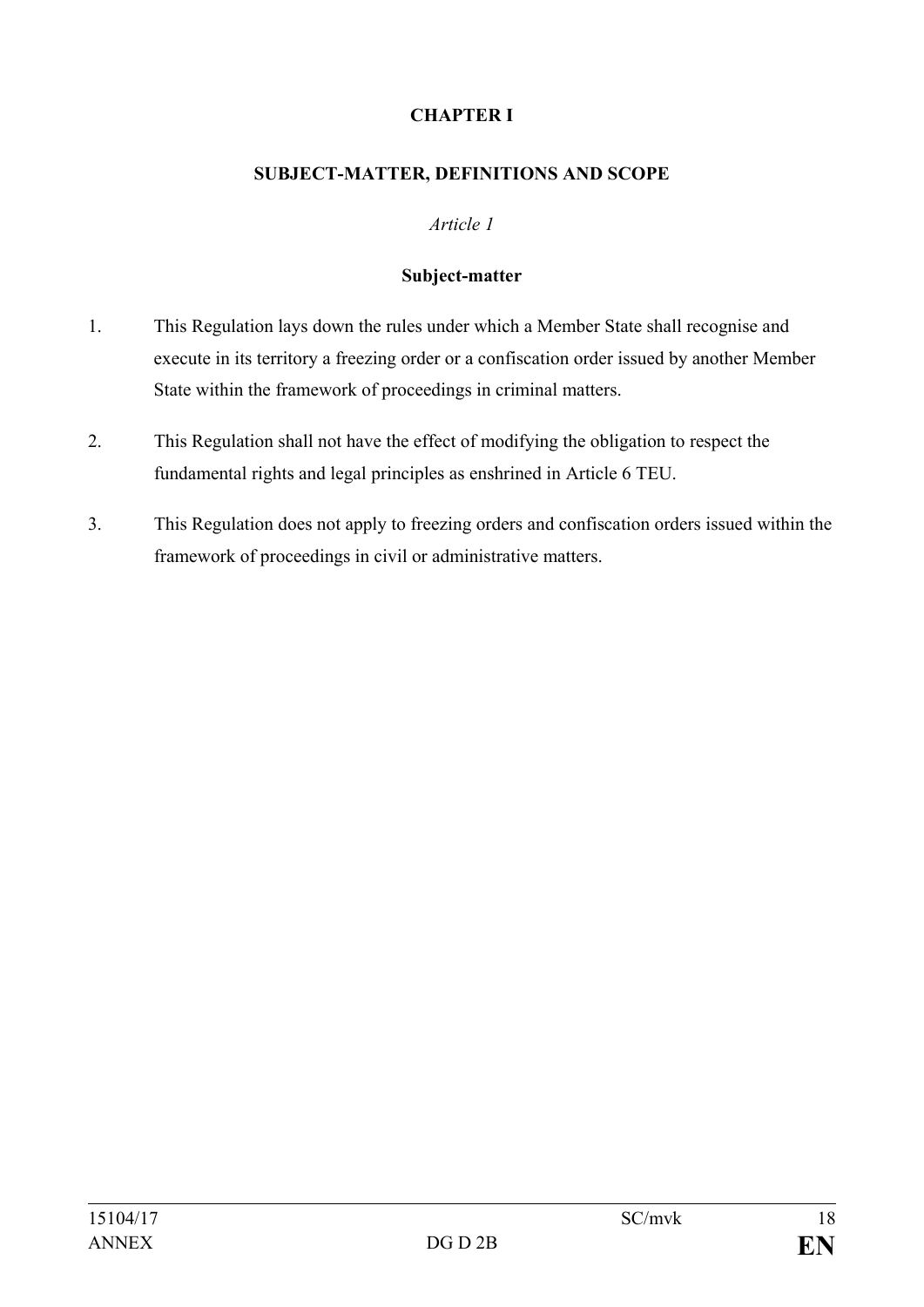## **Definitions**

For the purpose of this Regulation, the following definitions apply:

- (1) 'freezing order' means a decision issued or validated by an issuing authority referred to in point (8) in order to prevent the destruction, transformation, removal, transfer or disposal of property with a view to the confiscation thereof;
- (2) 'confiscation order' means a final penalty or measure imposed by a court following proceedings in relation to a criminal offence, resulting in the final deprivation of property from a natural or legal person;
- (3) 'property' means property of any description, whether corporeal or incorporeal, movable or immovable, as well as legal documents or instruments evidencing title or interest in such property, which the issuing authority considers to be:
	- (a) the proceeds of a criminal offence, or its equivalent, whether the full amount of the value or only part of the value of such proceeds,
	- (b) the instrumentalities of such an offence, or the value of such instrumentalities,
	- (c) subject to confiscation through the application in the issuing State of any of the powers of confiscation provided for in Directive 2014/42/EU, or
	- (d) subject to confiscation under any other provisions relating to powers of confiscation without a final conviction under the law of the issuing State following proceedings in relation to a criminal offence;
- (4) 'proceeds' means any economic advantage derived directly or indirectly from a criminal offence; it may consist of any form of property and includes any subsequent reinvestment or transformation of direct proceeds and any valuable benefits;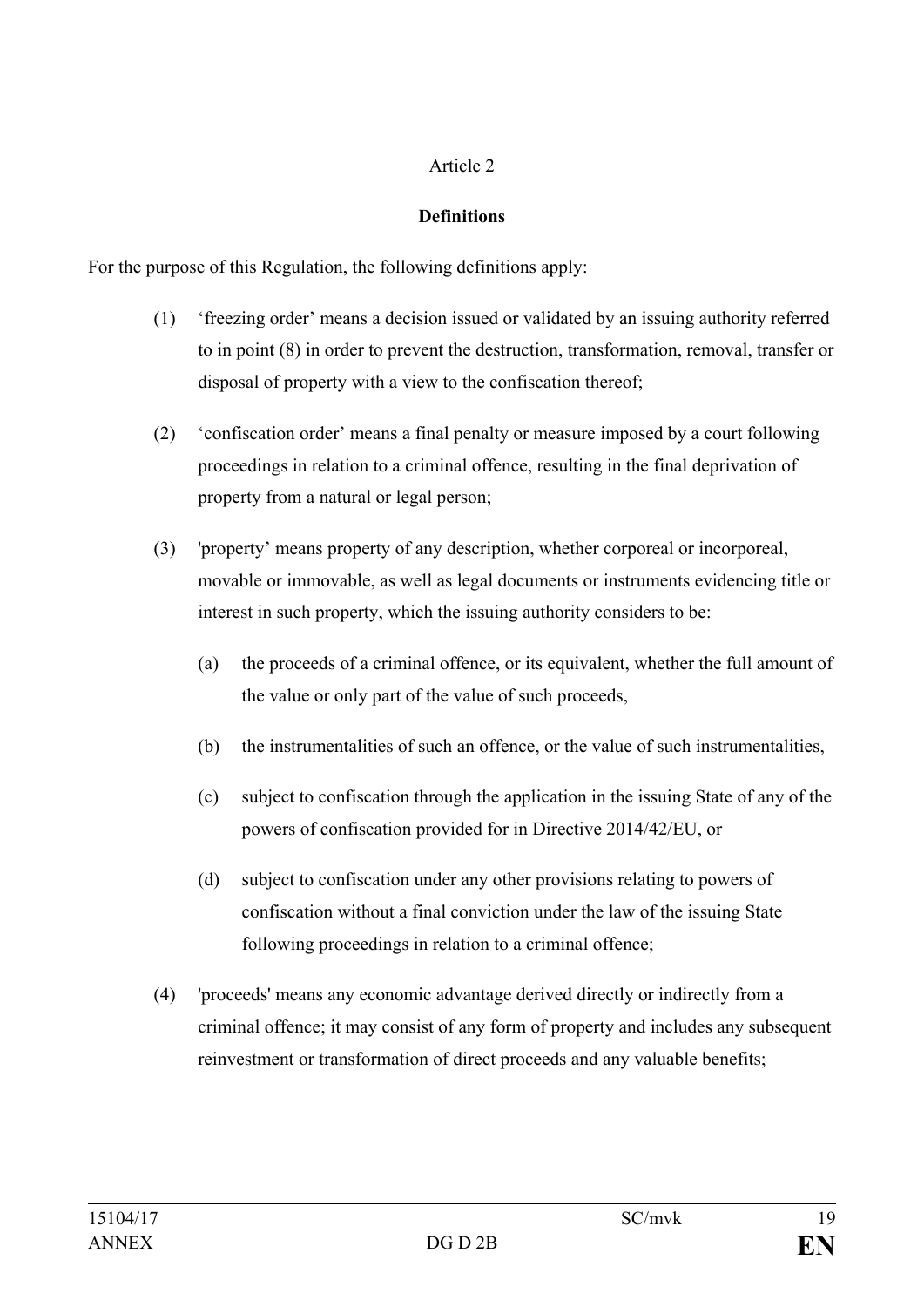- (5) 'instrumentalities' means any property used or intended to be used, in any manner, wholly or in part, to commit a criminal offence;
- (6) 'issuing State' means the Member State in which a freezing order or a confiscation order is issued;
- (7) 'executing State' means the Member State to which a freezing order or a confiscation order is transmitted for the purpose of recognition and execution;
- (8) 'issuing authority' means:
	- (a) in respect of a freezing order:
		- (i) a judge, a court, or a public prosecutor competent in the case concerned; or
		- (ii) any other competent authority which is designated as such by the issuing State and which has competence in criminal matters to order the freezing of property or to execute a freezing order in accordance with national law. In addition, before it is transmitted to the executing authority, the freezing order shall be validated by a judge, court or public prosecutor in the issuing State after examining its conformity with the conditions for issuing such an order under this Regulation. Where the order has been validated by such an authority, that authority may also be regarded as an issuing authority for the purposes of transmitting the order;
	- (b) in respect of a confiscation order, an authority which is designated as such by the issuing State and which is competent in criminal matters to enforce a confiscation order issued by a court in accordance with national law;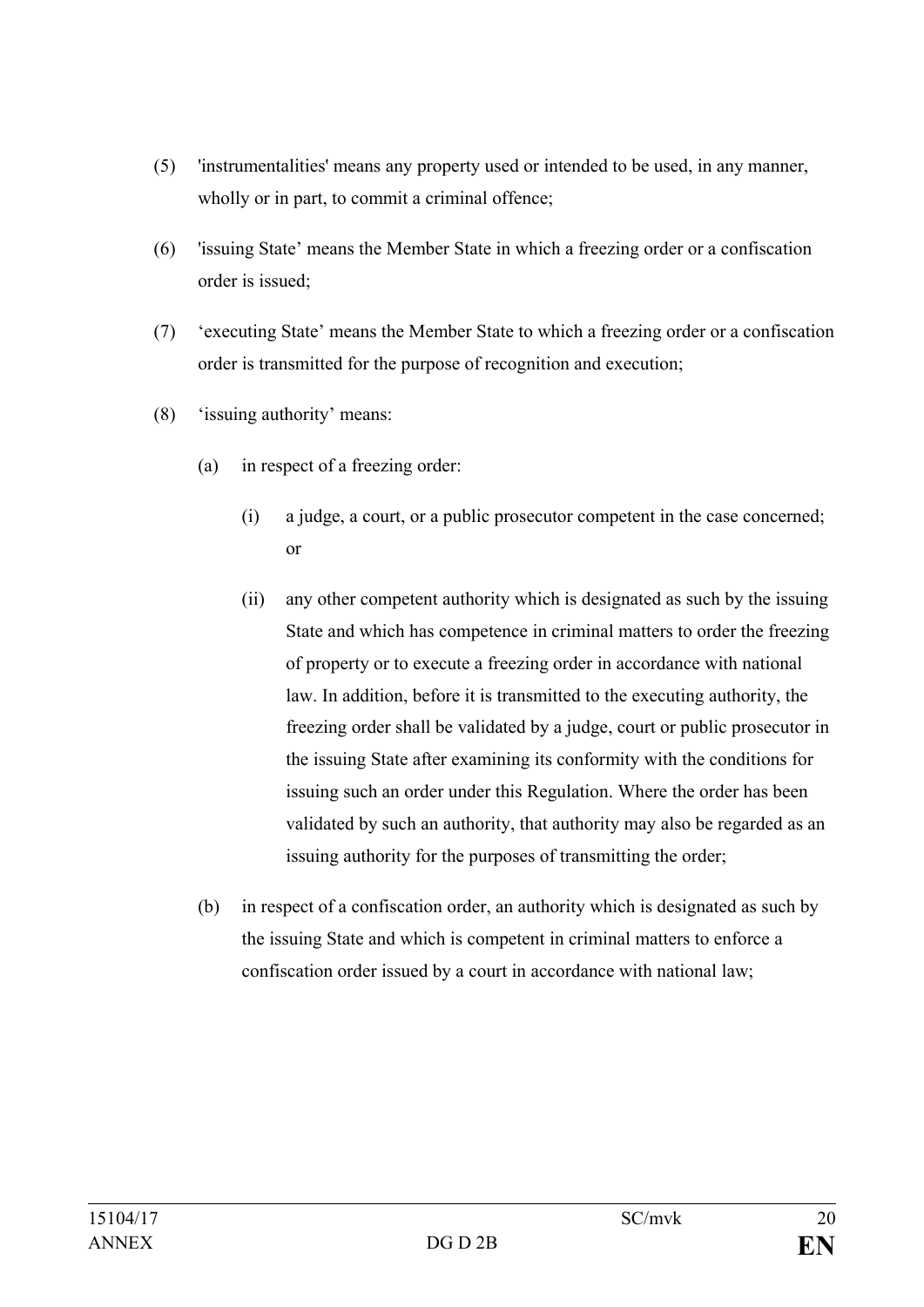- (9) 'executing authority' means an authority that is competent to recognise a freezing order or a confiscation order and to ensure its execution in accordance with this Regulation and the procedures applicable under national law for the freezing and confiscation of property. Such procedures may require that a court registers the order and authorises the execution thereof. In such a case, the executing authority also includes the authority that is competent to request such registration by the court and such court authorisation;
- (10) 'affected person' means the person against whom a freezing order or a confiscation order was issued, or the person owning the property that is covered by that order, as well as any third parties whose rights in relation to that property are directly prejudiced by that order in accordance with the law of the executing State.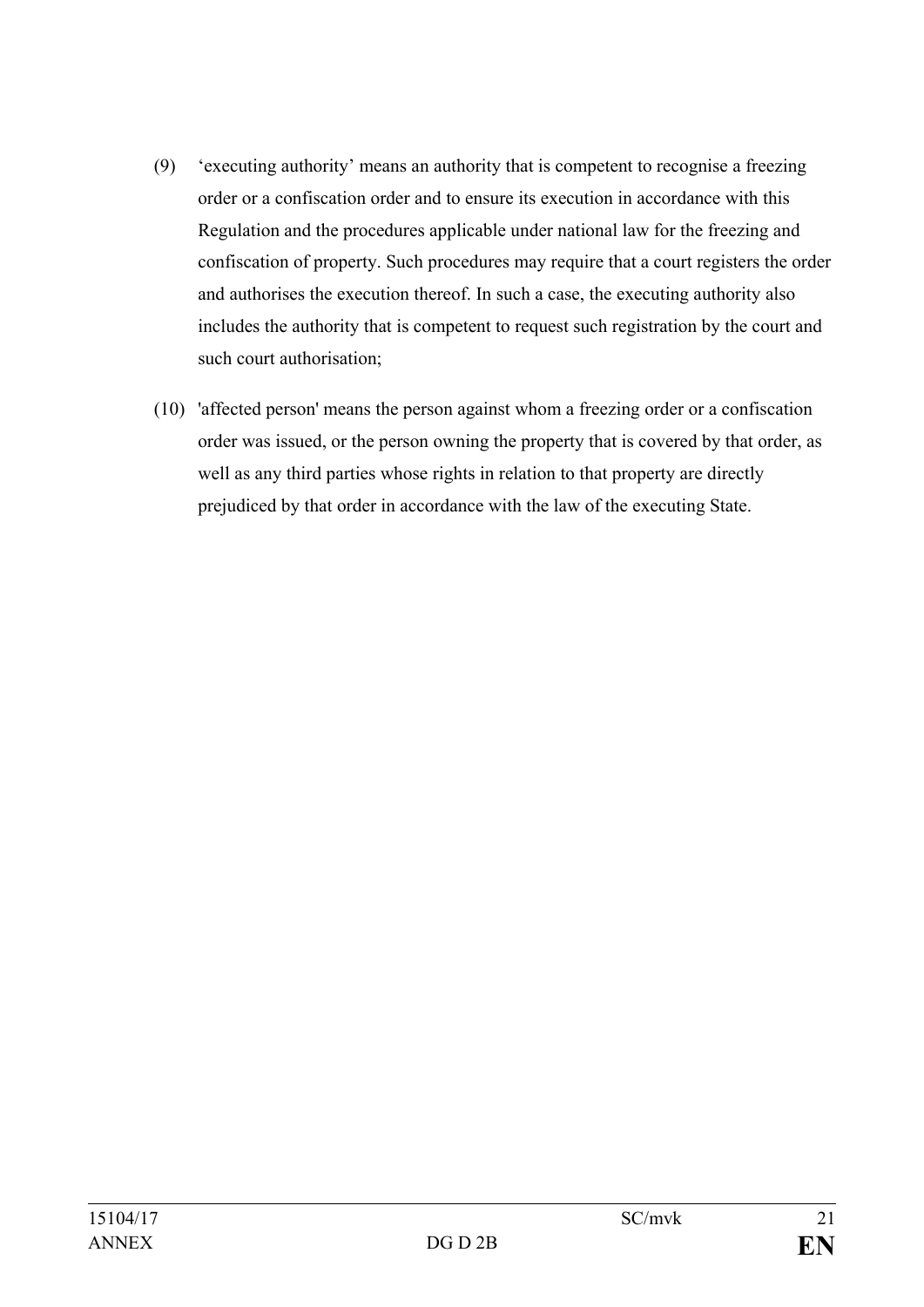#### **Offences**

- 1. A freezing order or a confiscation order shall be executed without verification of the double criminality of the acts giving rise to such order, if these acts are punishable in the issuing State by a custodial sentence of a maximum of at least three years and constitute one or more of the following offences under the law of the issuing State:
	- (1) participation in a criminal organisation,
	- (2) terrorism,
	- (3) trafficking in human beings,
	- (4) sexual exploitation of children and child pornography,
	- (5) illicit trafficking in narcotic drugs and psychotropic substances,
	- (6) illicit trafficking in weapons, munitions and explosives,
	- (7) corruption,
	- (8) fraud and other criminal offences as defined in Directive (EU) 2017/1371 on the fight against fraud to the Union's financial interests by means of criminal law, **[16](#page-21-0)**

<span id="page-21-0"></span> $16$ **<sup>16</sup>** Directive 2017/1371/EU of the European Parliament and of the Council, of 5 July 2017, on the fight against fraud to the Union's financial interests by means of criminal law (OJ L 198, 28.7.2017, p. 29).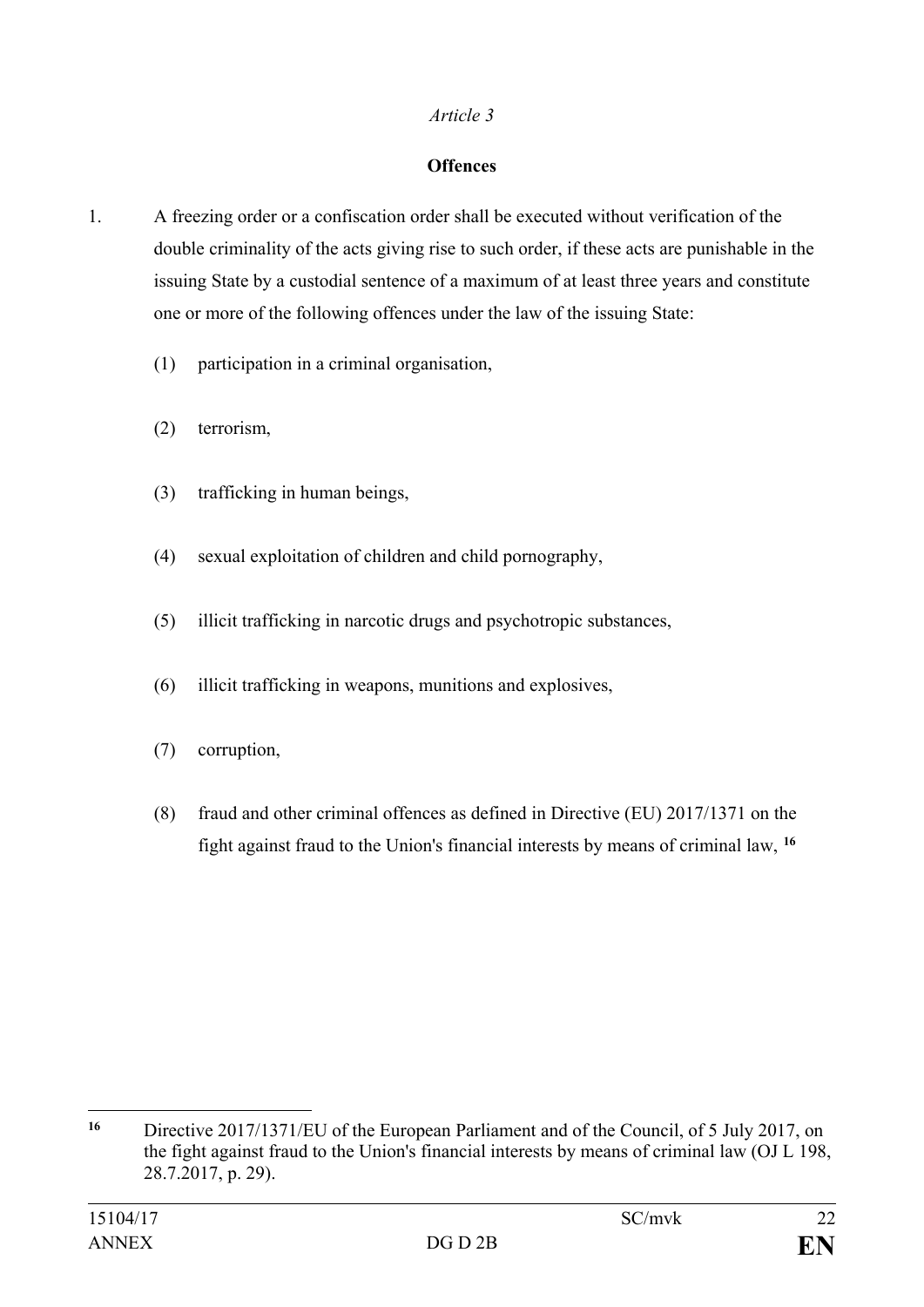- (9) fraud, including that affecting the financial interests of the European Union within the meaning of the Convention of 26 July 1995 on the protection of the European Communities' financial interests,**[17](#page-22-0)**
- (10) laundering of the proceeds of crime,
- (11) counterfeiting currency, including the euro,
- (12) computer-related crime,
- (13) environmental crime, including illicit trafficking in endangered animal species and in endangered plant species and varieties,
- (14) facilitation of unauthorised entry and residence,
- (15) murder, or grievous bodily injury,
- (16) illicit trade in human organs and tissue,
- (17) kidnapping, illegal restraint or hostage-taking,
- (18) racism and xenophobia,
- (19) organised or armed robbery,
- (20) illicit trafficking in cultural goods, including antiques and works of art,
- (21) swindling,

<span id="page-22-0"></span> $17$ **<sup>17</sup>** Convention drawn up on the basis of Article K.3 of the Treaty on European Union on the protection of the European Communities' financial interests (OJ C 316, 27.11.1995, p. 49).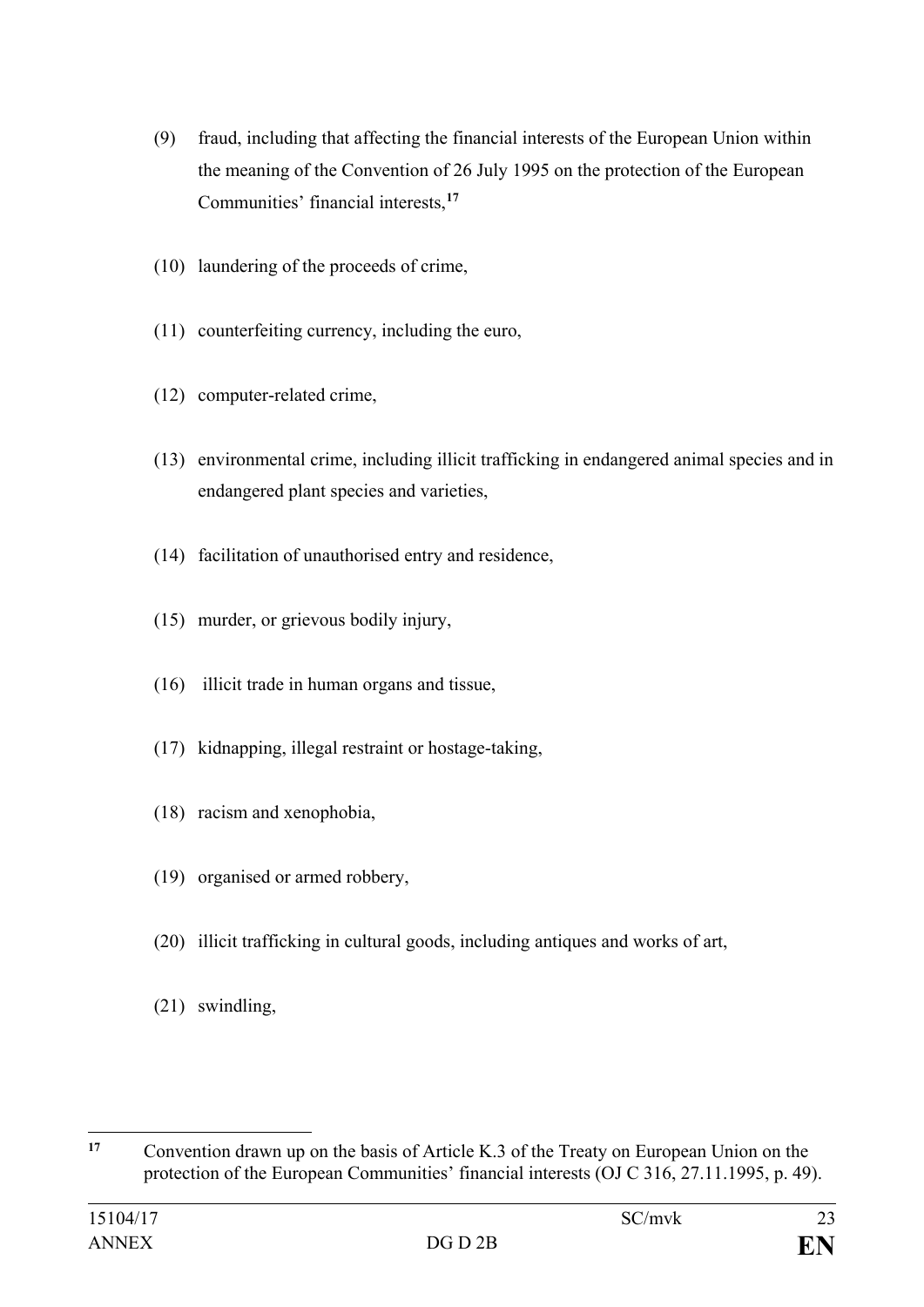- (22) racketeering and extortion,
- (23) counterfeiting and piracy of products,
- (24) forgery of administrative documents and trafficking therein,
- (25) fraud and counterfeiting of non-cashmeans of payment,
- (26) illicit trafficking in hormonal substances and other growth promoters,
- (27) illicit trafficking in nuclear or radioactive materials,
- (28) trafficking in stolen vehicles,
- (29) rape,
- (30) arson,
- (31) crimes within the jurisdiction of the International Criminal Court,
- (32) unlawful seizure of aircraft or ships,
- (33) sabotage.
- 2. For offences other than those referred to in paragraph 1, the executing State may make the recognition and execution of a freezing order or a confiscation order subject to the condition that the acts giving rise to the freezing order or the confiscation order constitute an offence under the law of the executing State, whatever its constituent elements or however it is described under the law of the issuing State.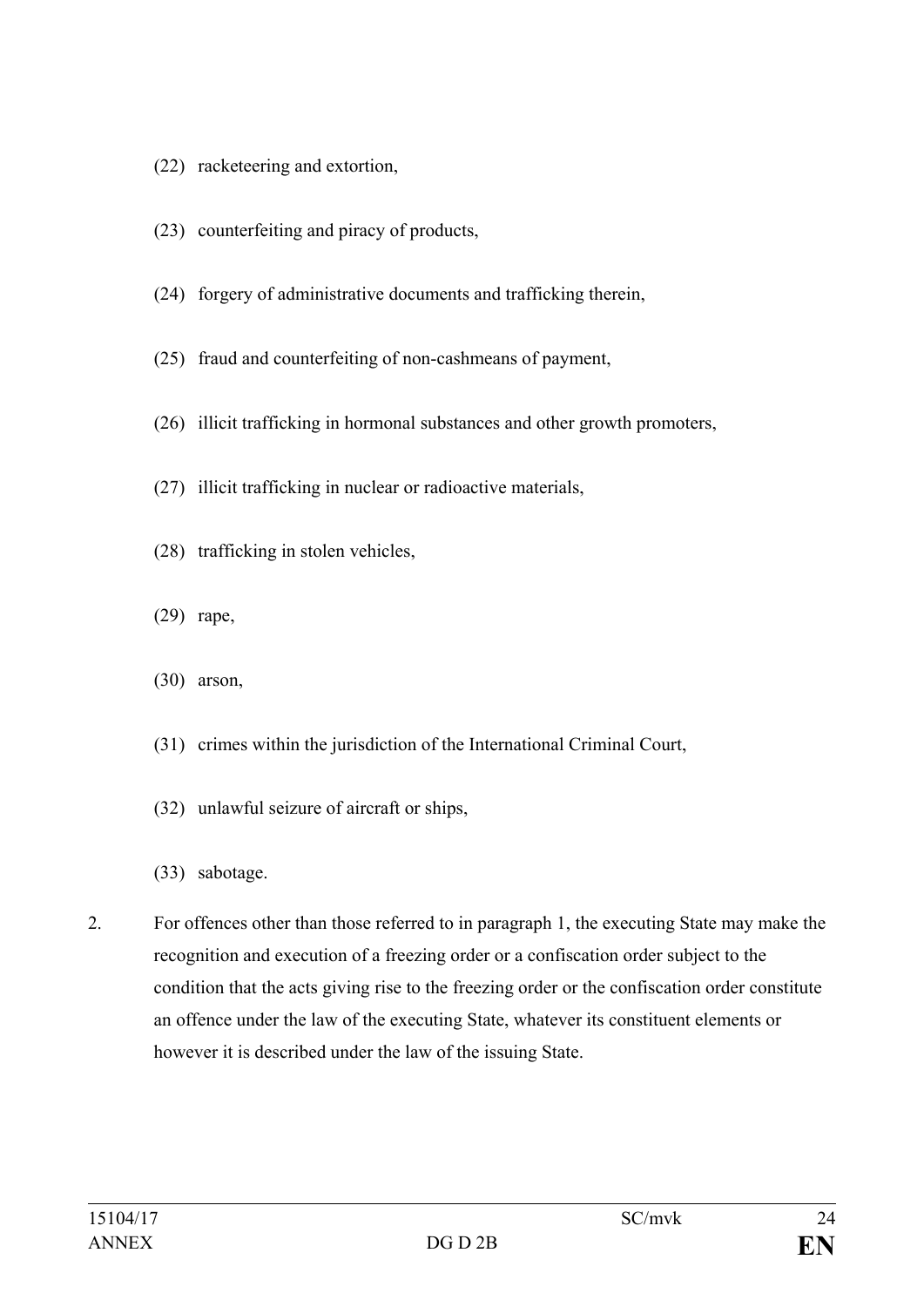## **CHAPTER II**

#### **TRANSMISSION, RECOGNITION AND EXECUTION OF FREEZING ORDERS**

*Article 4 (deleted)* 

### Article 5

#### **Transmission of freezing orders**

- 1. A freezing order shall be transmitted through a freezing certificate. The issuing authority shall transmit a freezing certificate as referred to in Article 7 directly to the executing authority, or where applicable to the central authority referred to in Article 27(2), by any means capable of producing a written record under conditions allowing the executing authority to establish authenticity.
- 2. Member States may present a declaration stating that when a freezing certificate is transmitted to them with a view to the recognition and execution of a freezing order, the issuing authority must transmit, together with the freezing certificate, the original freezing order or a certified copy thereof. However, only the freezing certificate has to be translated, in accordance with Article 7(2).
- 2a. Member States may present the declaration referred to in paragraph 2 at the moment of adoption of this Regulation, or at a later date. Member States may withdraw a declaration at any time. Member States shall inform the Commission when they present or withdraw a declaration. The Commission shall make the information received available to all Member States and to the European Judicial Network ("EJN") as set out in Council Decision 2008/976/JHA.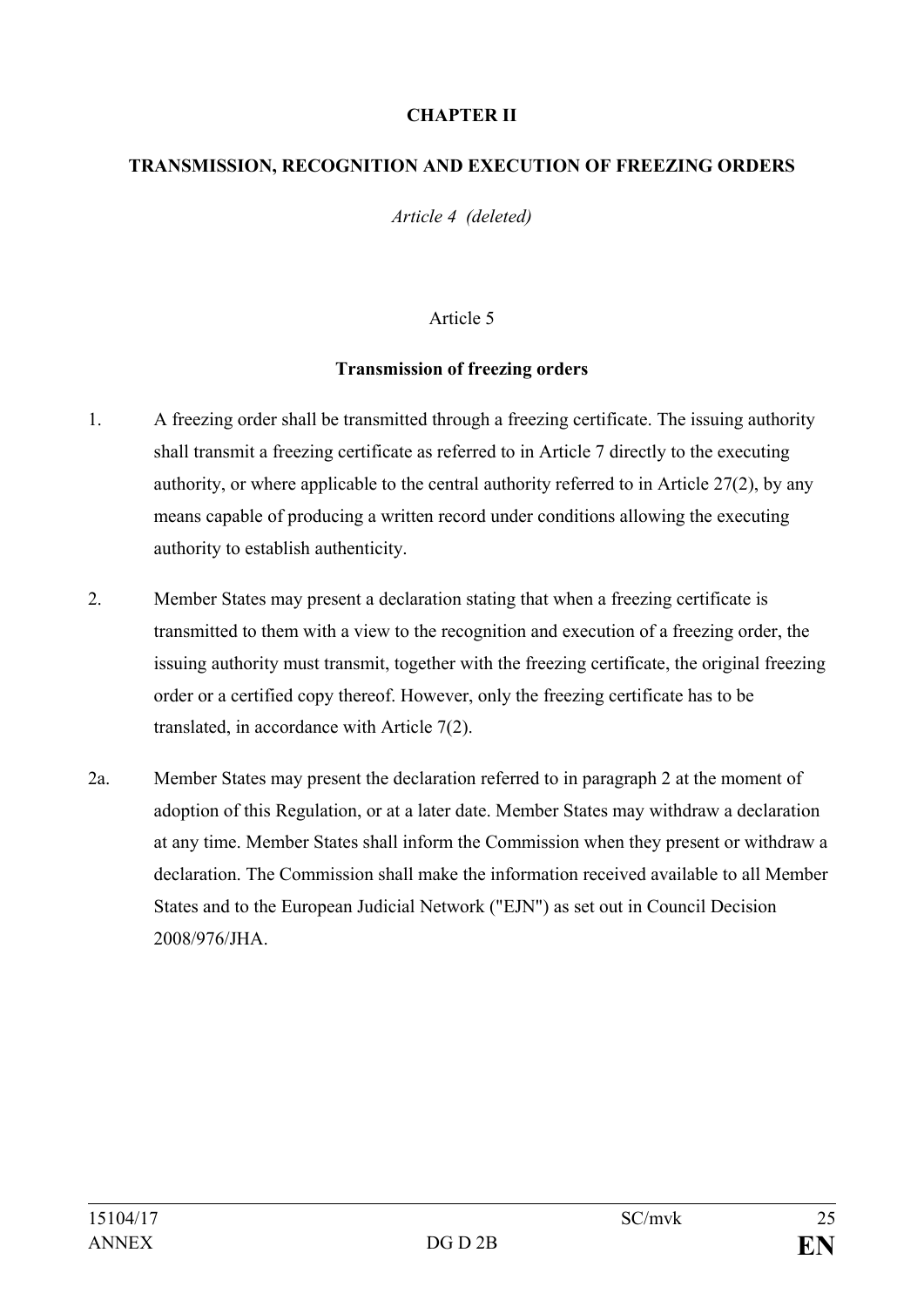- 3. As regards a freezing order concerning an amount of money, the issuing authority shall transmit the freezing certificate to the Member State where the issuing authority has reasonable grounds to believe that person against whom the order was issued has property or income.
- 4. As regards a freezing order concerning specific items of property, the issuing authority shall transmit the freezing certificate to the Member State where the issuing authority has reasonable grounds to believe that property covered by the freezing order is located.
- 5. The freezing certificate referred to in paragraph 1 shall:
	- (a) be accompanied by a confiscation certificate transmitted in accordance with Article 17, or
	- (b) contain an instruction that the property is to remain frozen in the executing State pending the transmission and execution of the confiscation order in accordance with Article 17, in which case the issuing authority shall indicate the estimated date for this transmission in the freezing certificate referred to in Article 7.
- 6. The issuing authority shall inform the executing authority if it is aware of any person that is affected by the freezing order. The issuing authority shall, upon request, also inform the executing authority of any information relevant to any claim that such an affected person may have in relation to the property, including any information identifying that person.
- 7. Where, despite the information that is made available in accordance with Article 27(3), the competent executing authority is unknown, the issuing authority shall make all necessary inquiries, including through the contact points of the EJN, in order to obtain information about which authority is competent for the recognition and execution of the freezing order.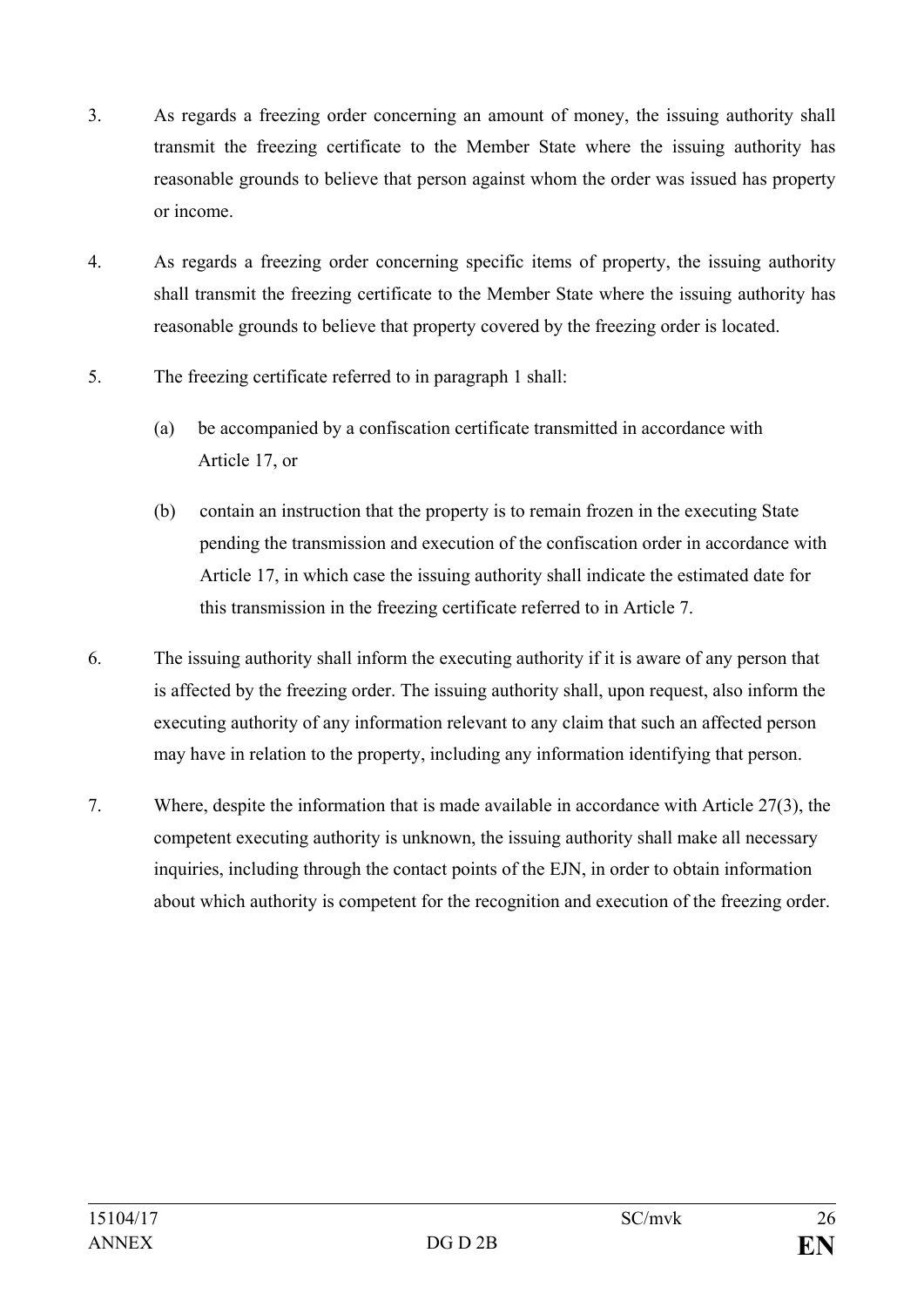8. Where the authority which receives a freezing order has no competence to recognise it or take the measures necessary for its execution, that authority shall immediately transmit the freezing order to the competent executing authority in its Member State and shall inform the issuing authority accordingly.

## Article 6

## **Transmission of a freezing order to one or more executing States**

- 1. A freezing certificate shall only be transmitted pursuant to Article 5 to one executing State at any one time, unless the conditions of paragraphs 2 or 3 apply.
- 2. Nothwithstanding paragraph 1, where a freezing order concerns specific items of property, the freezing certificate may be transmitted to more than one executing State at the same time if:
	- (a) the issuing authority has reasonable grounds to believe that different items of property covered by the freezing order are located in different executing States; or
	- (b) the freezing of a specific item of property covered by the freezing order would require action in more than one executing State.
- 3. Nothwithstanding paragraph 1, where a freezing order concerns an amount of money, the freezing certificate may be transmitted to more than one executing State at the same time, where the issuing authority deems there is a specific need to do so, in particular where the estimated value of the property which may be frozen in the issuing State and in any one executing State is not likely to be sufficient for the freezing of the full amount covered by the freezing order.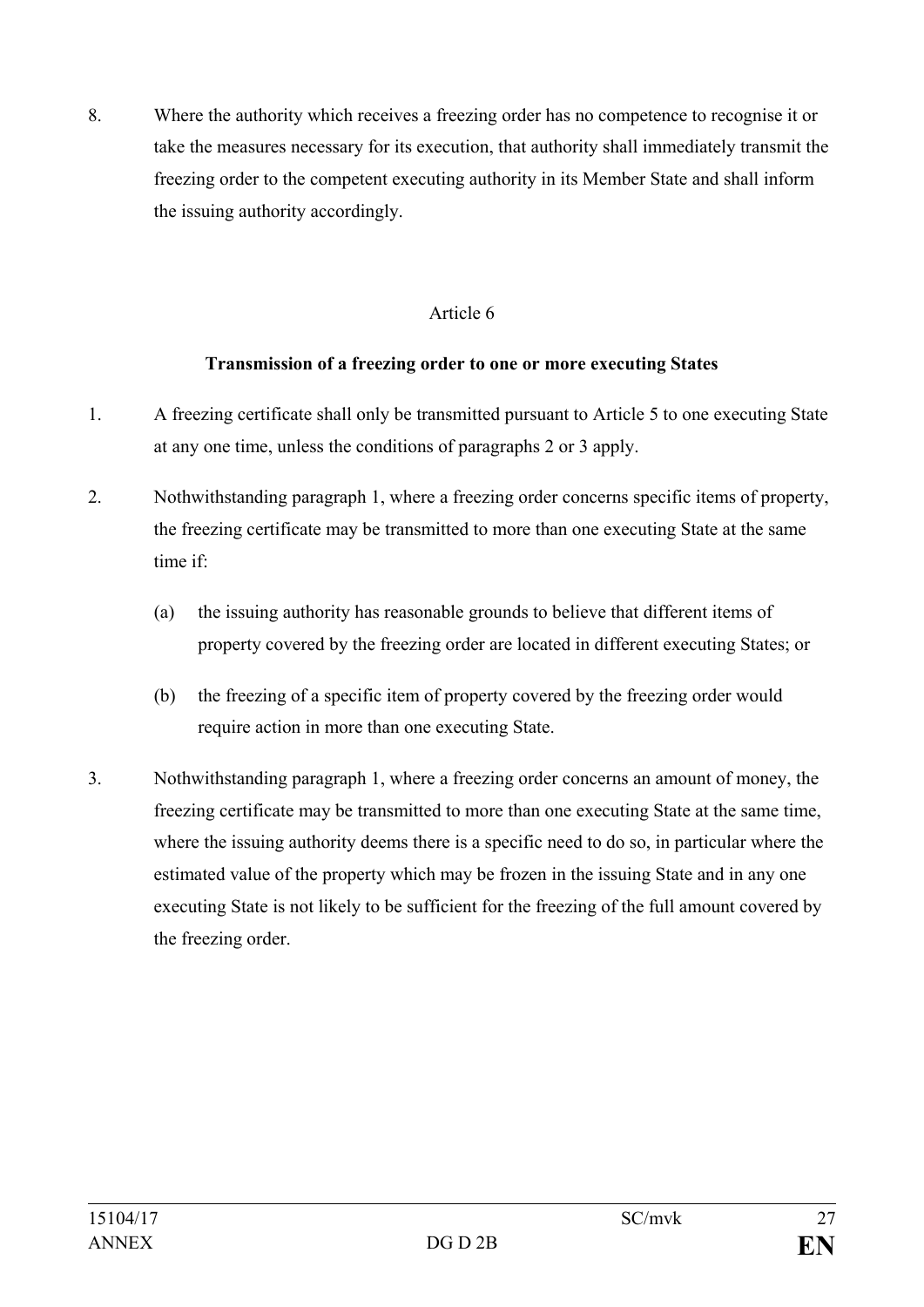## **Standard freezing certificate**

- 1. The issuing authority shall complete the freezing certificate set out in Annex I, shall sign it and shall certify its content as being accurate and correct.
- 2. The issuing authority shall translate the freezing certificate into an official language of the executing State or into any other language that the executing State will accept in accordance with paragraph 3.
- 3. Any Member State may, at any time, state in a declaration submitted to the Commission, that it will accept a translation in one or more other official languages of the Union.

## *Article 8*

## **Recognition and execution of freezing orders**

The executing authority shall recognise a freezing order that has been transmitted in accordance with Article 5 and shall take the measures necessary to execute it with the same speed and priority as for a domestic freezing order, unless that authority invokes one of the grounds for nonrecognition and non-execution provided for in Article 9 or one of the grounds for postponement provided for in Article 11.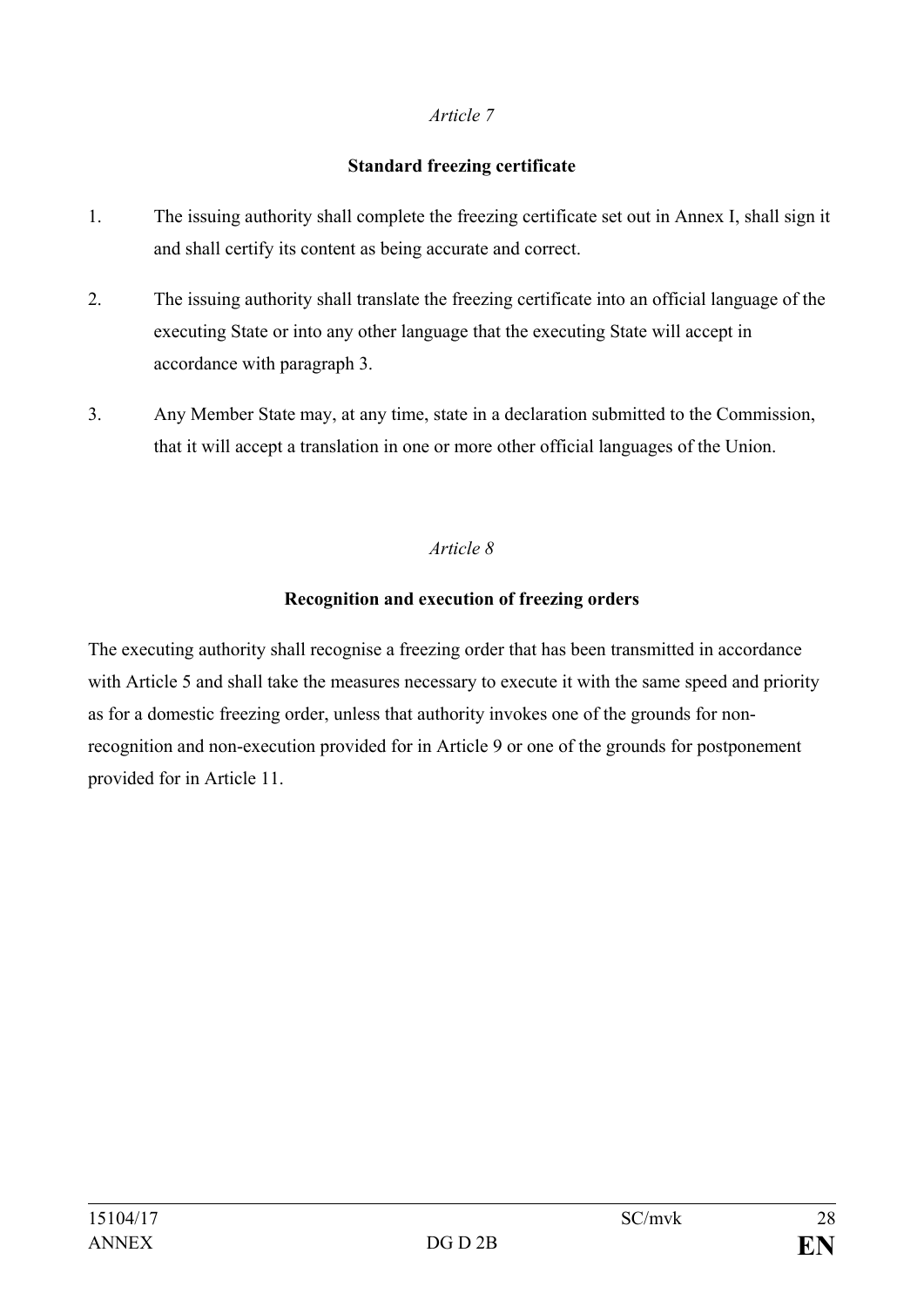### **Grounds for non-recognition and non-execution of freezing orders**

- 1. The executing authority may decide not to recognise and not to execute the freezing order only if:
	- (a) executing the freezing order would be contrary to the *ne bis in idem* principle;
	- (b) there is an immunity or privilege under the law of the executing State that would prevent the freezing of the property concerned or there are rules on the determination or limitation of criminal liability that relate to the freedom of the press and the freedom of expression in other media, which prevent the execution of the order;
	- (c) the certificate provided for in Article 7 is incomplete or manifestly incorrect, and has not been completed following the consultation in accordance with paragraph 2 of this Article;
	- (d) the order is based on a criminal offence committed wholly or partially outside the territory of the issuing State and wholly or partially in the territory of the executing State and the conduct in connection with which the order was issued is not an offence in the executing State;
	- (e) in a case falling under Article 3(2), the conduct giving rise to the order does not constitute an offence under the law of the executing State; however, in cases that involve taxes or duties, or customs and exchange regulations, the execution of the freezing order shall not be refused on the grounds that the law of the executing State does not impose the same kind of tax or duty or does not contain the same type of rules as regards taxes and duties or the same type of customs and exchange regulations as the law of the issuing State.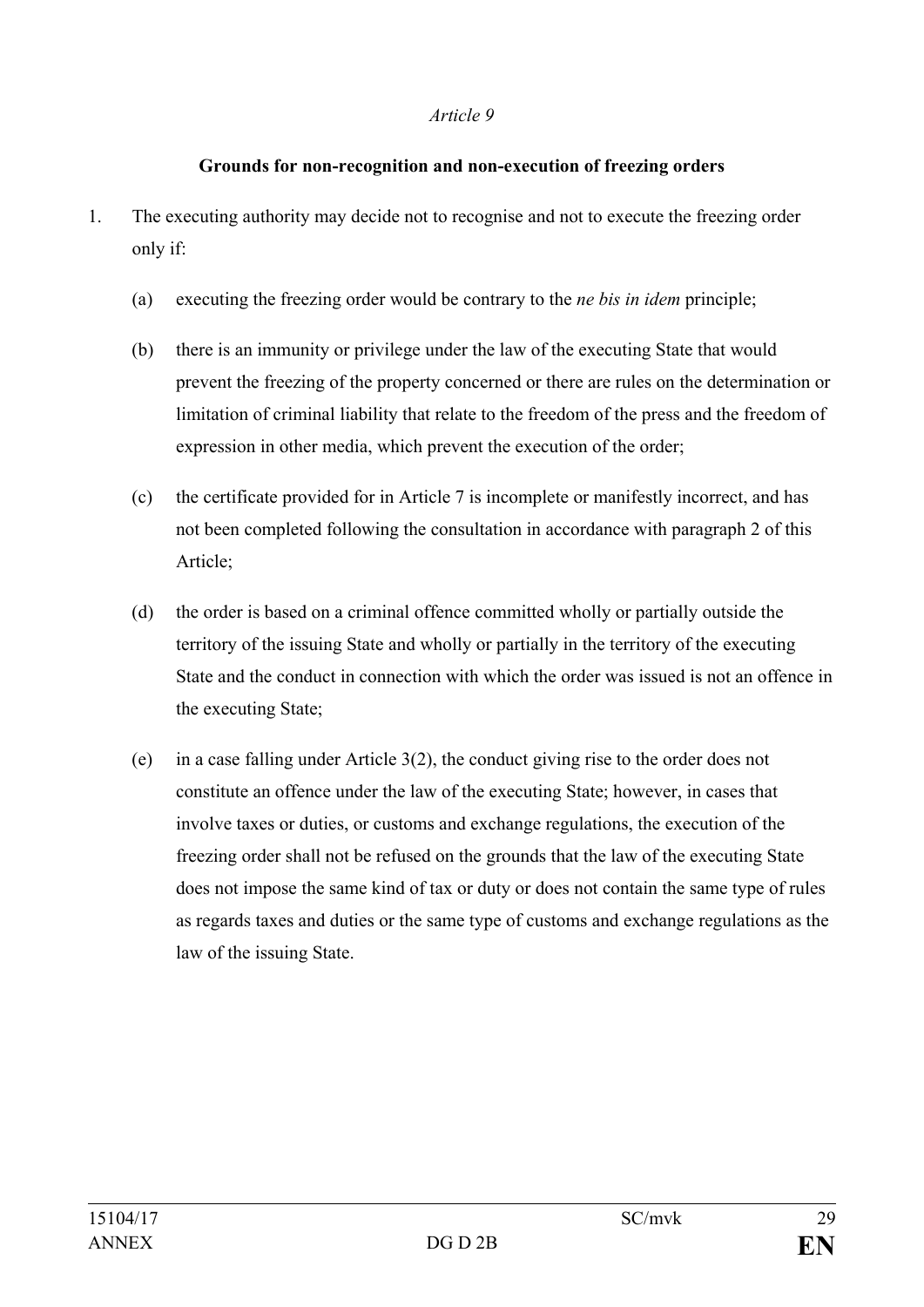- 2. In the cases referred to in paragraph 1, before deciding not to recognise or not to execute the freezing order, whether in whole or in part, the executing authority shall consult the issuing authority, by any appropriate means, and shall, where appropriate, request the issuing authority to supply any necessary information without delay.
- 3. Where the executing authority has recognised a freezing order, but it becomes aware, during the execution thereof, that one of the grounds for non-recognition or non-execution applies, it shall immediately contact the issuing authority by any appropriate means in order to discuss the appropriate measures to take. On this basis, the issuing authority may decide to withdraw the freezing order. If, following such discussions, no solution has been reached, the executing authority may decide to stop the execution of the freezing order.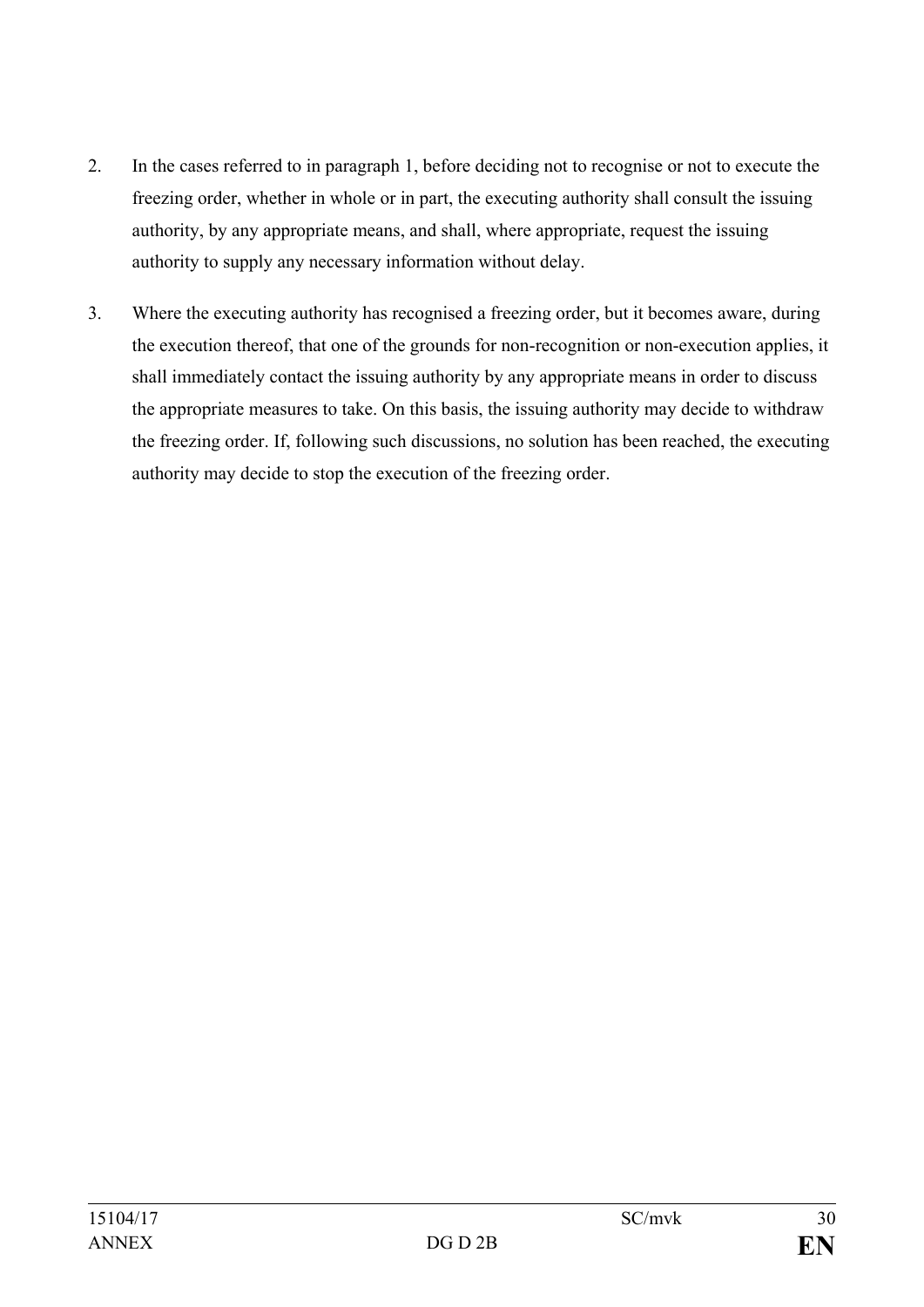### **Time limits for the recognition and execution of freezing orders**

- 1. The executing authority shall take a decision on the recognition and execution of the freezing order and execute this decision without delay and the same speed and priority as for a similar domestic case after the executing authority has received the freezing certificate.
- 2. Where the issuing authority has indicated in the freezing certificate that the freezing measure is to be carried out on a specific date, the executing authority shall take as full account as possible thereof.
- 3. Without prejudice to paragraph 5, where the issuing authority has stated in the freezing certificate that immediate freezing is necessary since there are legitimate grounds to believe that the property in question will imminently be removed or destroyed, the executing authority shall decide on the recognition of the freezing order no later than 48 hours after it has been received by the executing authority. The executing state shall, no later than 48 hours after such decision has been taken, take concrete measures necessary to execute the order
- 4. The executing authority shall communicate the decision on the recognition and execution of a freezing order to the issuing authority without delay by any means capable of producing a written record.
- 5. Where it is not possible in a specific case to meet the time limits set out in paragraph 3, the executing authority shall immediately inform the issuing authority by any means, giving the reasons for the delay and shall consult with the issuing authority on the appropriate schedule to execute the freezing order. The expiry of the time limits shall not relieve the executing authority of its obligation to adopt a decision on the recognition and execution of the freezing order and to execute that order without delay.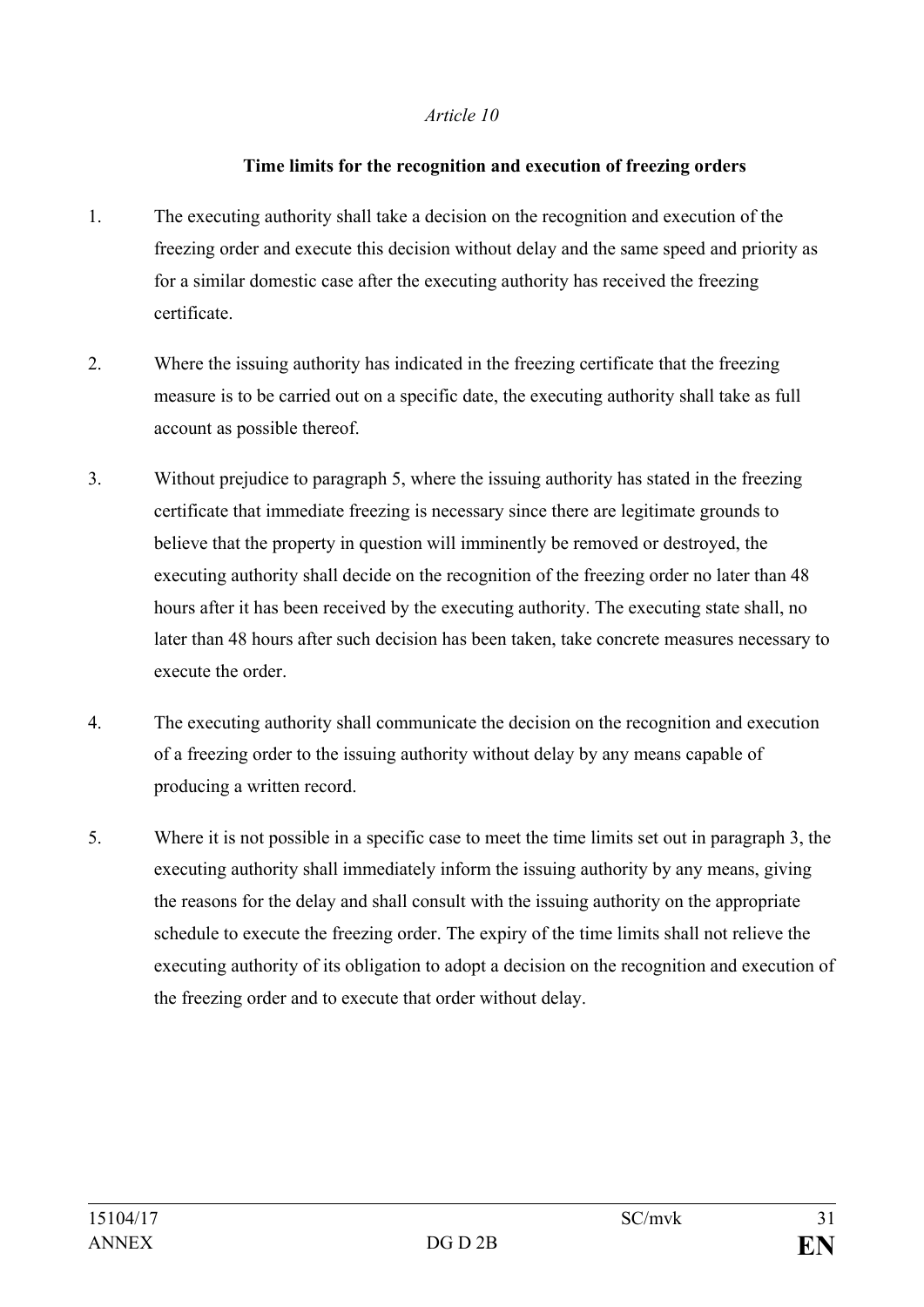## **Postponement of execution of freezing orders**

- 1. The executing authority may postpone the execution of a freezing order transmitted in accordance with Article 5 where:
	- (a) its execution might damage an ongoing criminal investigation, in which case the execution of the freezing order may be postponed until such time as the executing authority deems reasonable;
	- (b) the property is already the subject of an existing freezing order, in which case the execution of the freezing order may be postponed until such existing orders are withdrawn; or
	- (c) the property is already subject to an existing order issued in the course of other proceedings in the executing State, in which case the execution of the freezing order may be postponed until that such existing order is withdrawn. However, this point shall only apply where such existing order would have priority over subsequent national freezing orders under national law.
- 2. The executing authority shall immediately report to the issuing authority on the postponement of the execution of the order, by any means capable of producing a written record, including the grounds for the postponement and, if possible, the expected duration of the postponement. As soon as the ground for postponement has ceased to exist, the executing authority shall immediately take the measures necessary to execute the order and shall inform the issuing authority thereof by any means capable of producing a written record.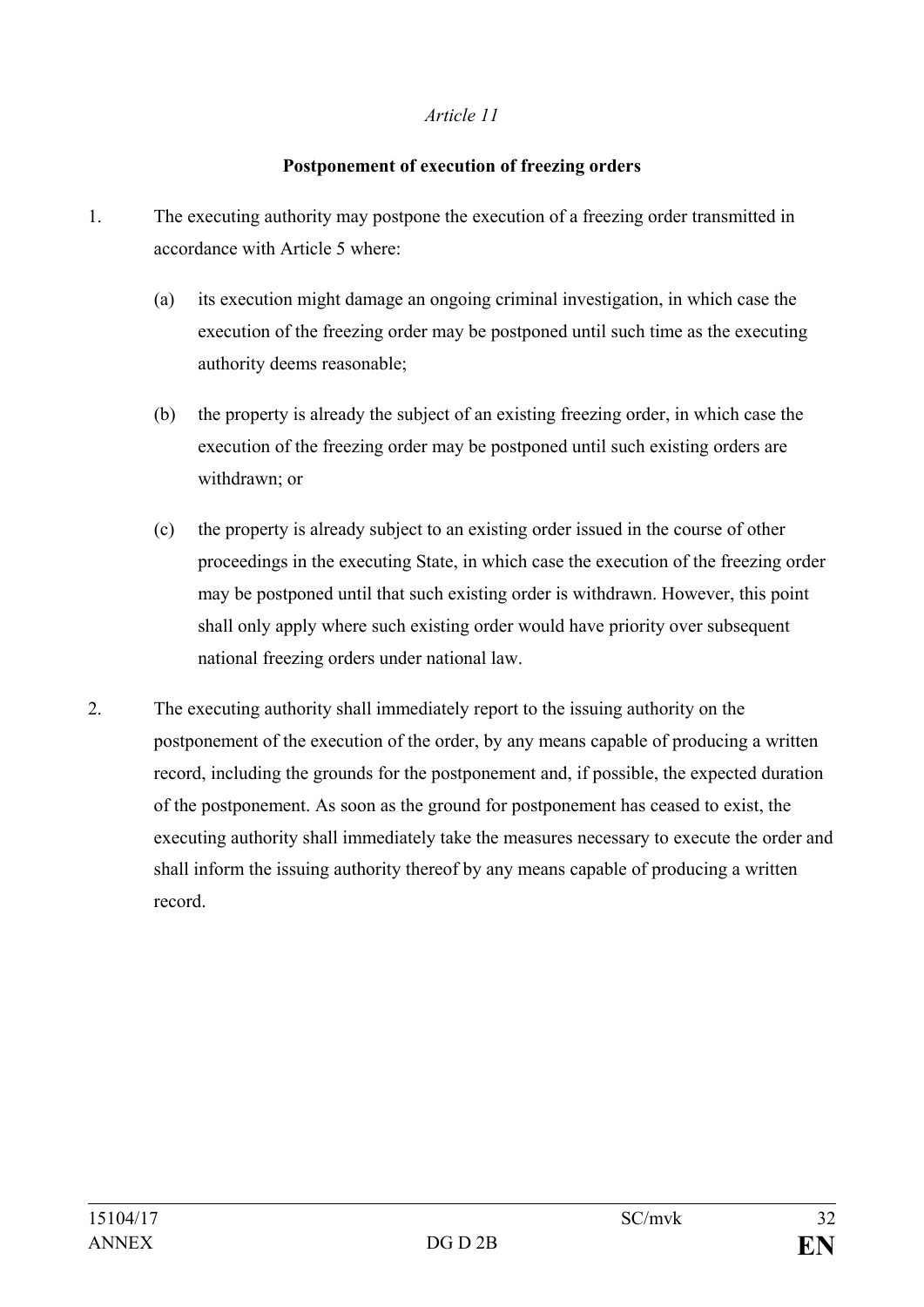## **Confidentiality**

- 1. During the execution of a freezing order the issuing authority and the executing authority shall take due account of the confidentiality of the investigation.
- 2. Except to the extent necessary to execute the order, the executing authority shall guarantee the confidentiality of the facts and substance of the freezing order in accordance with its national law.
- 3. To protect ongoing investigations, the issuing authority may request the executing authority to keep the execution of the freezing order confidential.
- 4. If the executing authority cannot comply with the confidentiality obligations set out in this Article, it shall notify the issuing authority immediately, and, where possible, prior to the execution of the freezing order.

# *Article 13*

*(transferred to the new Art. 32a)*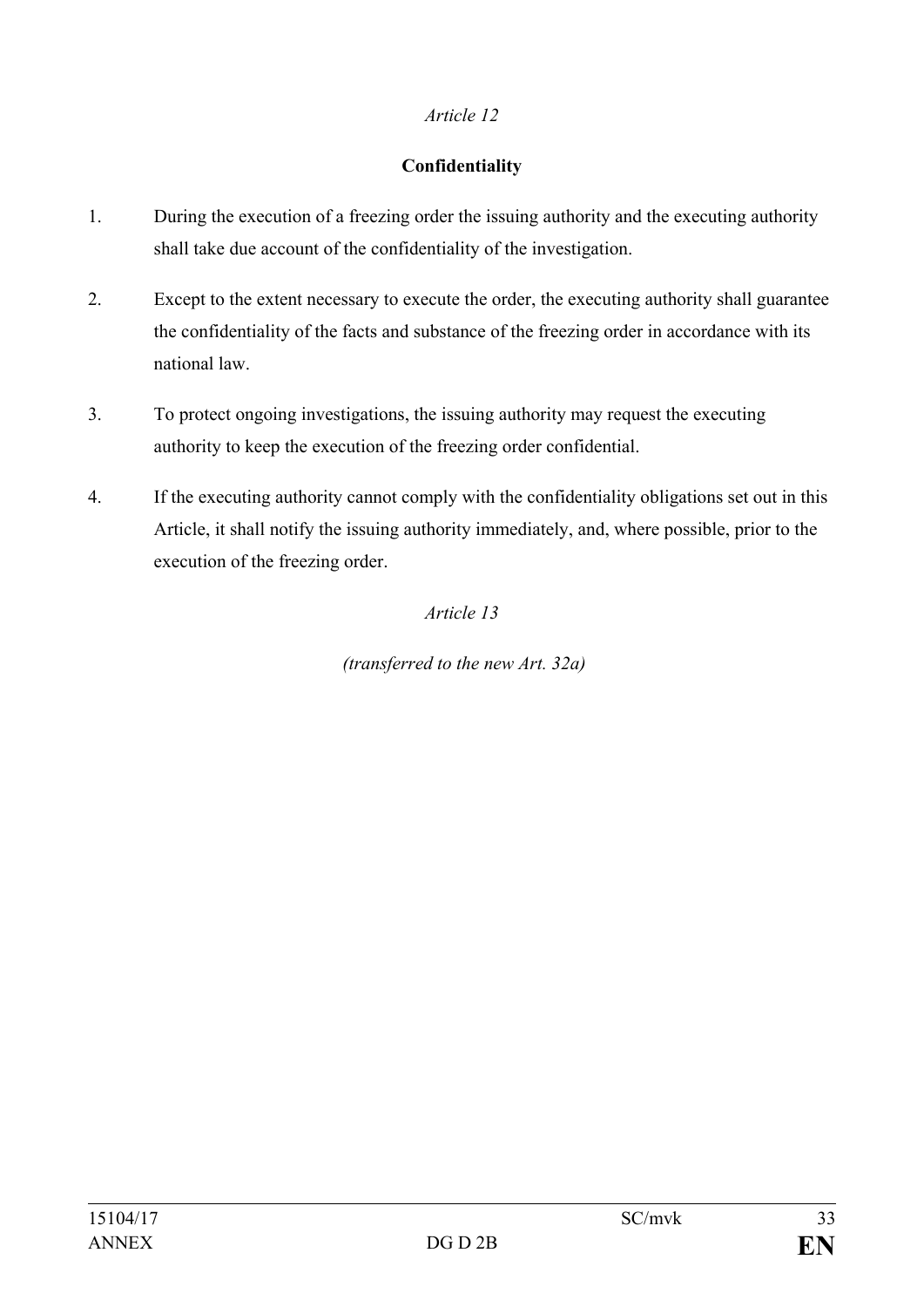### **Duration of freezing orders**

- 1. The property shall remain frozen in the executing State until the competent authority of that State has responded definitively to a confiscation order transmitted in accordance with Article 17, or until the issuing authority has informed the executing authority of any decision or measure that causes the order to be unenforceable or to be withdrawn in accordance with Article 30(1).
- 2. The executing authority may, taking into account the circumstances of the case, make a reasoned request to the issuing authority to limit the period for which the property shall be frozen. When examining such a request, the issuing authority shall take all interests into account, including those of the executing authority. The issuing authority shall react to the request as soon as possible. If the issuing authority does not agree to the limitation, it shall inform the executing authority of its reasons. In such case, the property shall remain frozen in accordance with paragraph 1. If the issuing authority does not react within six weeks of receiving the request, the executing authority is no longer obliged to execute the freezing order.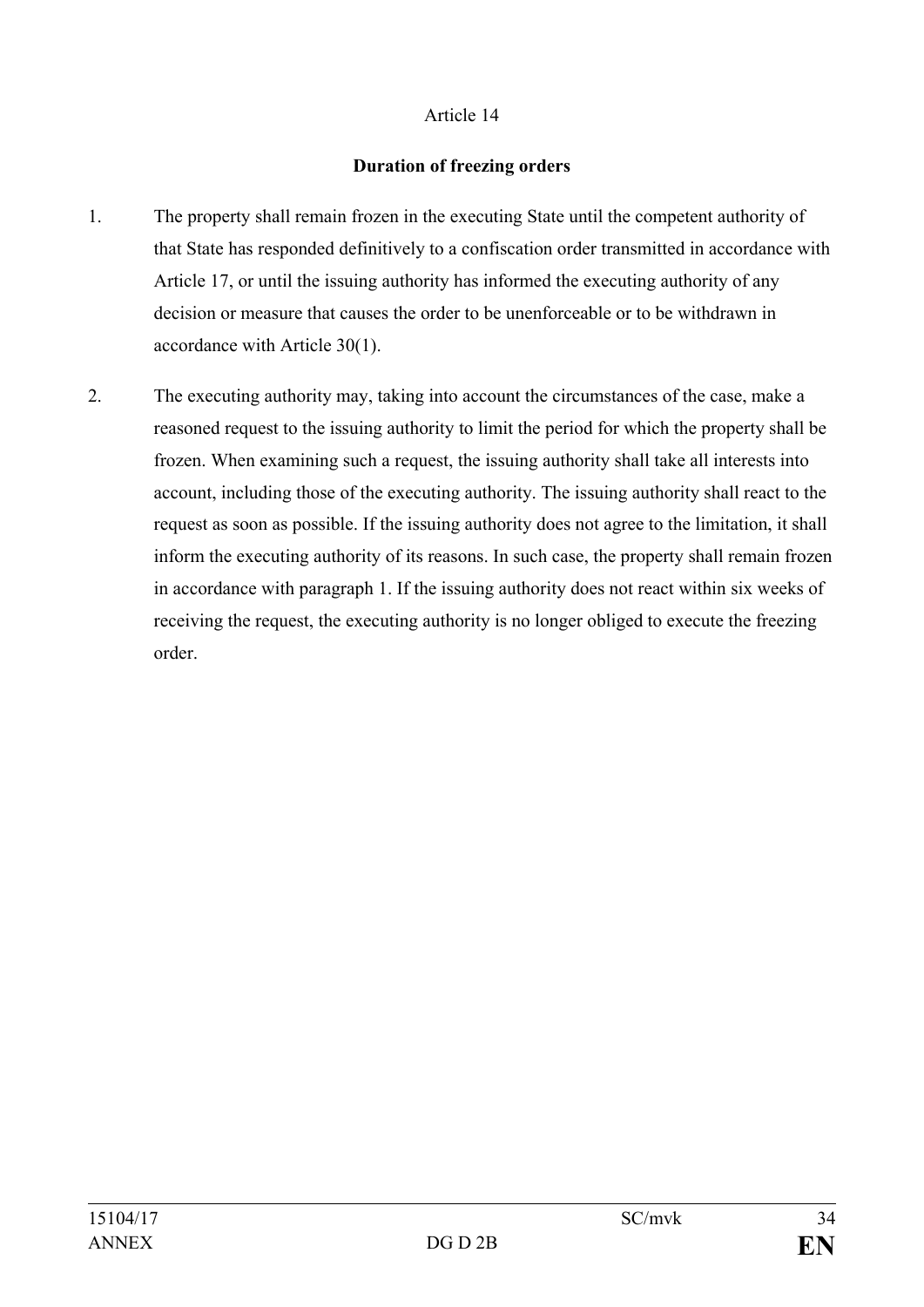## **Impossibility of execution of a freezing order**

- 1. Where an executing authority considers that it is impossible to execute a freezing order, it shall notify the issuing authority thereof without delay.
- 2. Before notifying the issuing authority in accordance with paragraph 1, the executing authority shall, where appropriate, consult with the issuing authority without delay in order to find a solution.
- 3. The non-execution of a freezing order under this Article can only be justified if the property:
	- (a) has already been confiscated;
	- (b) has disappeared;
	- (c) has been destroyed;
	- (d) cannot be found in the location indicated on the freezing certificate;
	- (e) cannot be found because its location has not been indicated in a sufficiently precise manner, despite the consultations referred to in paragraph 2.
- 4. As regards the situations referred to in paragraph 3 under (b), (d) and (e), if the executing authority subsequently obtains information allowing it to locate the property, the executing authority shall execute the freezing order without a new freezing certificate having to be transmitted, provided that the executing authority, prior to executing the freezing order, has verified with the issuing authority that the freezing order is still valid.
- 5. Notwithstanding paragraph 3, in case the issuing authority has indicated that property of equivalent value could be frozen, the non-execution of a freezing order under this Article can be justified if one of the circumstances set out in paragraph 3 exists and there is no property of equivalent value that can be confiscated.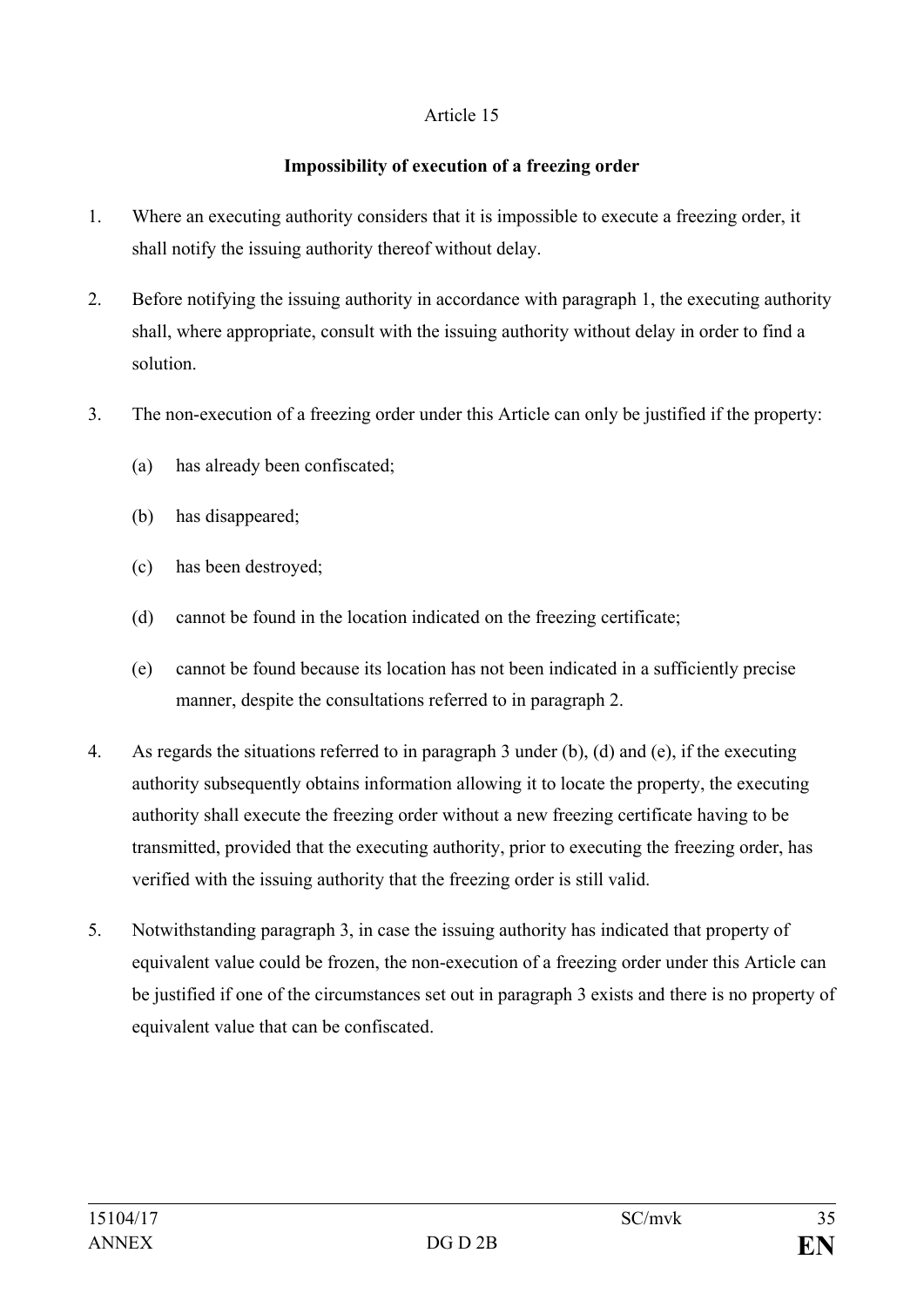# **Reporting**

The executing authority shall report to the issuing authority on the execution of the freezing order, including a description of the property frozen and, where available, an estimation of its value. Such reporting shall be carried out by any means capable of producing a written record, without undue delay following the moment when the executing authority has been informed that the freezing order has been executed.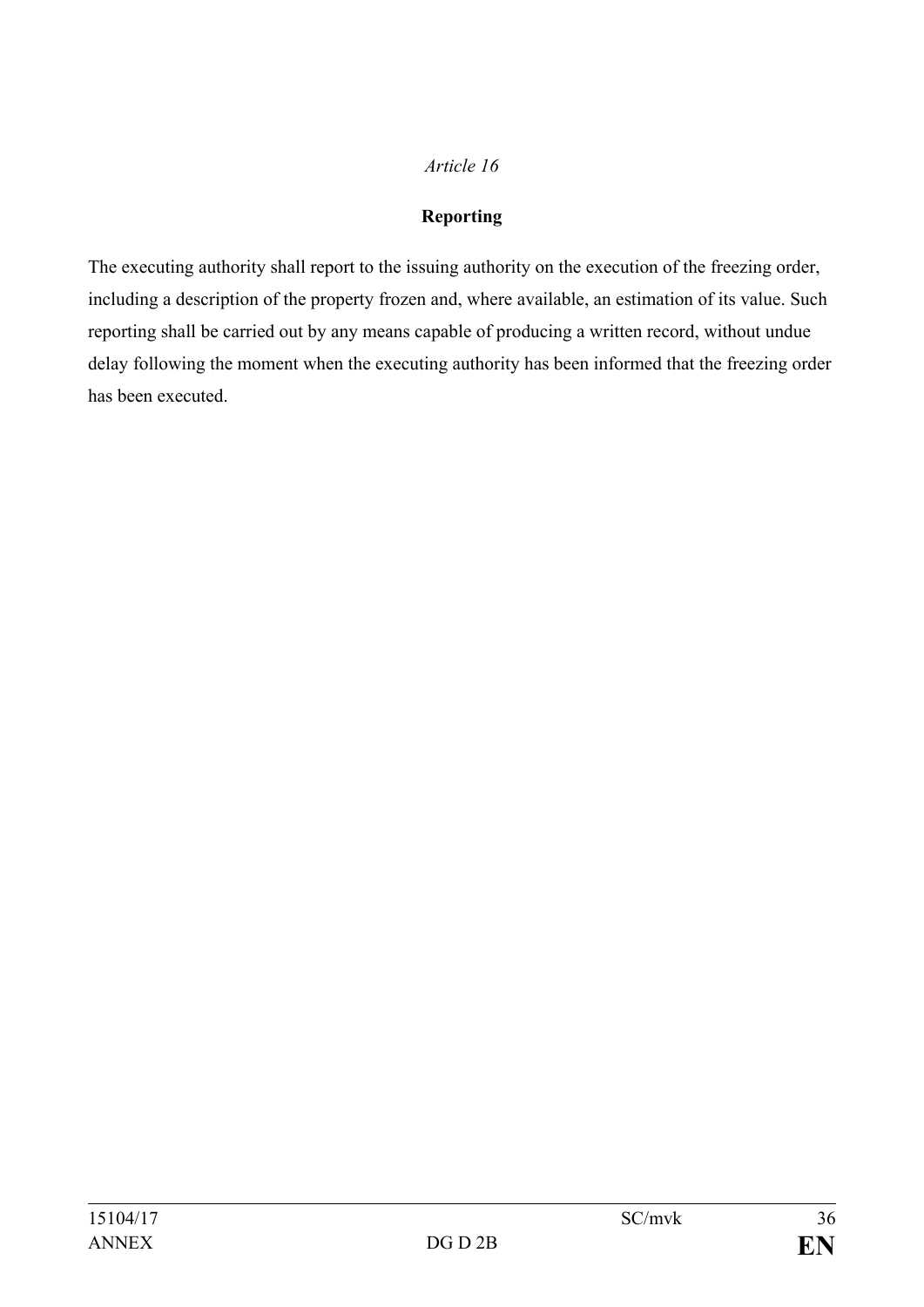## **CHAPTER III**

# **TRANSMISSION, RECOGNITION AND EXECUTION OF CONFISCATION ORDERS**

#### *Article 17*

#### **Transmission of confiscation orders**

- 1. A confiscation order shall be transmitted through a confiscation certificate. The issuing authority shall transmit the confiscation certificate provided for in Article 20 directly to the executing authority or, where applicable, to the central authority referred to in Article 27(2) by any means capable of producing a written record under conditions that allow the executing authority to establish authenticity.
- 2. Member States may present a declaration stating that when a confiscation certificate is transmitted to them with a view to the recognition and execution of a confiscation order, the issuing authority must transmit, together with the confiscation certificate, the original confiscation order or a certified copy thereof. However, only the confiscation certificate has to be translated, in accordance with Article 20(2).
- 2a. Member States may present the declaration referred to in paragraph 2 at the moment of adoption of this Regulation, or at a later date. Member States may withdraw a declaration at any time. Member States shall inform the Commission when they present or withdraw a declaration. The Commission shall make the information received available to all Member States and to the EJN.
- 3. As regards a confiscation order concerning an amount of money, the issuing authority shall transmit the confiscation certificate to the Member State where the issuing authority has reasonable grounds to believe that person against whom the order was issued has property or income.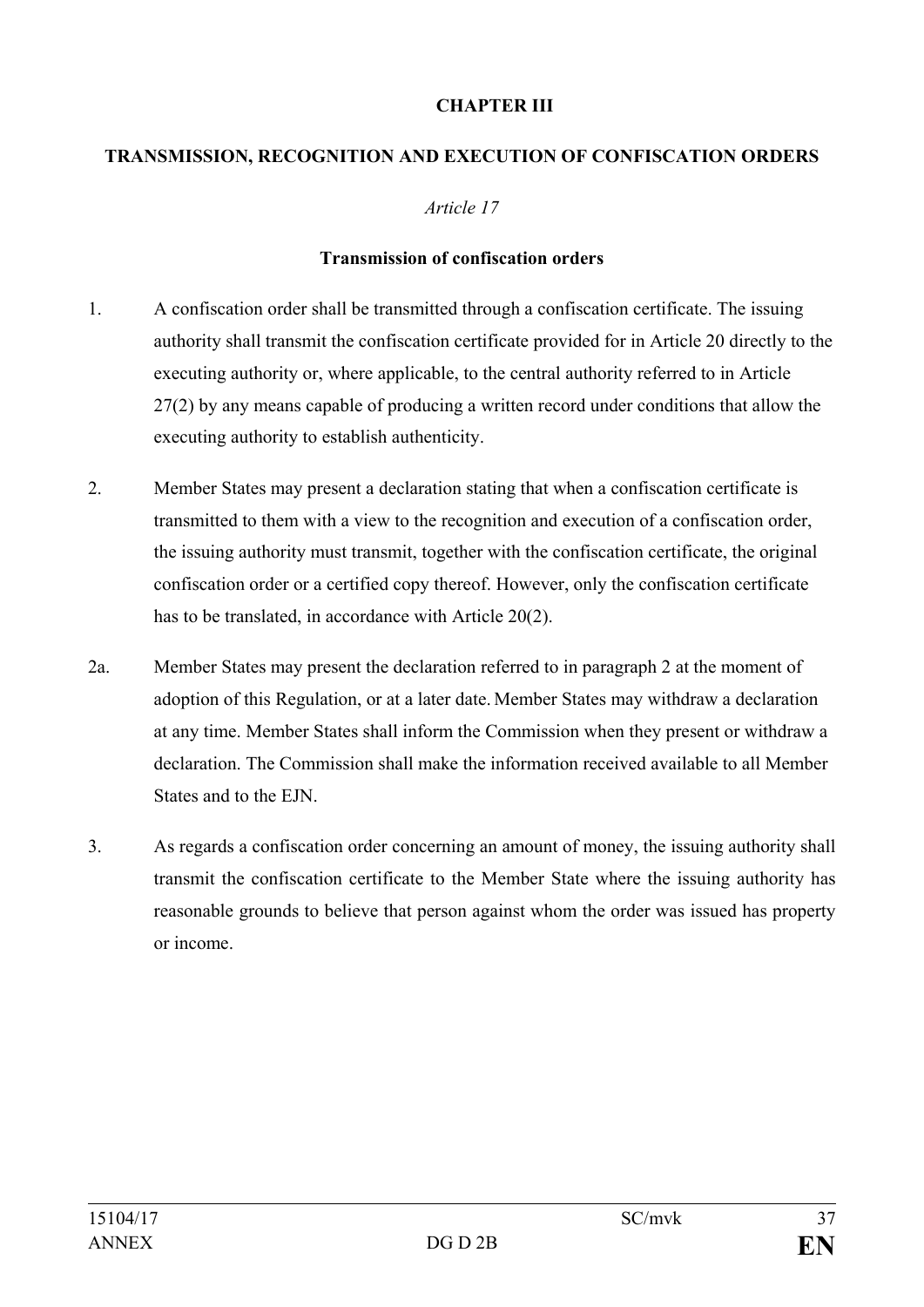- 4. As regards a confiscation order concerning specific items of property, the issuing authority shall transmit the confiscation certificate to the Member State where the issuing authority has reasonable grounds to believe that property covered by the confiscation order is located.
- 5. Where, despite the information that is made available in accordance with Article 27(3), the competent executing authority is unknown, the issuing authority shall make all necessary inquiries, including through the contact points of the EJN, in order to obtain information about which authority is competent for the recognition and execution of the confiscation order.
- 6. Where the authority in the executing State which receives a confiscation certificate is not competent to recognise it or to take the measures necessary for its execution, the authority shall immediately transmit the confiscation certificate to the competent executing authority in its Member State and shall inform the issuing authority accordingly.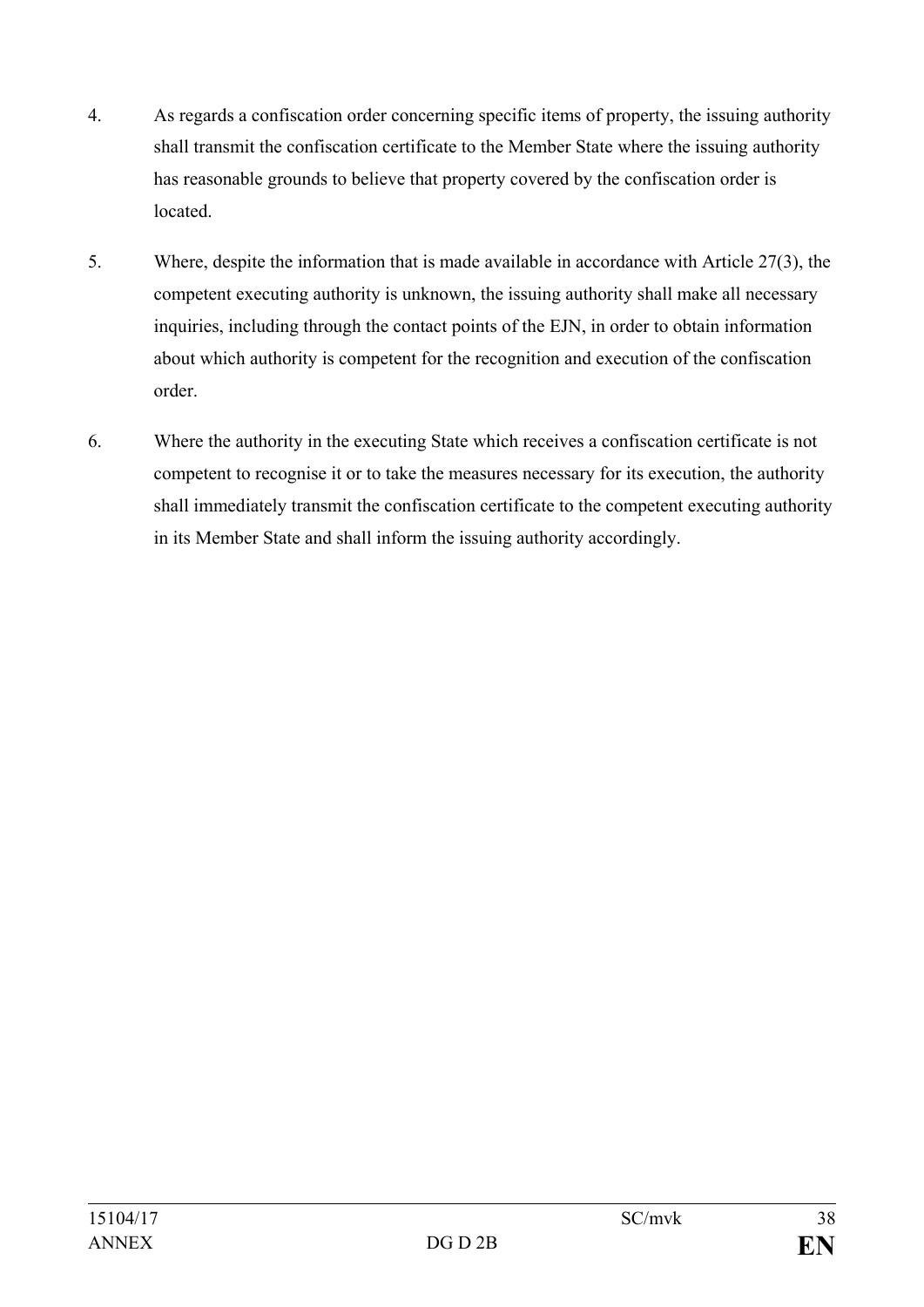## **Transmission of a confiscation order to one or more executing States**

- 1. A confiscation certificate shall only be transmitted pursuant to Article 17 to one executing State at any one time unless the conditions of paragraphs 2 or 3 apply.
- 2. Notwithstanding paragraph 1, where a confiscation order concerns specific items of property, the confiscation certificate may be transmitted to more than one executing State at the same time where:
	- (a) the issuing authority has reasonable grounds to believe that different items of property covered by the confiscation order are located in different executing States, or
	- (b) the confiscation of a specific item of property covered by the confiscation order involves action in more than one executing State.
- 3. Notwithstanding paragraph 1, where a confiscation order concerns an amount of money, the confiscation certificate may be transmitted to more than one executing State at the same time, where the issuing authority deems that there is a specific need to do so, in particular where:
	- (a) the property concerned has not been frozen under this Regulation, or
	- (b) the value of the property which may be confiscated in the issuing State and in any one executing State is not likely to be sufficient for the execution of the full amount covered by the confiscation order.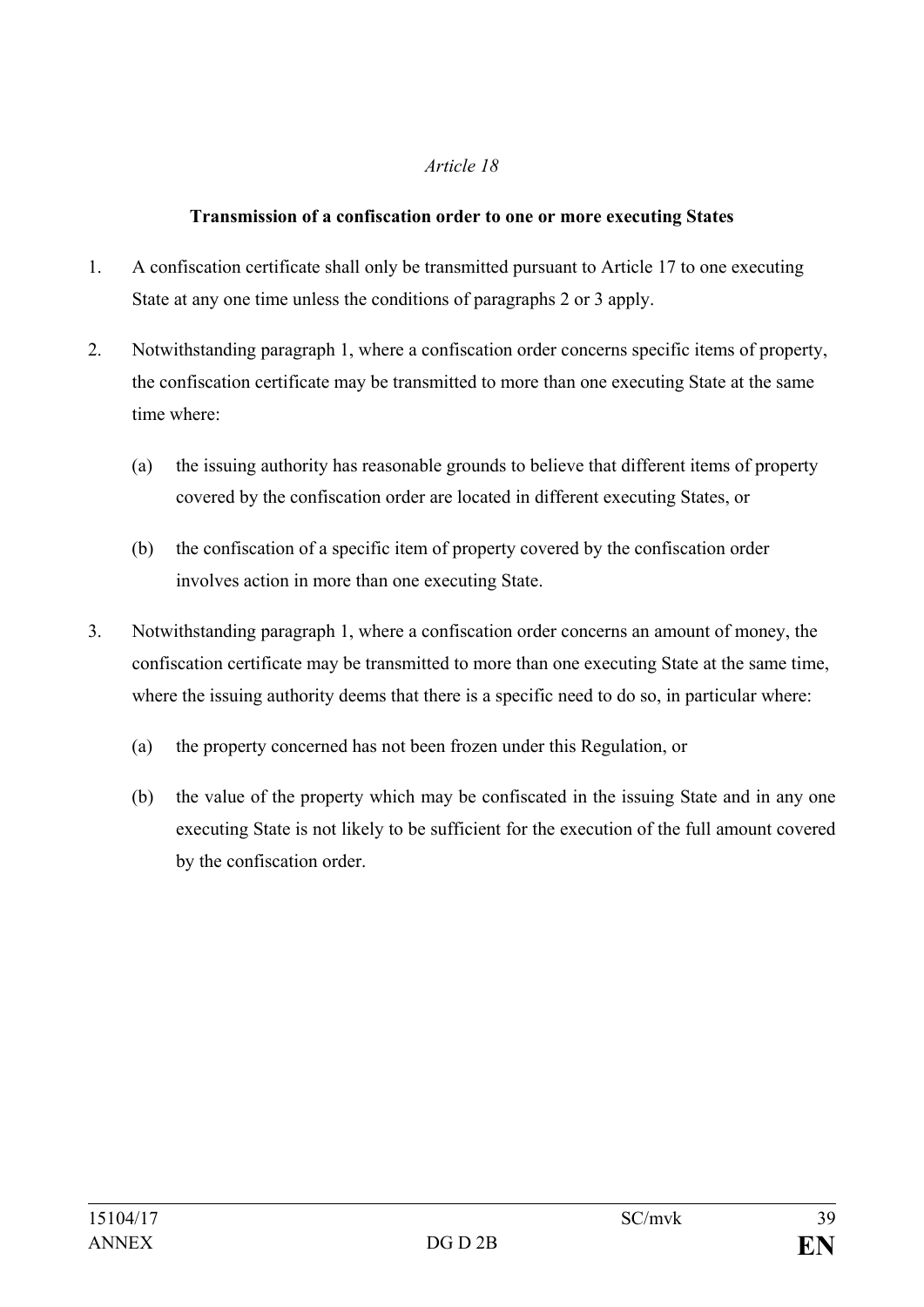#### **Consequences of transmission of confiscation orders**

- 1. The transmission of a confiscation order, through a certificate, to one or more executing States in accordance with Articles 17 and 18 shall not restrict the right of the issuing State to execute the order itself.
- 2. Where a confiscation order concerning an amount of money is transmitted to one or more executing States, the total value derived from its execution shall not exceed the maximum amount specified in the confiscation order.
- 3. The issuing authority shall immediately inform the executing authority by any means capable of producing a written record if:
	- (a) it considers that there is a risk that execution beyond the maximum amount may occur, in particular on the basis of information received from the executing authority pursuant to Article  $24(1)(b)$ ;
	- (b) all or a part of the confiscation order has been executed in the issuing State or in another executing State, specifying the amount for which the confiscation order has not yet been executed<sup>-</sup>
	- (c) after the transmission of a confiscation certificate in accordance with Article 17, an authority of the issuing State receives any sum of money which the person concerned has paid in respect of the confiscation order.

Where point (a) applies, the issuing authority shall inform the executing authority as soon as possible whether the risk referred to no longer exists.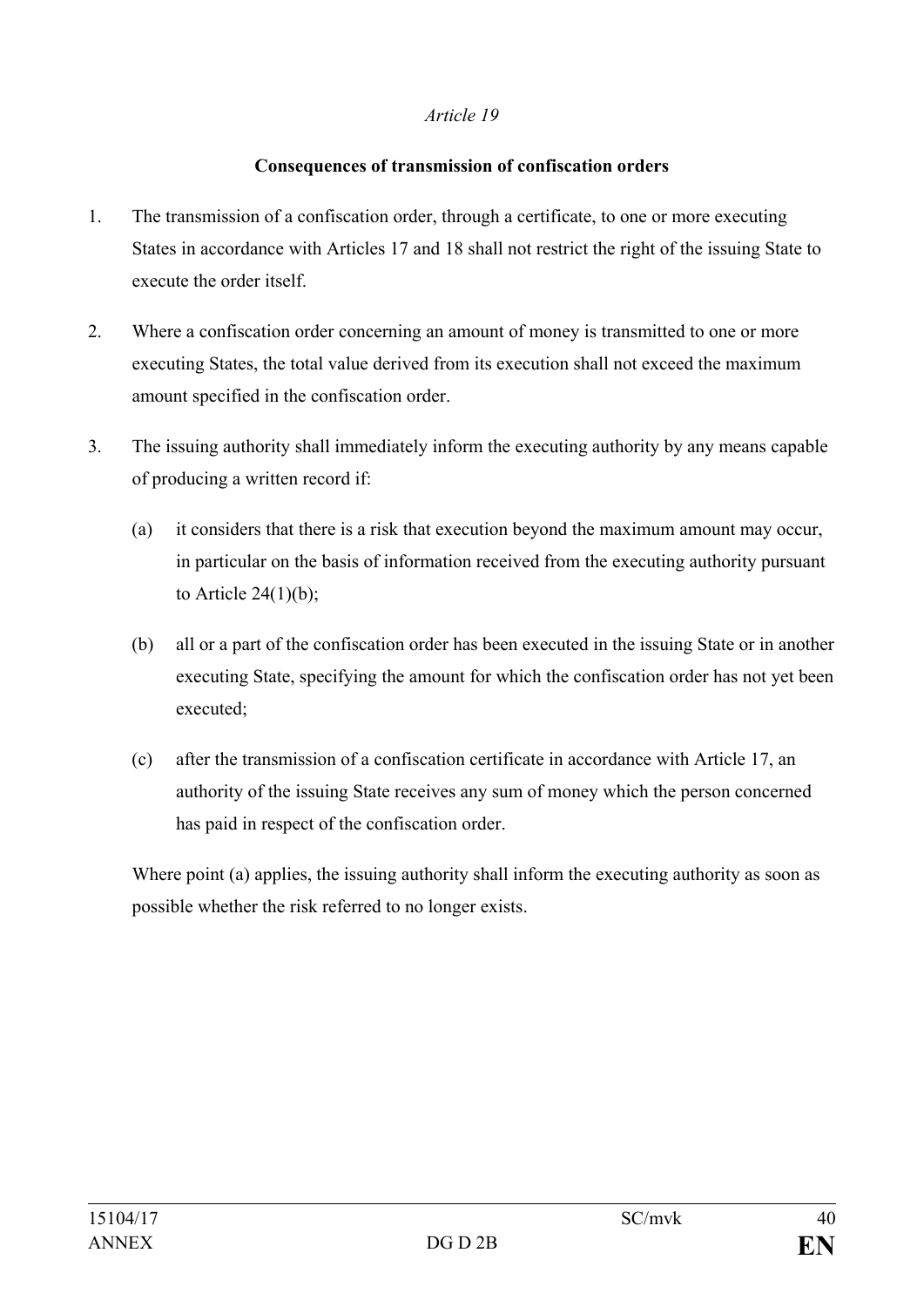#### **Standard confiscation certificate**

- 1. The issuing authority shall complete the confiscation certificate set out in Annex II, shall sign it and shall certify its content as being accurate and correct.
- 2. The issuing authority shall translate the confiscation certificate into an official language of the executing State or into any other language that the executing State will accept in accordance with paragraph 3.
- 3. Any Member State may, at any time, state in a declaration submitted to the Commission, that it will accept a translation in one or more other official languages of the Union.

## Article 21

## **Recognition and execution of confiscation orders**

- 1. The executing authority shall recognise a confiscation order transmitted in accordance with Article 17 and shall take the measures necessary for its execution in the same way as for a confiscation order issued by an authority of the executing State, unless that executing authority invokes one of the grounds for non-recognition and non-execution under Article 22 or one of the grounds for postponement provided for in Article 24.
- 2. If a confiscation order concerns a specific item of property, the issuing authorities and executing authorities may, if the law of the issuing State so provides, agree that confiscation in the executing State can take the form of a requirement to pay a sum of money corresponding to the value of the property otherwise to be confiscated.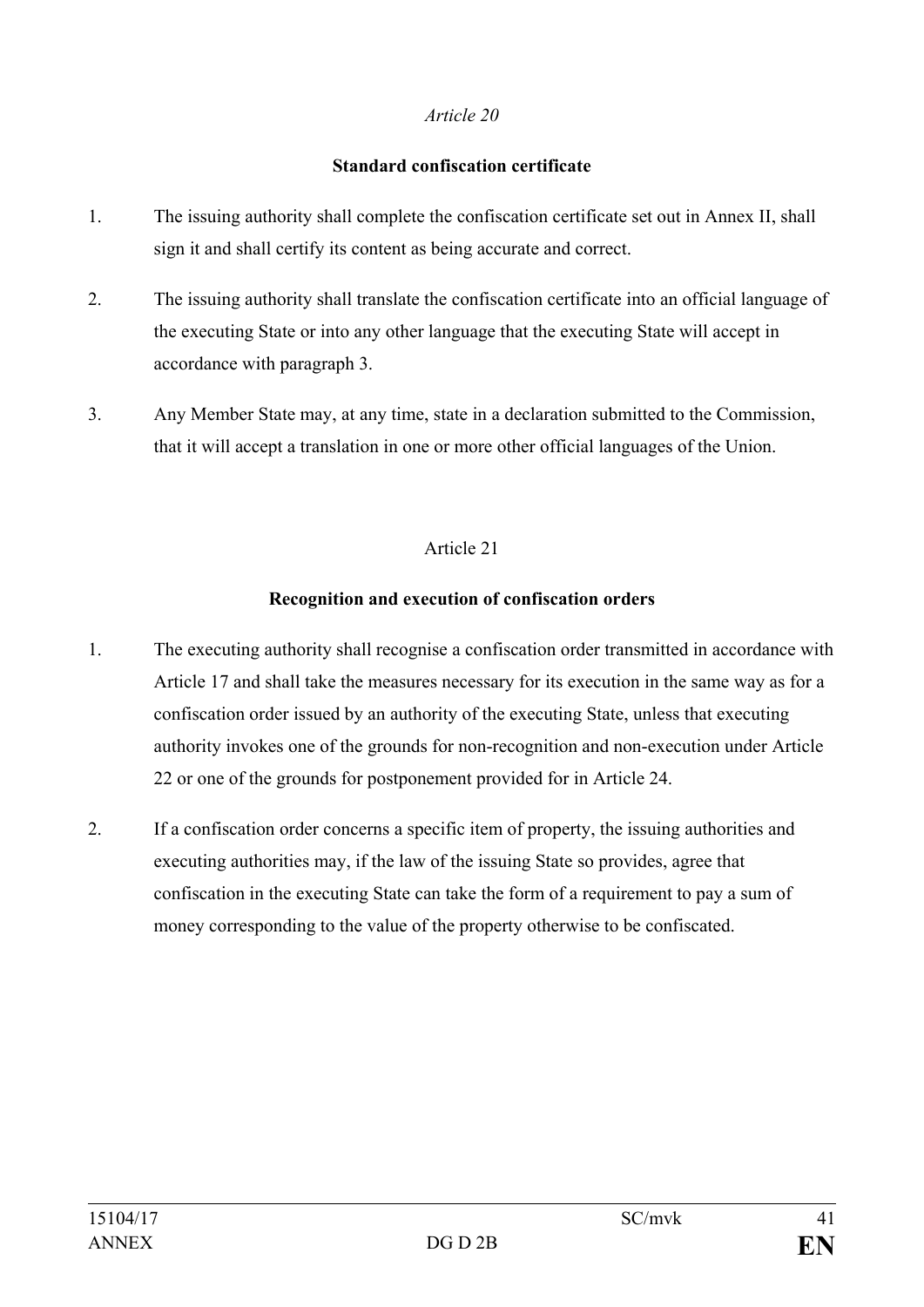- 3. If a confiscation order concerns an amount of money, the executing authority shall, if payment is not obtained, execute the confiscation order in accordance with paragraph 1 on any item of property available for that purpose. If necessary, the executing authority shall convert the amount of money to be confiscated into the currency of the executing State at the rate of exchange obtained at the time when the confiscation order was issued. Conversion shall be made using the daily euro exchange rate published in the C series of the Official Journal of the European Union.
- 4. Any part of the amount of money that is recovered pursuant to the confiscation order in any State other than the executing State shall be deducted in full from the amount to be confiscated in the executing State.
- 5. When the issuing authority has issued a confiscation order, but it has not issued a freezing order, the concrete measures provided for in paragraph 1 may include that the executing authority decides to freeze the property concerned of its own motion, in view of subsequent execution of the confiscation order. In such a case, the executing authority shall inform the issuing authority without delay, if possible prior to freezing the property concerned.
- 6. As soon as the execution of the order has been completed, the executing authority shall inform the issuing authority of the results of the execution by any means capable of producing a written record.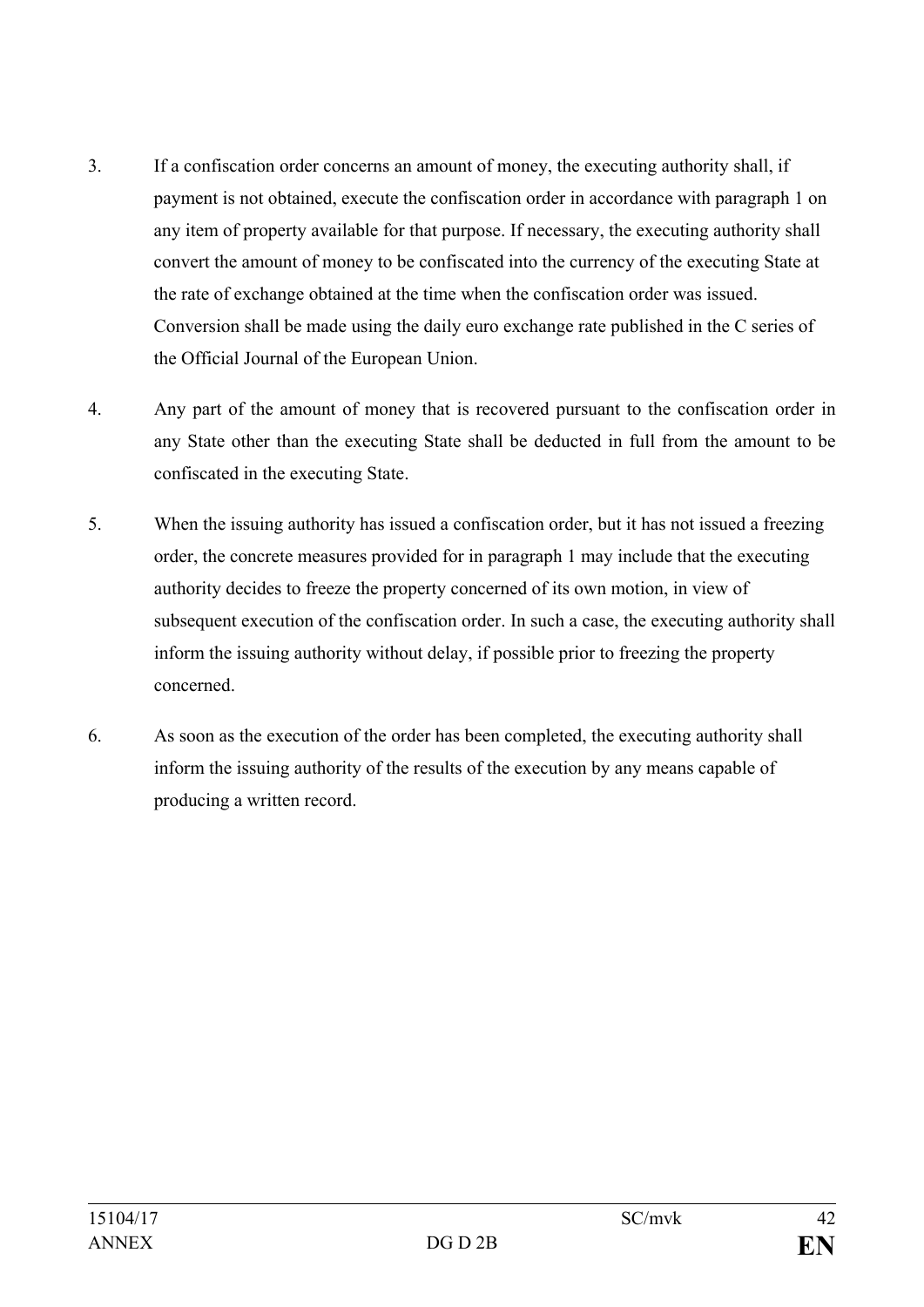#### **Grounds for non-recognition and non-execution of confiscation orders**

- 1. The executing authority may decide not to recognise and not to execute confiscation orders only if:
	- (a) executing the order would be contrary to the *ne bis in idem* principle;
	- (b) there is an immunity or privilege under the law of the executing State which would prevent the execution of a domestic confiscation order against the property concerned, or there are rules on the determination or limitation of criminal liability that relate to the freedom of the press and the freedom of expression in other media, which prevent the execution of the order;
	- (c) the confiscation certificate provided for in Article 20 is incomplete or manifestly incorrect, and has not been completed following the consultation in accordance with paragraph 2;
	- (d) the order is based on a criminal offence committed wholly or partially outside the territory of the issuing State and wholly or partially in the territory of the executing State and the conduct in connection with which the order was issued is not an offence in the executing State;
	- (e) the rights of affected persons would make it impossible under the law of the executing State to execute the order, even where that impossibility is a consequence of the application of legal remedies in accordance with Article 33;
	- (f) in a case referred to in Article 3(2), the conduct on which the order is based does not constitute an offence under the law of the executing State; however, in cases involving taxes or duties, or customs and exchange regulations, the execution of the order shall not be refused on the ground that the law of the executing State does not impose the same kind of tax or duty or does not contain the same type of rules as regards taxes and duties or customs and exchange regulations as the law of the issuing State;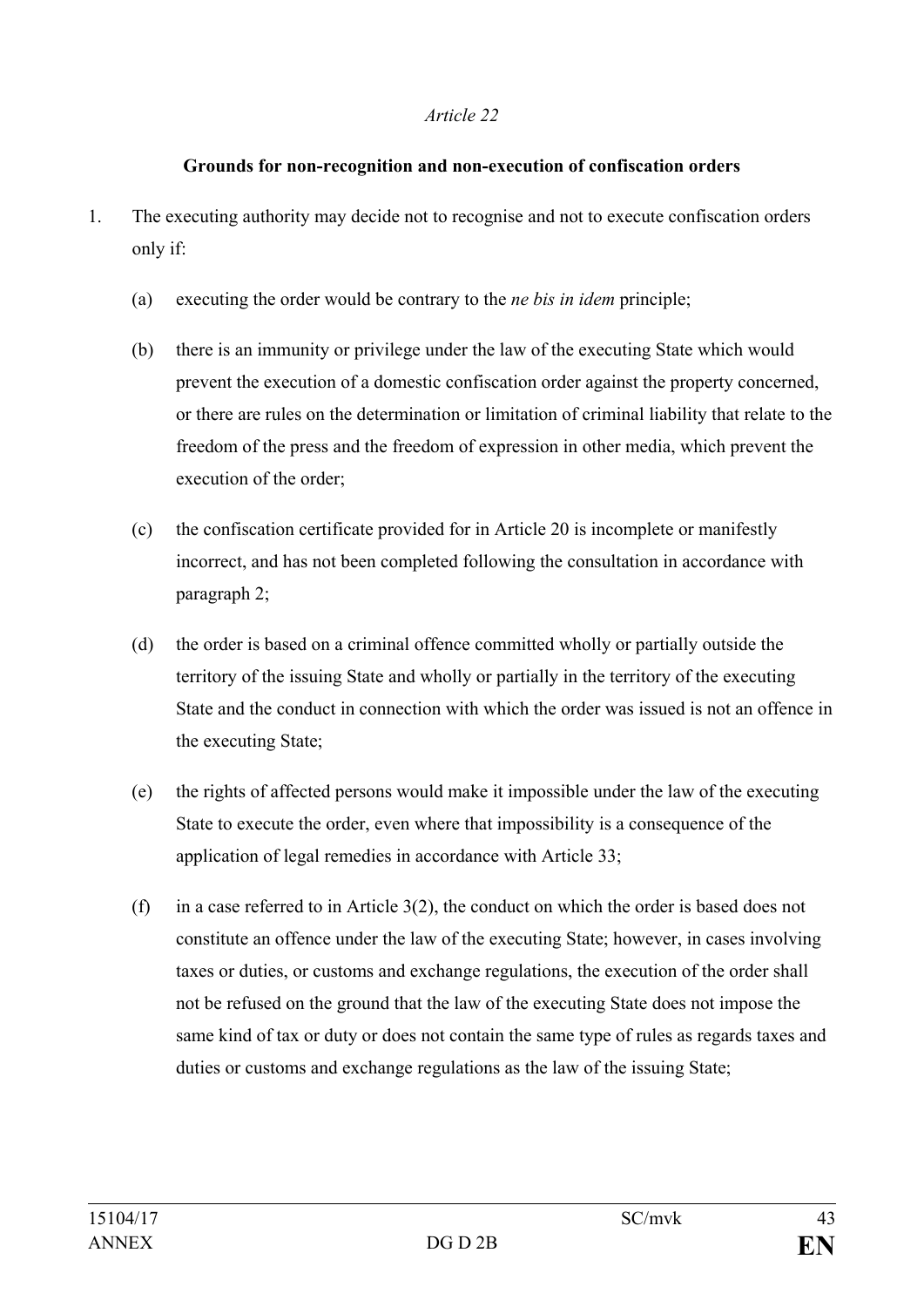- (g) according to the confiscation certificate provided for in Article 20, the person against whom the confiscation order was issued did not appear in person at the trial resulting in a confiscation order linked to a final conviction. This ground shall not apply where the confiscation certificate states that, in accordance with further procedural requirements defined in the national law of the issuing State, the person:
	- (i) was summoned in person in due time and was thereby informed of the scheduled date and place of the trial that resulted in the confiscation order, or actually received official information of the scheduled date and place of that trial by other means in such a manner that it was established unequivocally that that person was aware of the scheduled trial, and was informed in due time that such a confiscation order could be handed down if that person did not appear at the trial;
	- (ii) being aware of the scheduled trial, had given a mandate to a legal counsel, who was either appointed by the person concerned or by the State, to defend that person at the trial and was indeed defended by that counsel at the trial; or
	- (iii) after having been served with the confiscation order and having been expressly informed of the right to a retrial or an appeal in which the person would have the right to participate and which would allow the merits of the case, including fresh evidence, to be re-examined, and which could lead to the original decision being reversed:
		- expressly stated that he or she did not contest the confiscation order, or
		- did not request a retrial or appeal within the applicable time limits.
- 2. In the cases referred to in paragraphs 1, before deciding not to recognise and execute the confiscation order, whether in whole or in part, the executing authority shall consult the issuing authority by any appropriate means and shall, where appropriate, request the issuing authority to supply any necessary information without delay.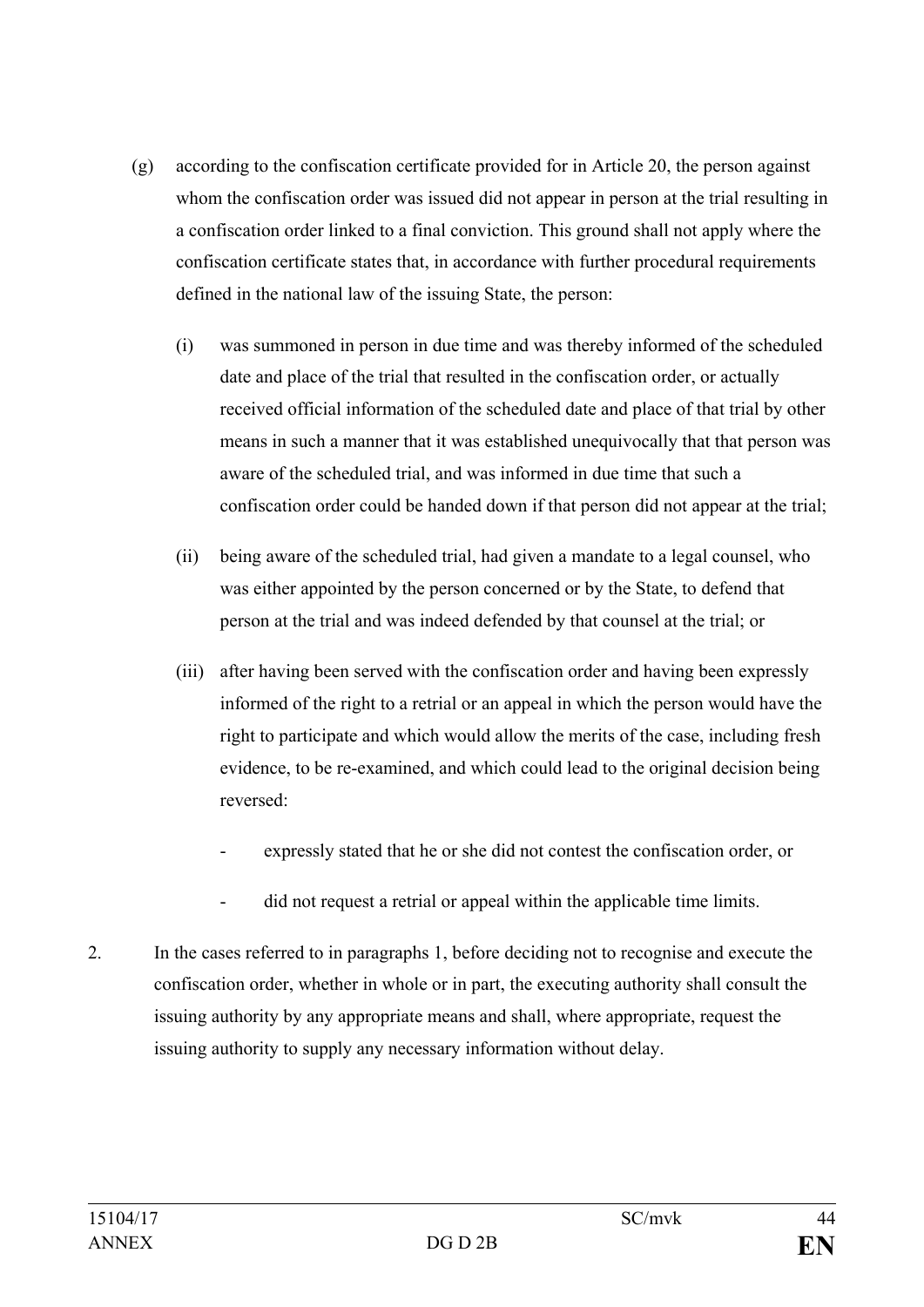3. Any decision not to recognise and to execute the confiscation order shall be taken without delay and notified immediately to the issuing authority by any means capable of producing a written record.

## *Article 23*

#### **Time limits for recognition and execution of confiscation orders**

- 1. The executing authority shall take the decision on the recognition and execution of the confiscation order without delay and, without prejudice to paragraph 4, no later than 60 days after the executing authority has received the confiscation certificate.
- 2. The executing authority shall communicate the decision on the recognition and execution of the confiscation order to the issuing authority without delay by any means capable of producing a written record.
- 3. Unless grounds for postponement under Article 24 exist, the executing authority shall take the concrete measures necessary to execute the confiscation order without delay and at least with the same speed and priority as a comparable domestic confiscation order.
- 4. Where it is not possible in a specific case to meet the time limit set out in paragraph 1, the executing authority shall inform the issuing authority without delay, giving the reasons for the delay and shall consult with the issuing authority on the appropriate schedule for recognising and executing the confiscation order.
- 5. The expiry of the time limit referred to in paragraph 1 shall not relieve the executing authority of its obligation to adopt a decision on the recognition and execution of the confiscation order and to execute that order without delay.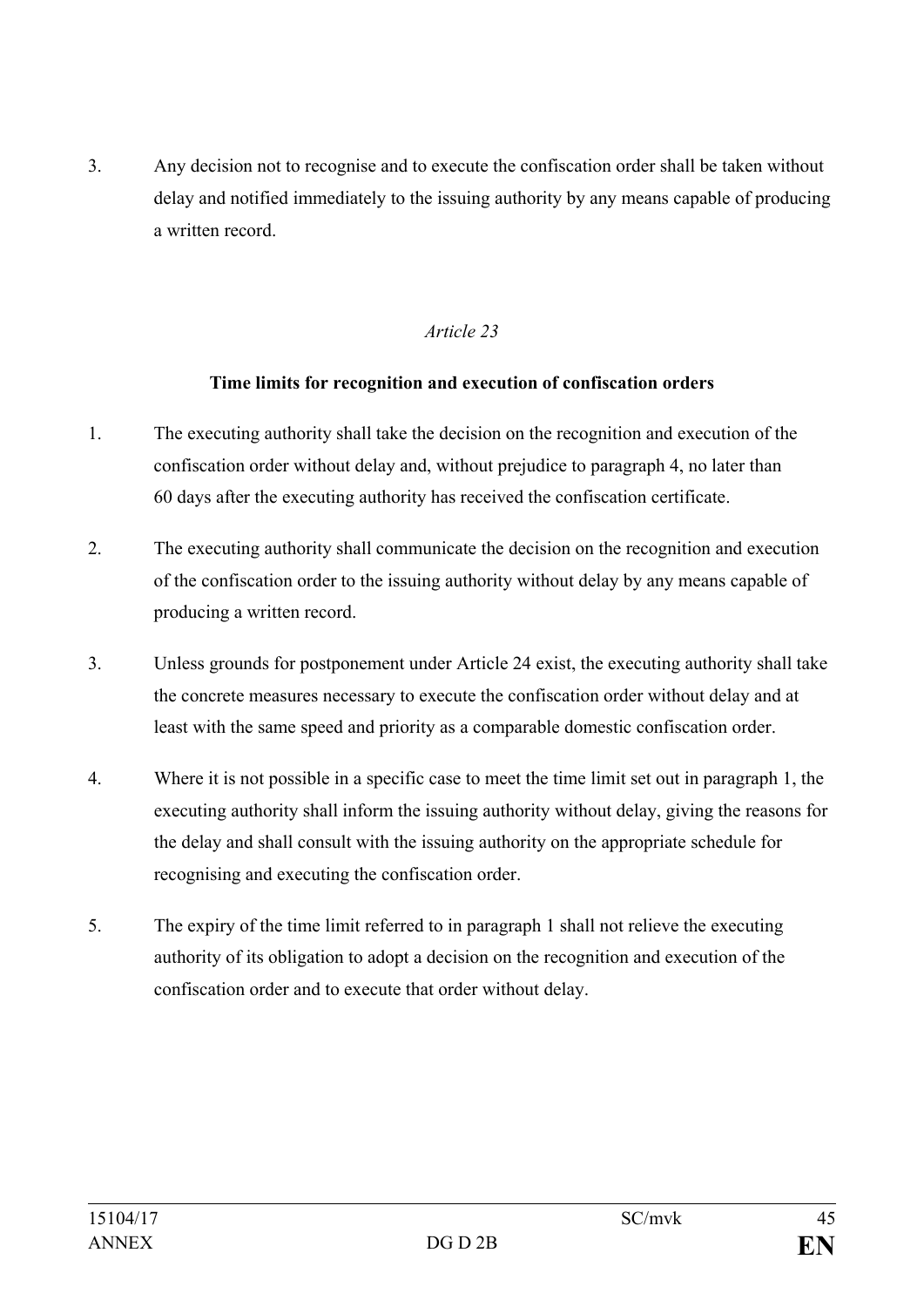#### **Postponement of recognition and execution of confiscation orders**

- 1. The executing authority may postpone the recognition or execution of a confiscation order transmitted in accordance with Article 17 where:
	- (a) its execution might damage an ongoing criminal investigation, in which case the execution of the confiscation order may be postponed until such time as the executing authority deems reasonable;
	- (b) as regards a confiscation order concerning an amount of money, the executing authority considers that there is a risk that the total value derived from the execution of that confiscation order may considerably exceed the amount specified in the confiscation order because of the simultaneous execution of the confiscation order in more than one Member State;
	- (c) where the property is already the subject of ongoing confiscation proceedings in the executing State; or
	- (d) in cases where the legal remedies referred to in Article 33 apply.
- 2. The competent authority of the executing State shall, for as long as the recognition or execution of a confiscation order is postponed, take all the measures it would take in a similar domestic case to prevent the property from no longer being available for the purpose of execution of the confiscation order.
- 3. The executing authority shall report to the issuing authority on the postponement of the execution of the order without delay by any means capable of producing a written record, including the grounds for the postponement and, if possible, the expected duration of the postponement.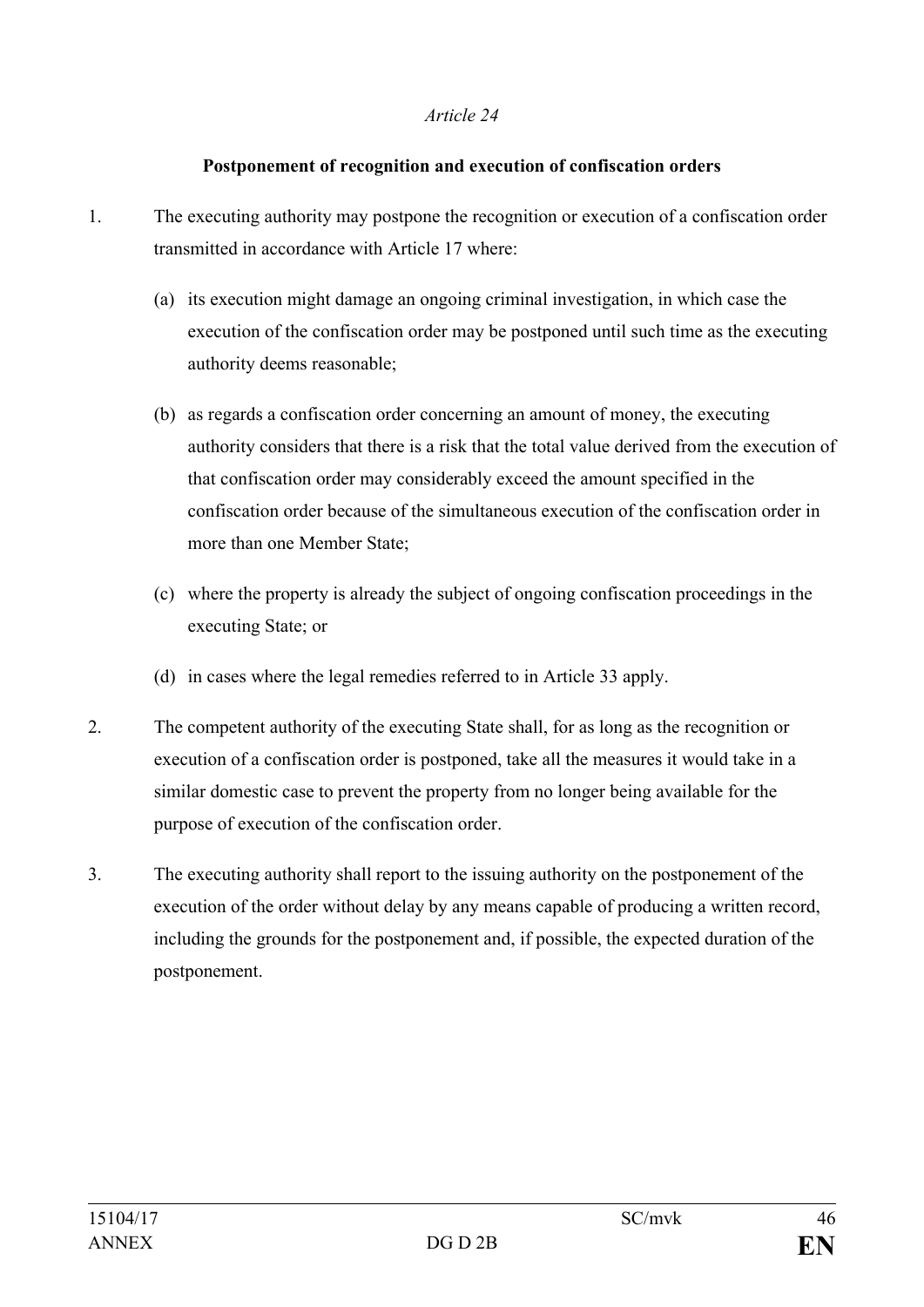4. As soon as there is no longer any ground for postponement, the executing authority shall, without delay, take the measures necessary to execute the order and inform the issuing authority thereof by any means capable of producing a written record.

# *Article 25*

## **Impossibility to execute a confiscation order**

- 1. Where an executing authority considers that it is impossible to execute a confiscation order, it shall notify the issuing authority thereof without delay.
- 2. Before notifying the issuing authority in accordance with paragraph 1, the executing authority shall, where appropriate, consult with the issuing authority without delay in order to find a solution, taking into acount also the possibilities provided for under Article 21(2) or (3).
- 3. The non-execution of a confiscation order under this Article can only be justified if the property:
	- (a) has already been confiscated;
	- (b) has disappeared;
	- (c) has been destroyed;
	- (d) cannot be found in the location indicated on the certificate; or
	- (e) cannot be found because its location has not been indicated in a sufficiently precise manner, despite the consultations referred to in paragraph 2.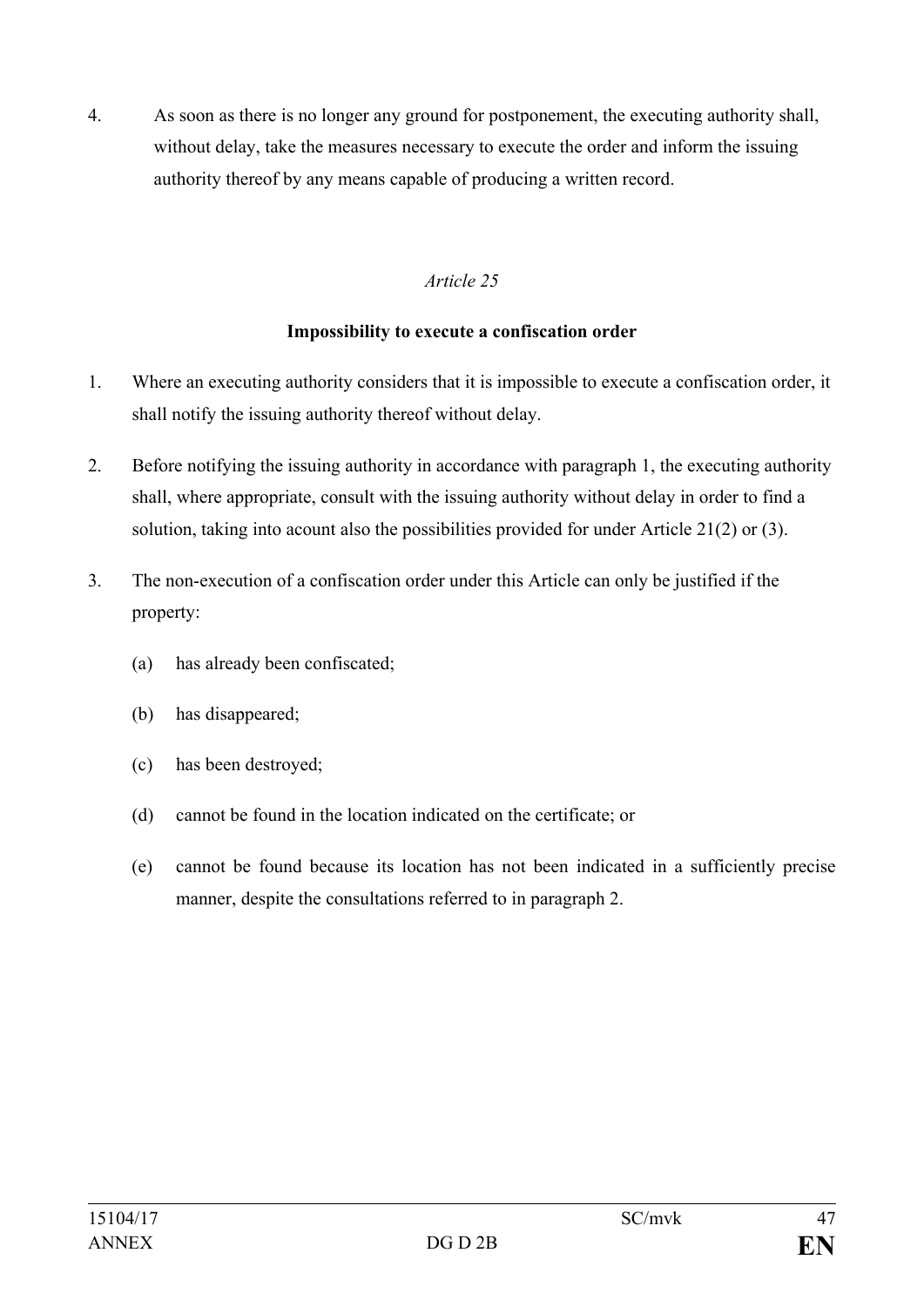- 4. As regards the situations referred to in paragraph 3 under (b), (d) and (e), if the executing authority subsequently obtains information allowing it to locate the property, the executing authority may execute the confiscation order without a new certificate having to be transmitted, provided that the executing authority, prior to executing the confiscation order, has verified with the issuing authority that the confiscation order is still valid.
- 5. Notwithstanding paragraph 3, in case the issuing authority has indicated that property of equivalent value could be confiscated, the non-execution of a confiscation order under this Article can be justified if one of the circumstances set out in paragraph 3 exists and there is no property of equivalent value that can be confiscated.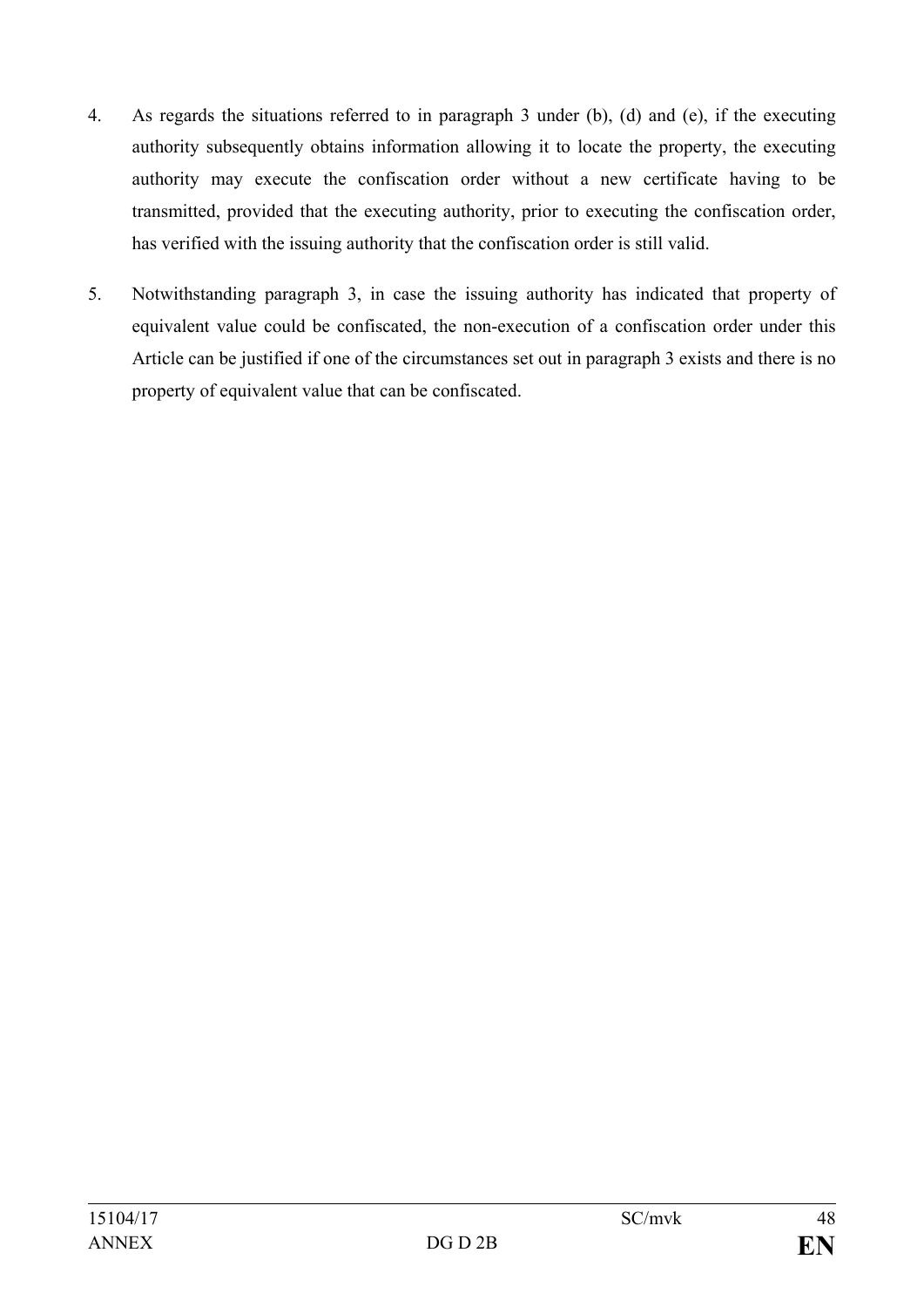## **CHAPTER IV**

## **GENERAL PROVISIONS**

# *Article 26*

# **Law governing execution**

- 1. The execution of the freezing order or the confiscation order shall be governed by the law of the executing State and its authorities shall be solely competent to decide on the procedures for the execution thereof and to determine all the measures relating thereto.
- 2. A freezing order or a confiscation order issued against a legal person shall be executed even if the executing State does not recognise the principle of criminal liability of legal persons.
- 3. Notwithstanding Article 21(2) and (3), the executing State may not impose measures alternative to the freezing order or the confiscation order transmitted pursuant to Articles 5 and 17, without the consent of the issuing State.

# *Article 26a*

# **Cooperation between Asset Recovery Offices**

Member States shall ensure that their Asset Recovery Offices cooperate with each other for the purposes of the facilitation of the tracing and identification of proceeds of crime and other crime related property which may become the object of a freezing order or a confiscation order, in accordance with Council Decision 2007/845/JHA of 6 December 2007 concerning cooperation between Asset Recovery Offices of the Member States in the field of tracing and identification of proceeds from, or other property related to, crime.**[18](#page-48-0)**

<span id="page-48-0"></span><sup>18</sup> **<sup>18</sup>** OJ L 332, 18.12.2007, p.103.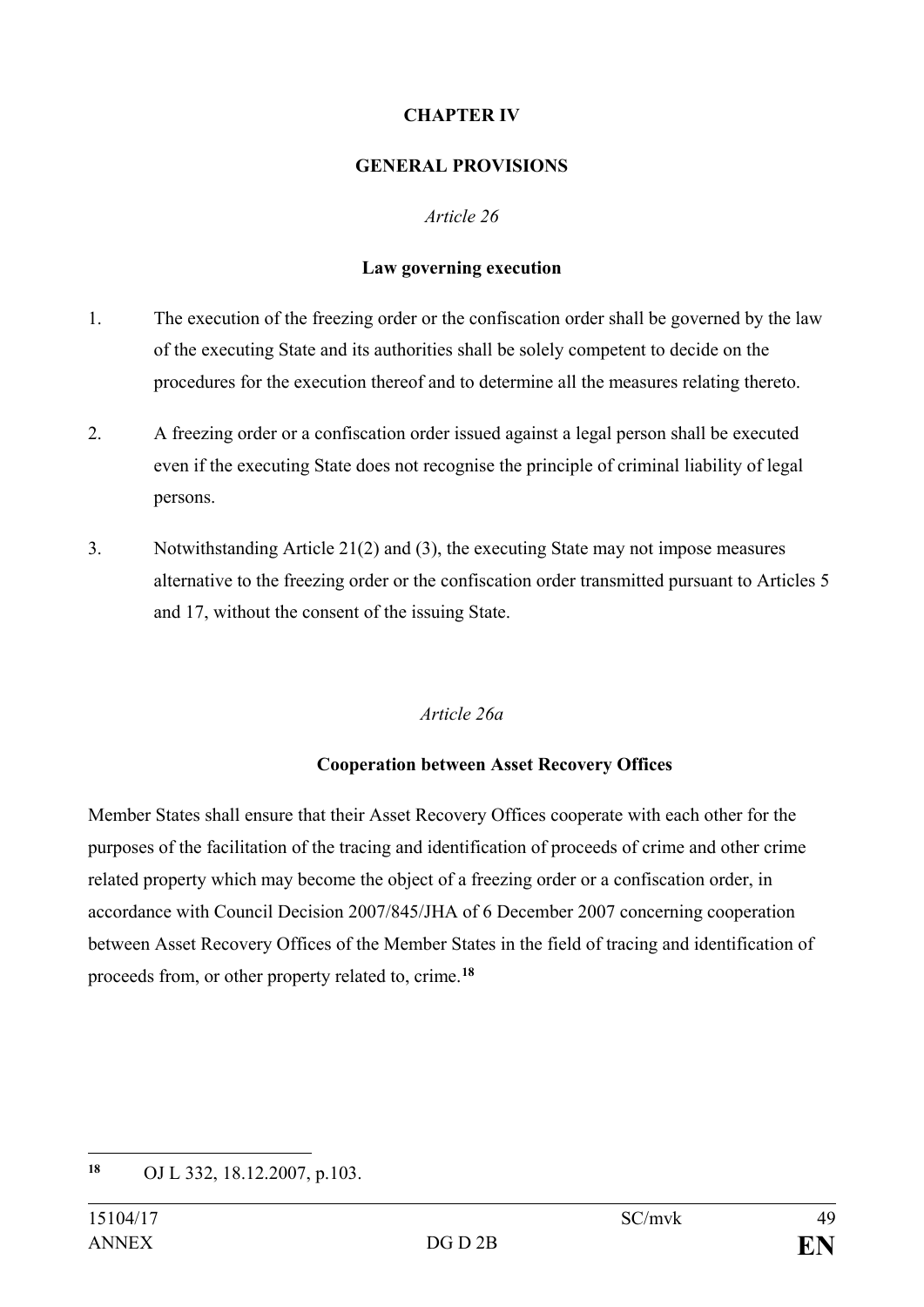## **Notification on the competent authorities**

- 1. By … *[date of application of this Regulation]*, each Member State shall inform the Commission of the authority or authorities as defined in Article 2(8) and (9) that are competent under its national law in the cases that Member State is respectively:
	- (a) the issuing State, or
	- (b) the executing State.
- 2. If it is necessary because of the structure of its internal legal system, each Member State may designate one or more central authorities to be responsible for the administrative transmission and reception of certificates relating to freezing orders and confiscation orders and for assisting its competent authorities. The Member States shall inform the Commission of those authorities.
- 3. The Commission shall make the information received available to all Member States.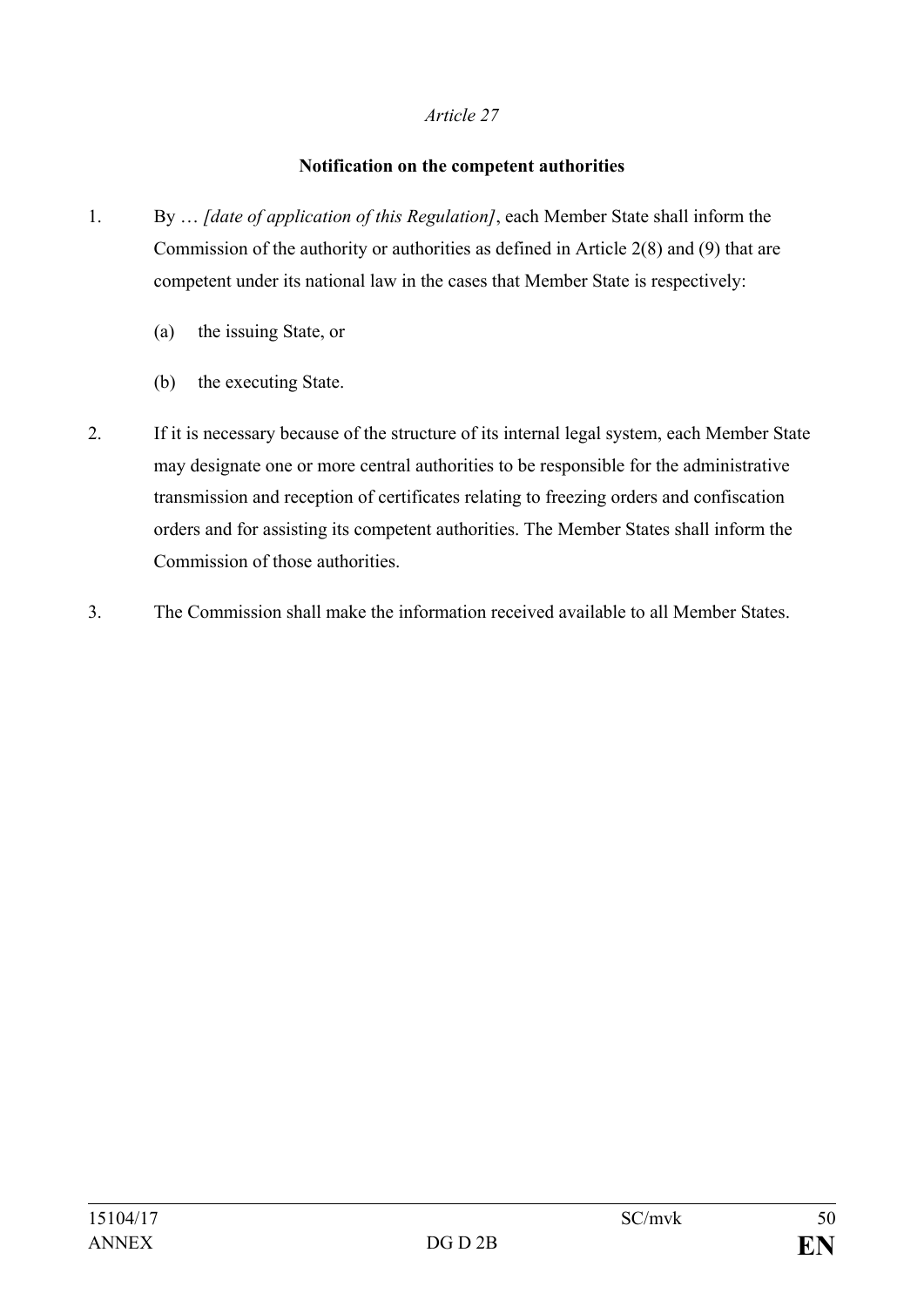## **Communication**

- 1. Where necessary, the issuing authority and the executing authority shall consult each other to ensure the efficient application of this Regulation, using any appropriate means of communication.
- 2. All communications, including those intended to deal with difficulties concerning the transmission or authentication of any document needed for the execution of the freezing order or the confiscation order, shall be made directly between the issuing authority and the executing authority, and where the Member State has designated a central authority in accordance with Article 27(2), shall be made with the involvement of that central authority.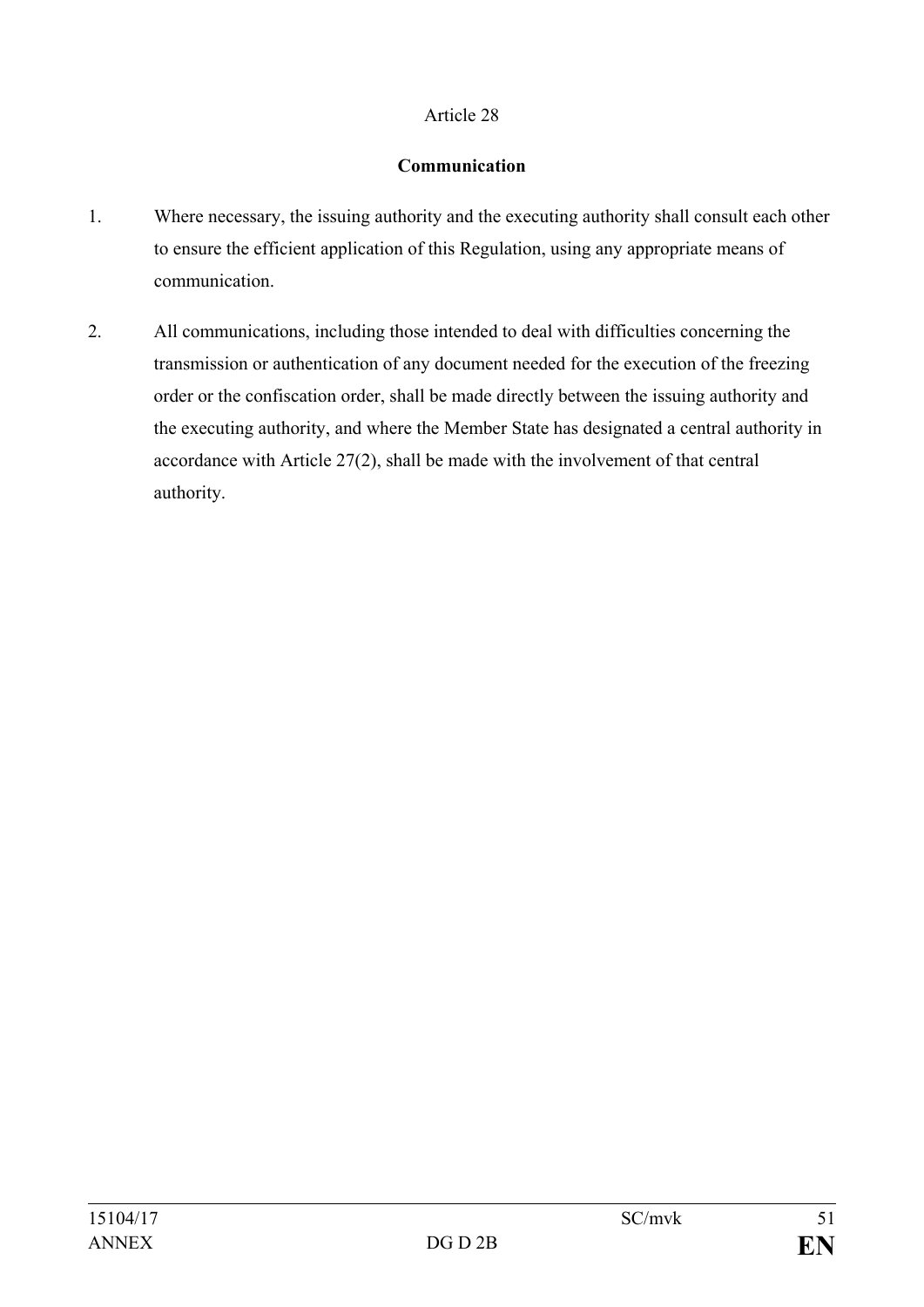### **Multiple orders**

- 1. If the executing authority receives two or more freezing or confiscation orders from different Member States against the same person, and that person does not have sufficient property in the executing State to satisfy all of the orders, or if the executing authority receives two or more freezing orders or confiscation orders in respect of the same specific item of property, the executing authority shall decide which of the orders to execute in accordance with the law of the executing State, without prejudice to the possibility of postponing the execution of a confiscation order in accordance with Article 24.
- **2**. In taking its decision, the executing authority shall, where possible, give priority to the interests of victims. It shall also take all other relevant circumstances into account, including the following:
	- (a) whether the assets are frozen;
	- (b) the dates of the respective orders and their dates of transmission;
	- (c) the seriousness of the offence concerned; and
	- (d) the place where the offence has been committed.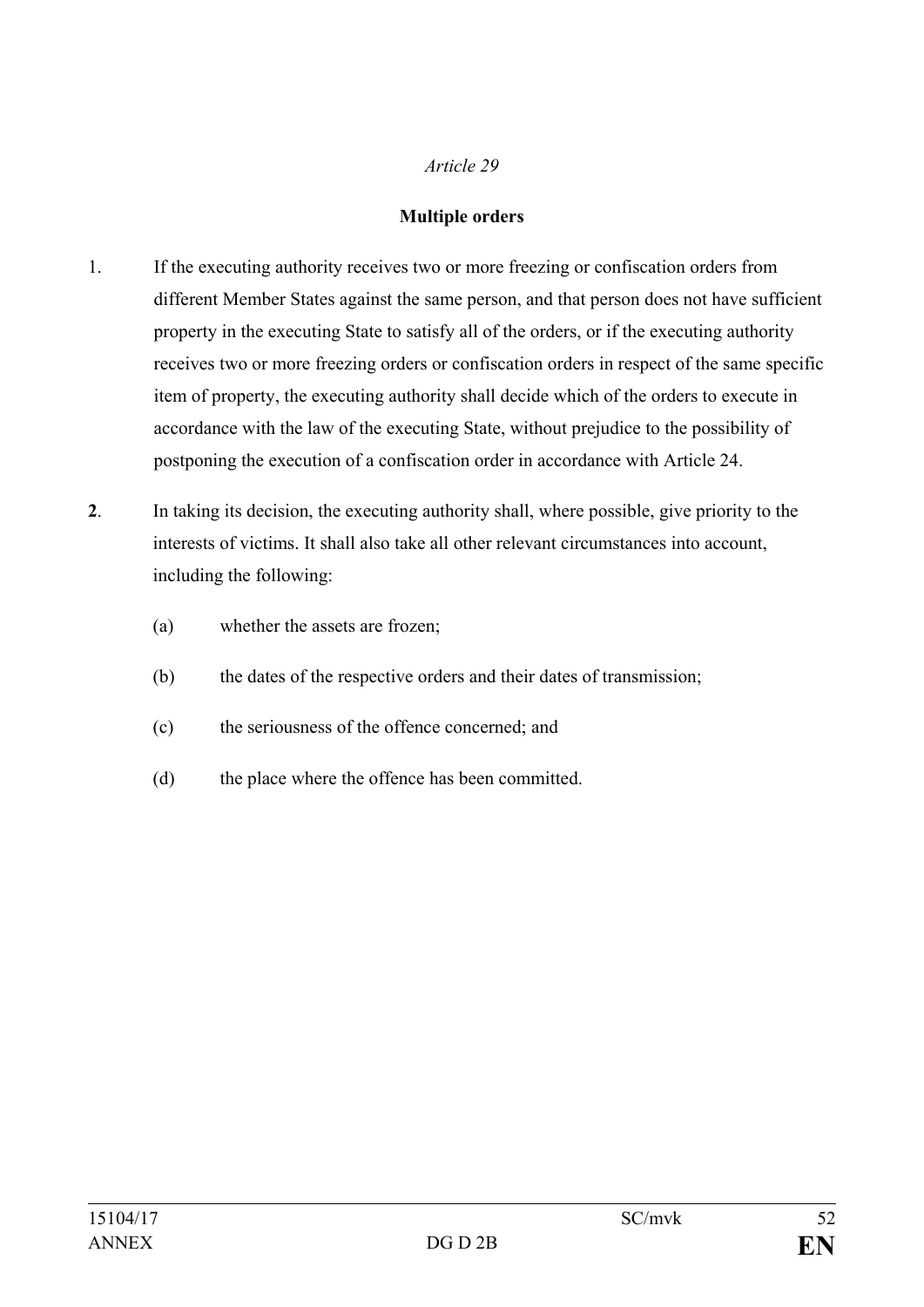## **Termination of the execution of a freezing order or a confiscation order**

- 1. The issuing authority shall, without delay, withdraw the freezing certificate or confiscation certificate when the freezing order or confiscation order ceases to be enforceable or is no longer valid.
- 2. The issuing authority shall immediately inform the executing authority, by any means capable of producing a written record, of the withdrawal of a freezing order or confiscation order, as well as of any decision or measure that causes a freezing order or confiscation order to be withdrawn.
- 3. The executing authority shall terminate the execution of the freezing order or confiscation order as soon as it has been informed by the issuing authority in accordance with paragraph 2, in so far as the execution has not yet been completed.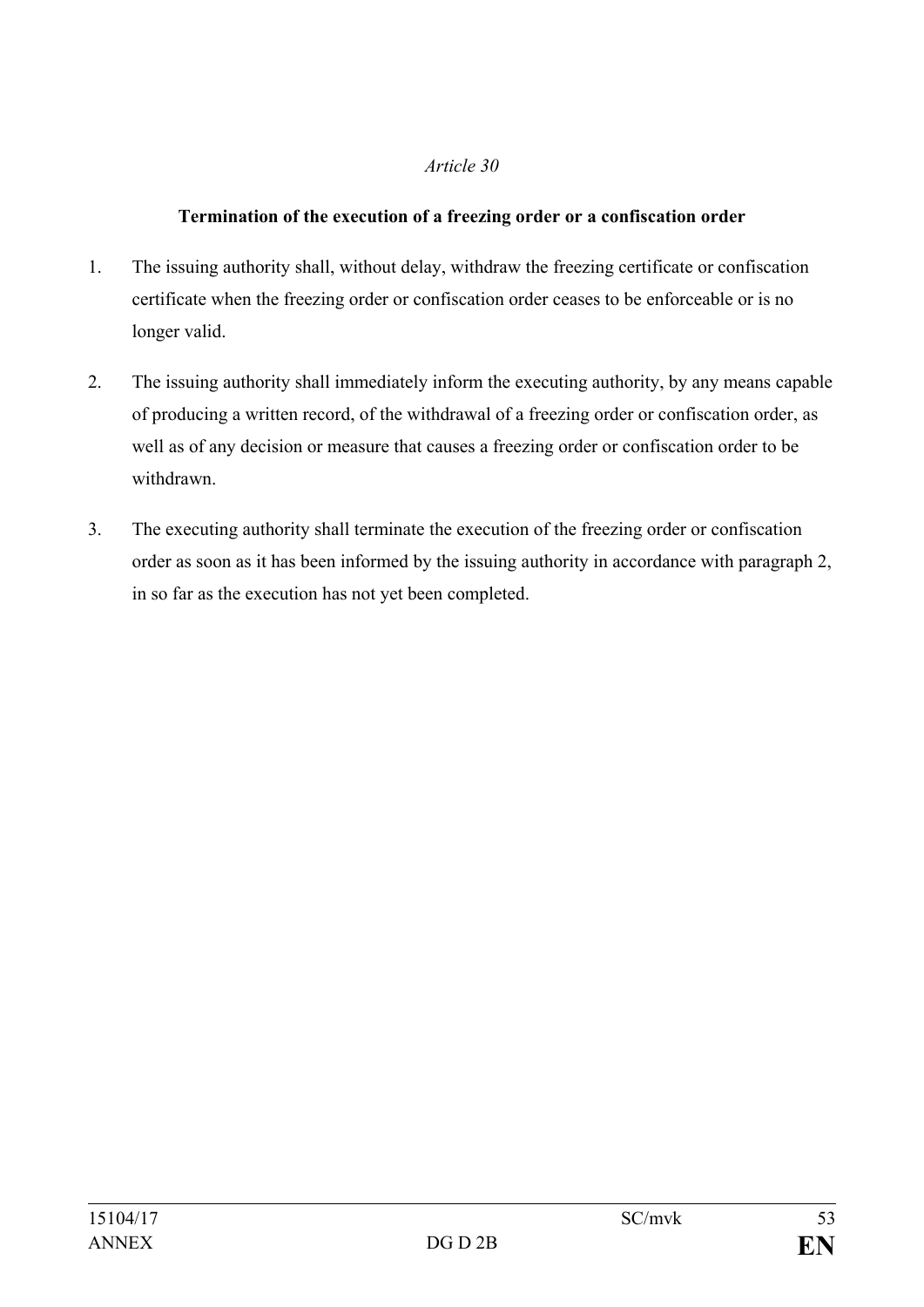# **Management of frozen and confiscated property**

- 1. The management of frozen and confiscated property shall be governed by the law of the executing State.
- 2. The executing State shall manage the frozen or confiscated property with a view to preventing its depreciation in value. To that end, the executing State shall have the possibility of selling or transferring frozen property, having regard to Article 10 of Directive 2014/42/EU.
- 3. Frozen property, or money obtained after selling such property in accordance with paragraph 2, shall remain in the executing State until a confiscation order has been submitted and that order has been executed, without prejudice to the possibility of restitution of property as foreseen in Article 31a.
- 4. The executing State shall not be required to sell or return specific items covered by a confiscation order which constitute cultural objects, as defined in Article 2(1) of Directive 2014/60/EU of the European Parliament and the Council. **[19](#page-53-0)** This Regulation shall not affect the obligation to return cultural objects under that Directive.

<span id="page-53-0"></span><sup>19</sup> **<sup>19</sup>** Directive 2014/60/EU of the European Parliament and of the Council of 15 May 2014 on the return of cultural objects unlawfully removed from the territory of a Member State (OJ L 159, 28.5.2014, p. 1).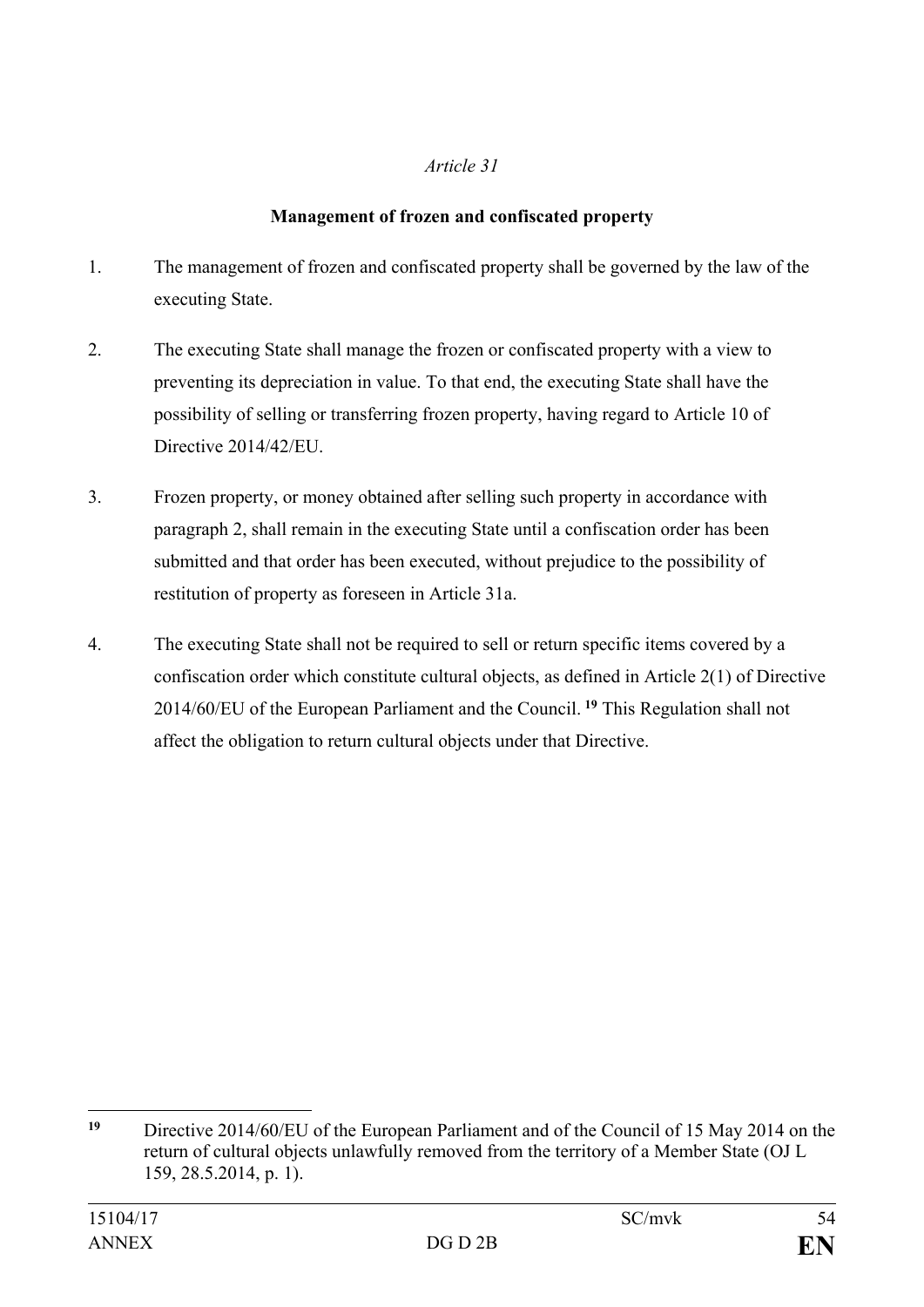### Article 31a

### **Restitution of frozen property to the victim**

- 1. Where the issuing authority or another competent authority of the issuing State has issued a decision, in accordance with its national law, to restitute frozen property to the victim, the issuing authority shall include information on such decision in the freezing certificate, referred to in Article 7, or communicate information on such decision at a later stage to the executing authority.
- 2. Where an executing authority has received information on a decision to restitute frozen property as referred to in paragraph 1, it shall take the necessary measures to ensure that when the property concerned is frozen, such property shall be restituted as soon as possible to the victim, in accordance with rules of procedure of the executing State, where necessary via the issuing State, provided that:
	- (a) the title of the victim to the property is not contested;
	- (b) the property is not required as evidence in criminal proceedings in the executing State;
	- (c) the rights of affected persons are not prejudiced.
- 3. Where an executing authority is not satisfied that the conditions of paragraph 2 have been met, it shall consult with the issuing authority without delay and by any appropriate means in order to find a solution. If no solution can be found, the executing authority may decide not to restitute the frozen property to the victim.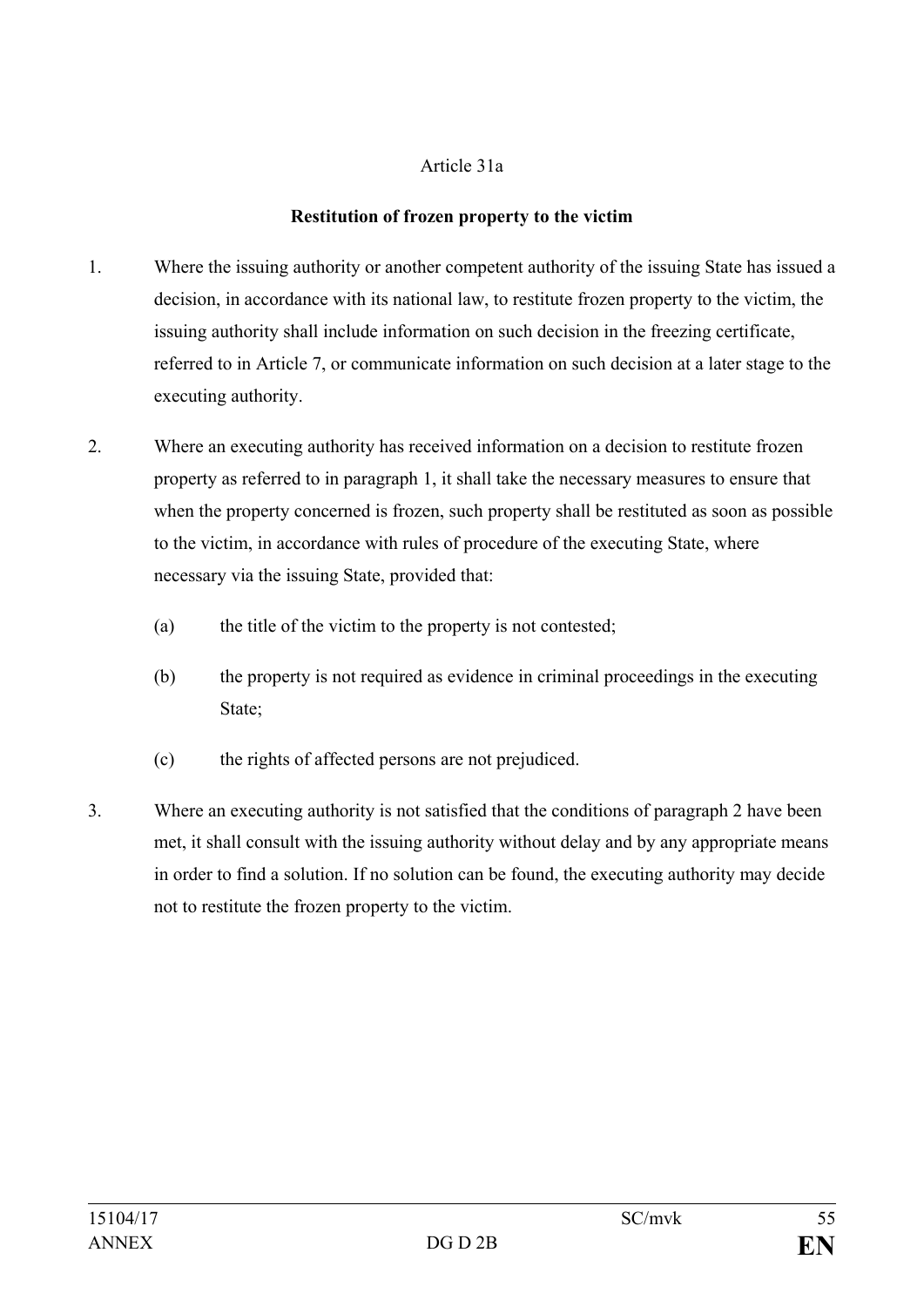### Article 31b

### **Disposal of confiscated property or money obtained after selling such property**

- 1. Where the issuing authority or another competent authority of the issuing State has issued a decision, in accordance with its national law, either to restitute confiscated property to the victim or to compensate the victim, the issuing authority shall include information on such decision in the confiscation certificate, referred to in Article 20, or communicate information on such decision at a later stage to the executing authority.
- 2. Where an executing authority has received information on a decision to restitute confiscated property to the victim as referred to in paragraph 1, it shall take the necessary measures to ensure that when the property concerned is confiscated, this property shall be restituted as soon as possible to the victim, where necessary by transferring it to the issuing **State**
- 3. Where it is not possible for the executing authority to restitute the property to the victim in accordance with paragraph 2, but money has been obtained as a result of the execution of a confiscation order in relation to that property, the corresponding sum is to be transferred to the victim for the purposes of restitution, where necessary via the issuing State. Any remaining property is to be disposed of in accordance with paragraph 7.
- 4. Where an executing authority has received information on a decision to compensate the victim as referred to in paragraph 1, and money has been obtained as a result of the execution of a confiscation order, the corresponding sum, in so far as it does not exceed the amount indicated in the certificate, is to be transferred to the victim for the purposes of compensation, where necessary via the issuing State. Any remaining property is to be disposed of in accordance with paragraph 7.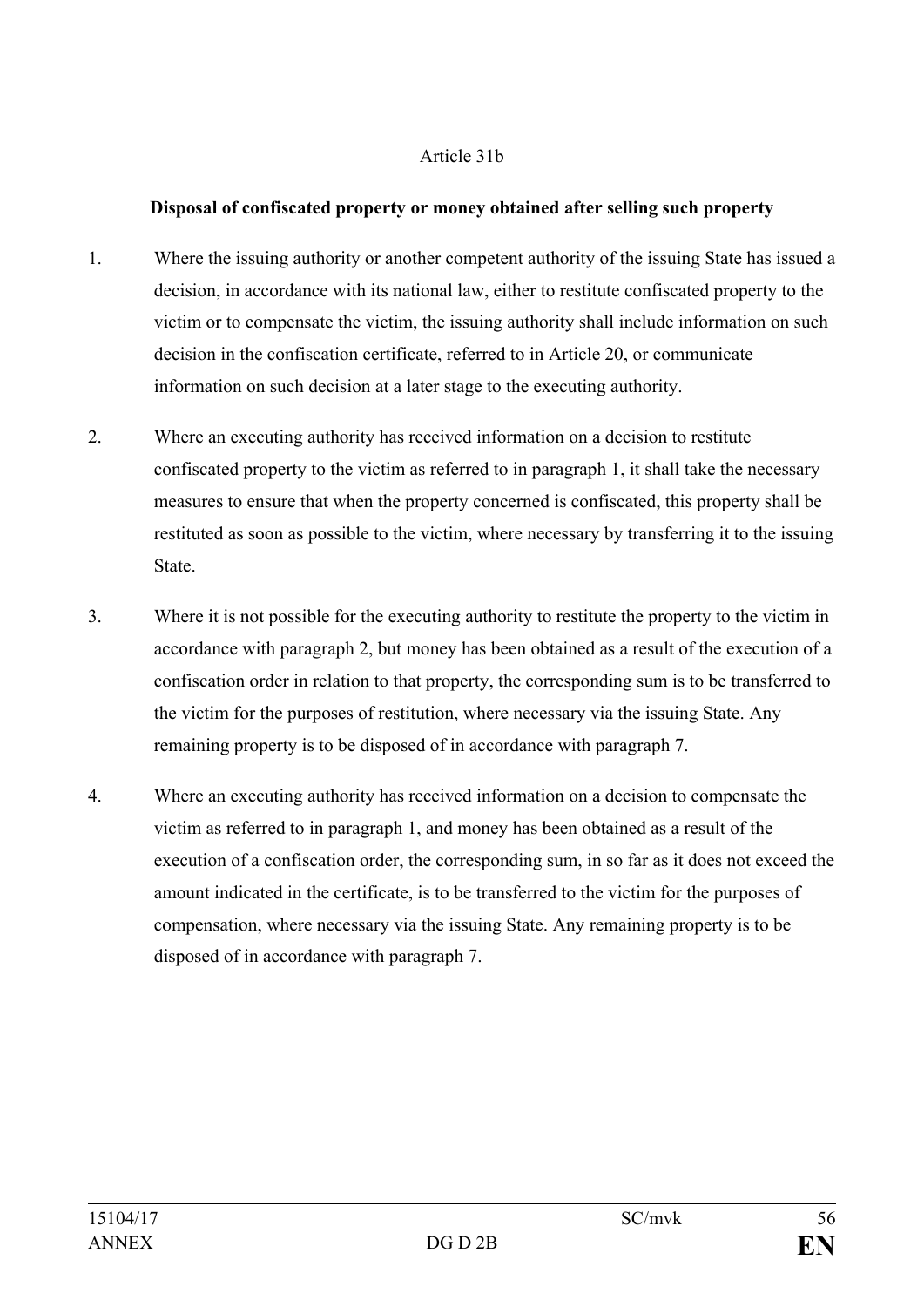- 5. If a procedure to restitute or compensate the victim is pending in the issuing State, the issuing authority shall inform the executing authority accordingly. The executing State shall withhold the disposition of the confiscated property until the information on the decision to restitute or compensate the victim is communicated to the executing authority, even where the confiscation order has already been executed.
- 6. Without prejudice to paragraphs 1-5, property other than money that has been obtained as a result of the execution of the confiscation order, shall be disposed of in accordance with the following rules:
	- (a) the property may be sold, in which case the proceeds of the sale are to be disposed of in accordance with Article 31b, paragraph 7;
	- (b) the property may be transferred to the issuing State, provided that, if the confiscation order covers an amount of money, the property may only be transferred to the issuing State when the issuing authority has given its consent;
	- (c) if it is not possible to apply point (a) or (b), the property may be disposed of in another way in accordance with the law of the executing State;
	- (d) the property may be used for public interest or social purposes in the executing State in accordance with its laws, subject to the agreement of the issuing State.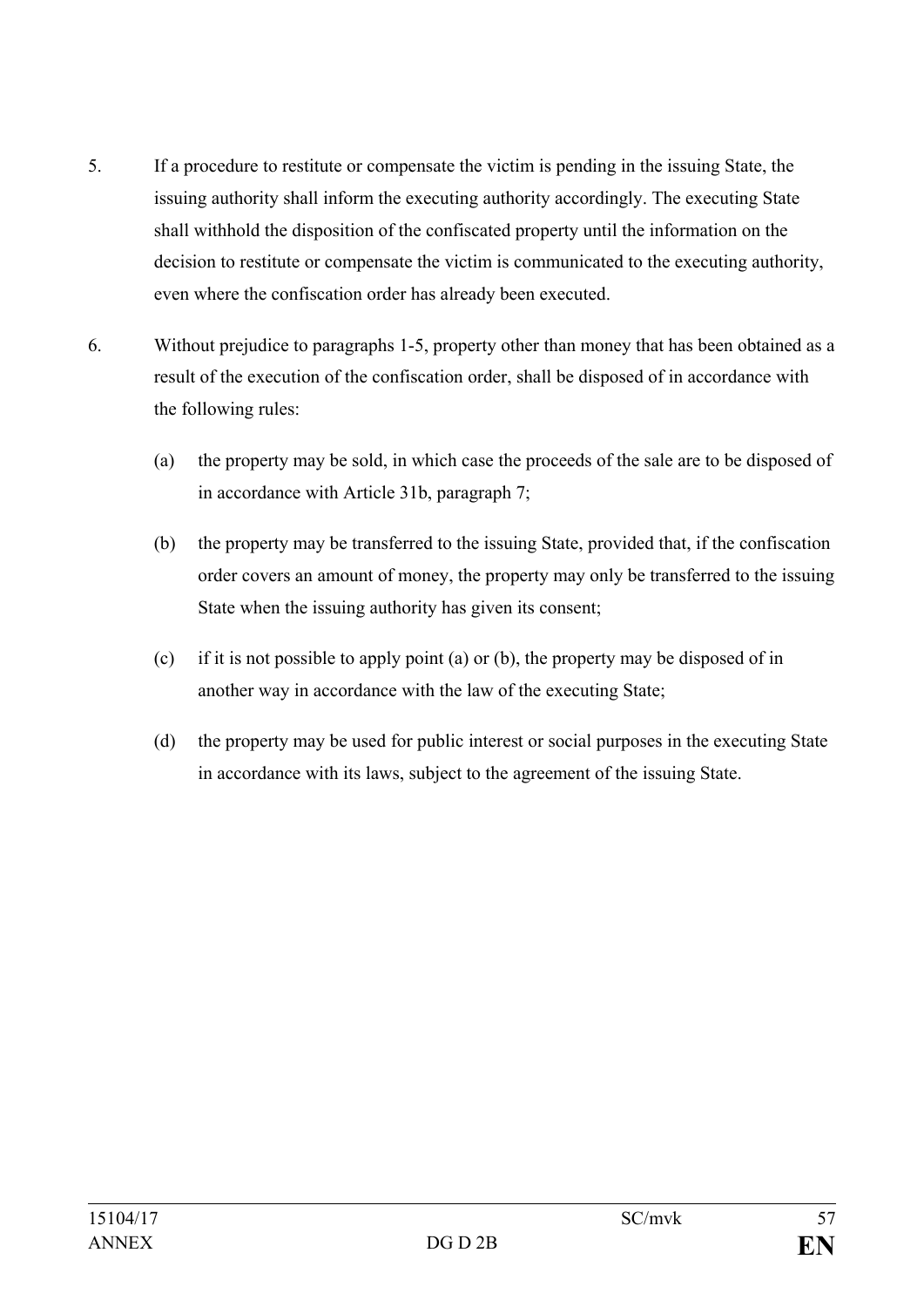- 7. Unless the confiscation order is accompanied by a decision to restitute property to the victim or compensate that person in accordance with paragraphs 1-5, or unless otherwise agreed by the Member States involved, the executing State shall dispose of the money obtained as a result of the execution of a confiscation order as follows:
	- (a) if the amount obtained from the execution of the confiscation order is equal to or less than EUR 10 000, the amount is to accrue to the executing State;
	- (b) if the amount obtained from the execution of the confiscation order is more than EUR 10 000, 50 % of the amount is to be transferred by the executing State to the issuing State.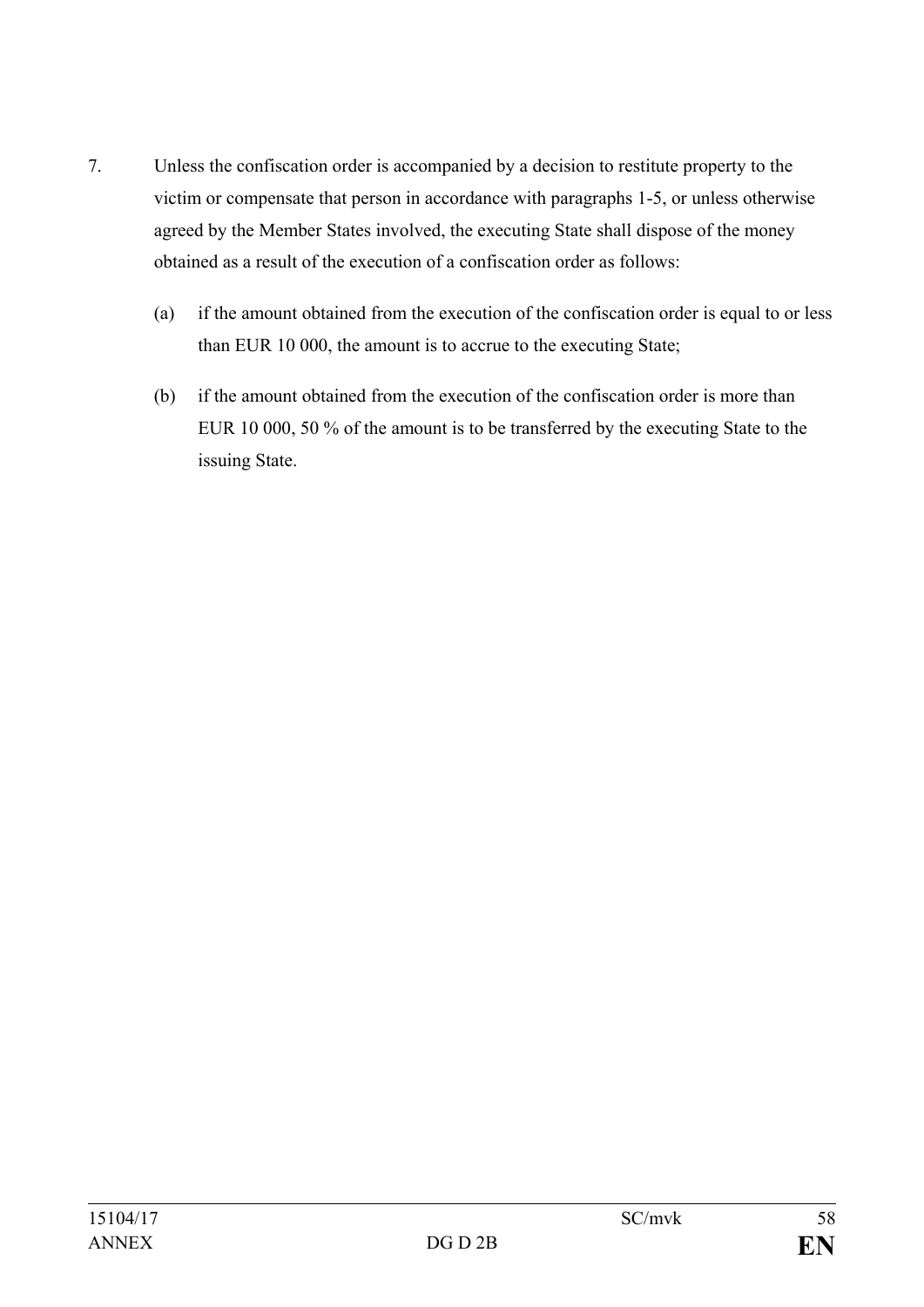## **Costs**

- 1. Each Member State shall bear its own costs resulting from the application of this Regulation, without prejudice to the provisions relating to the disposal of confiscated property set out in Article 31.
- 2. The executing authority may submit a proposal to the issuing authority that the costs be shared where it appears, either before or after the execution of a freezing order or a confiscation order, that the execution of the order entails large or exceptional costs.

Following such a proposal, which shall be accompanied by a detailed breakdown of the costs by the executing authority, the issuing authority and the executing autority shall consult with each other. Where appropriate, Eurojust can facilitate such consultations.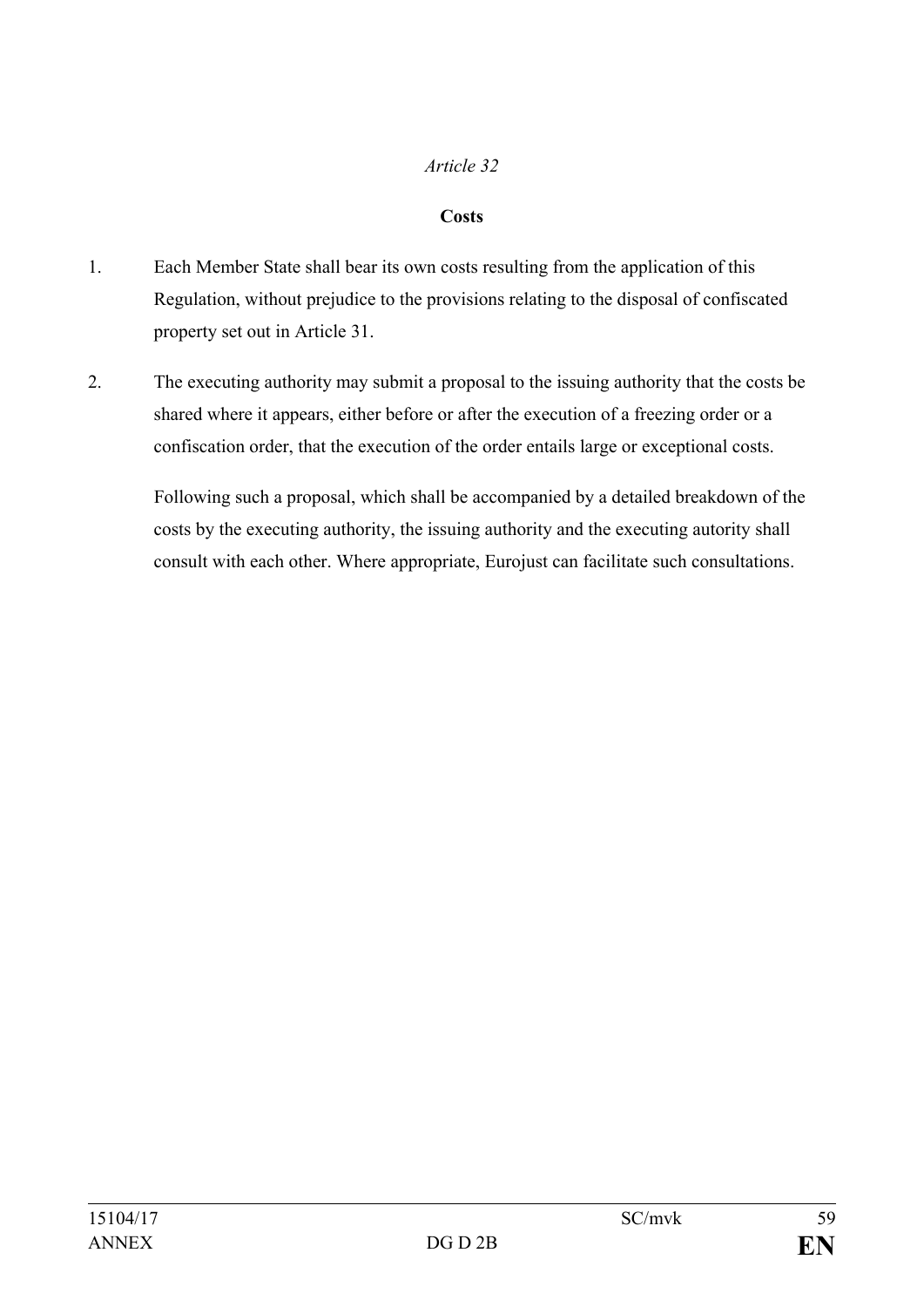## *Article 32a*

## **Obligation to inform affected persons**

- 1. Without prejudice to Article 12, following the execution of a freezing order and following the decision to recognise and execute a confiscation order, the executing authority shall, in accordance with procedures under its national law and in so far as possible, inform the affected persons known to it of such execution and of such decision without delay.
- 2. The information to be provided in accordance with paragraph 1 shall state the authority who issued the order and the legal remedies available under the national law of the executing State.
- 3. Where the information referred to in paragraph 1 is to be provided to the person against whom a freezing order or confiscation order was issued, or the person whose property has been the subject of that order, it shall also state, at least in a brief manner, the reasons for this order.
- 4. Where appropriate, the executing authority may ask the issuing authority for assistance in carrying out the tasks referred to in paragraph 1.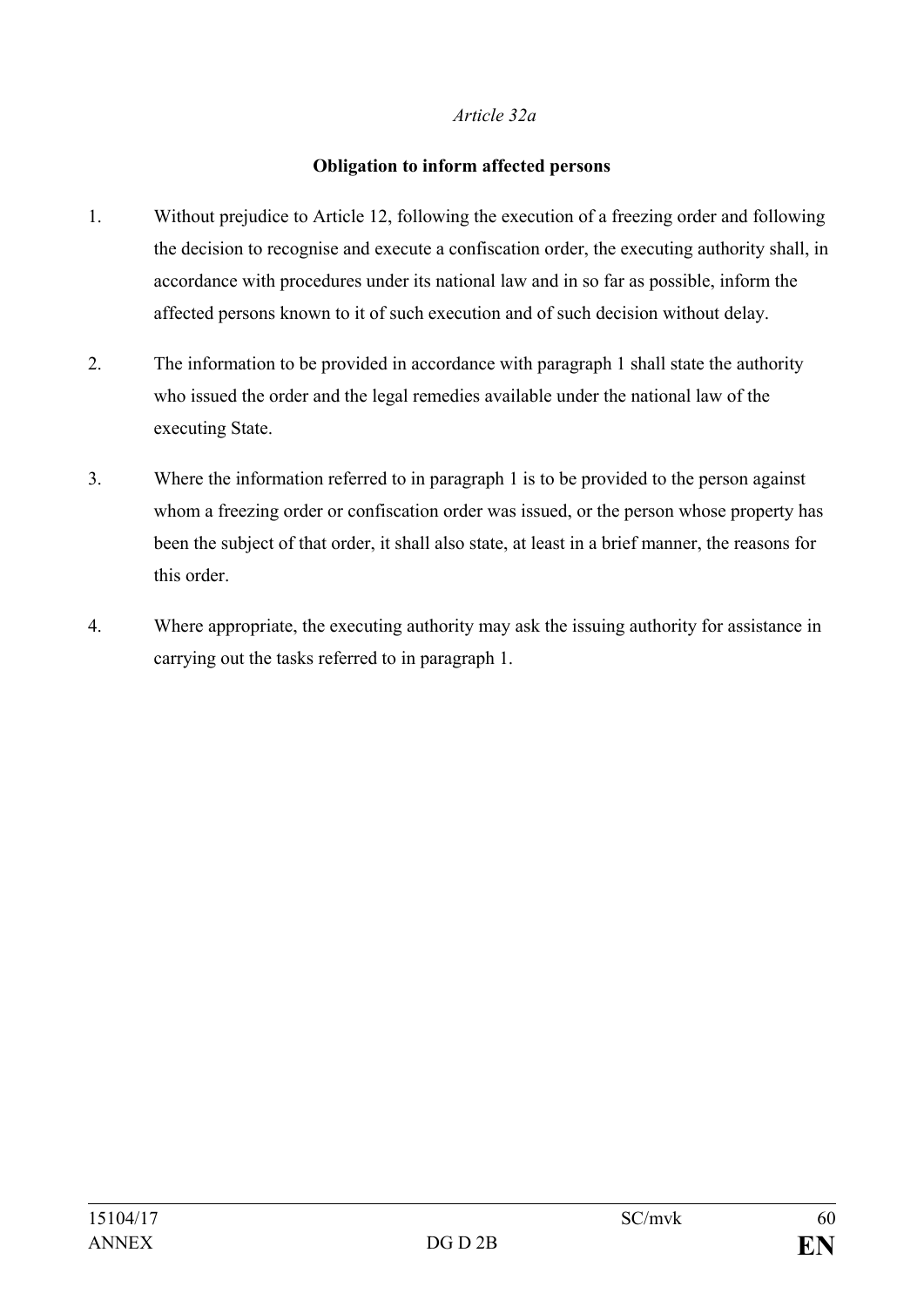#### **Legal remedies in the executing State against the recognition and execution**

#### **of a freezing order or a confiscation order**

- 1. Affected persons shall have the right to legal remedies in the executing State against the decision on the recognition and execution of orders pursuant to Articles 8 and 21 of this Regulation. The right to a legal remedy shall be exercised before a court in the executing State in accordance with its national law. As regards confiscation orders, the action may have suspensive effect if the law of the executing State so provides.
- 2. The substantive reasons for issuing the freezing order or the confiscation order shall be challenged only before a court in the issuing State.
- 3. The competent authority of the issuing State shall be informed of any legal remedy filed in accordance with paragraph 1.

## Article 34

## **Reimbursement**

- 1. Where the executing State is responsible under its national law for injury to an affected person because of the execution of a freezing order or a confiscation order transmitted to it pursuant to Articles 5 and 1**7**, the issuing State shall reimburse the executing State for any damages paid to the affected person unless the issuing State can demonstrate to the executing State that the injury, or any part of it, was exclusively due to the conduct of the latter State, in which case the issuing and executing States shall agree between them on the amount to be reimbursed.
- 2. Paragraph 1 is without prejudice to the law of the Member States on claims by natural or legal persons for compensation for damage.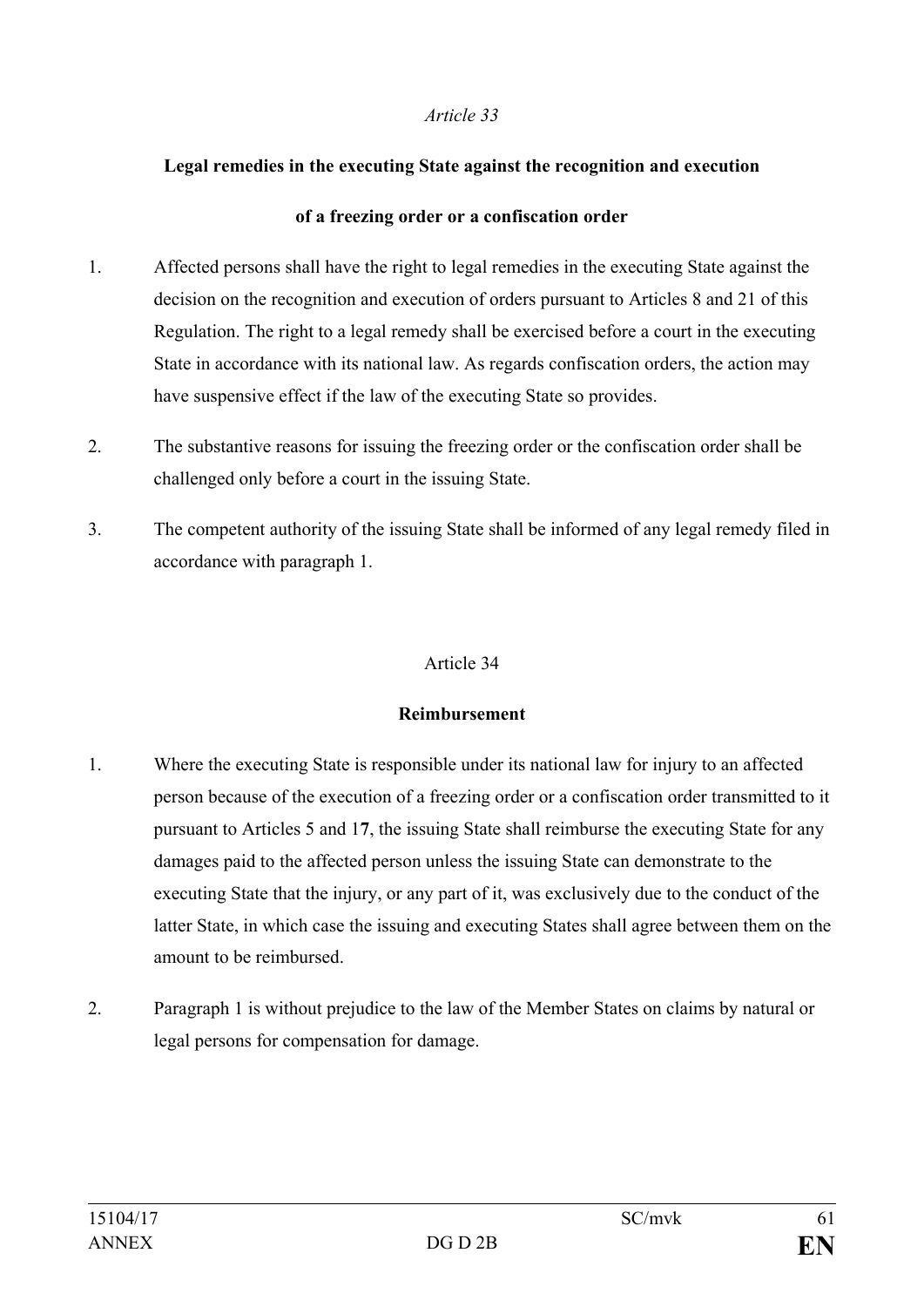# *CHAPTER V*

## **FINAL PROVISIONS**

## *Article 35*

### **Statistics**

- 1. Member States shall regularly collect and maintain comprehensive statistics from the relevant authorities, and shall send them to the Commission each year. Those statistics shall include, in addition to the information provided for in Article 11(2) of Directive 2014/42/EU, the number of freezing orders and confiscation orders received by a Member State from other Member States
	- (a) that were recognised and executed;
	- (b) the recognition and execution of which were refused.
- 2. Member States shall also send each year the following statistics to the Commission, if they are available at a central level in the Member State concerned:
	- (a) the number of cases where a victim was compensated or granted restitution of the property obtained by the execution of a confiscation order under this Regulation;
	- (b) the average duration of the execution of freezing orders and confiscation orders under this Regulation.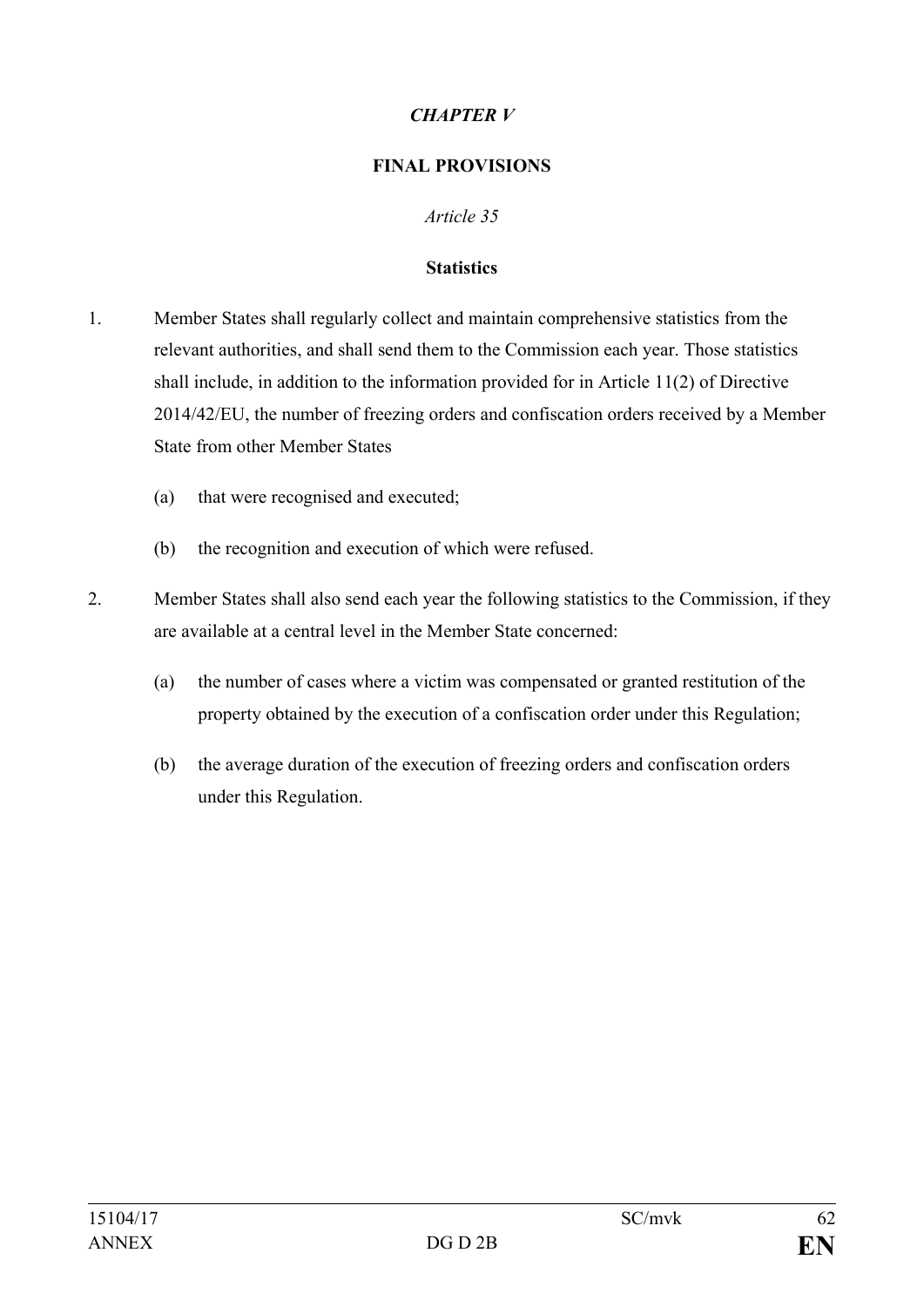#### **Amendments to the certificate and to the form**

The Commission shall be empowered to adopt delegated acts in accordance with Article 37 concerning any amendment to the certificate and the form in Annexes I and II. Such amendments shall be in line with the provisions of this Regulation and shall not affect these provisions.

## *Article 37*

## **Exercise of delegation**

- 1. The power to adopt delegated acts is conferred on the Commission subject to the conditions laid down in this Article.
- 2. The delegation of power referred to in Article 36 shall be conferred for an indeterminate period of time from …*[date of application of this Regulation]*.
- 3. The delegation of powers referred to in Article 36 may be revoked at any time by the European Parliament or by the Council. A decision to revoke shall put an end to the delegation of the power specified in that decision. It shall take effect the day following the publication of the decision in the *Official Journal of the European Union* or at a later date specified therein. It shall not affect the validity of any delegated acts already in force.
- 4. Before adopting a delegated act, the Commission shall consult experts designated by each Member State in accordance with the principles laid down in the Interinstitutional Agreement on Better Law-Making of 13 April 2016.**[20](#page-62-0)**
- 5. As soon as it adopts a delegated act, the Commission shall notify it simultaneously to the European Parliament and to the Council.

<span id="page-62-0"></span> $20$ **<sup>20</sup>** OJ L 123, 12.5.2016, p. 13.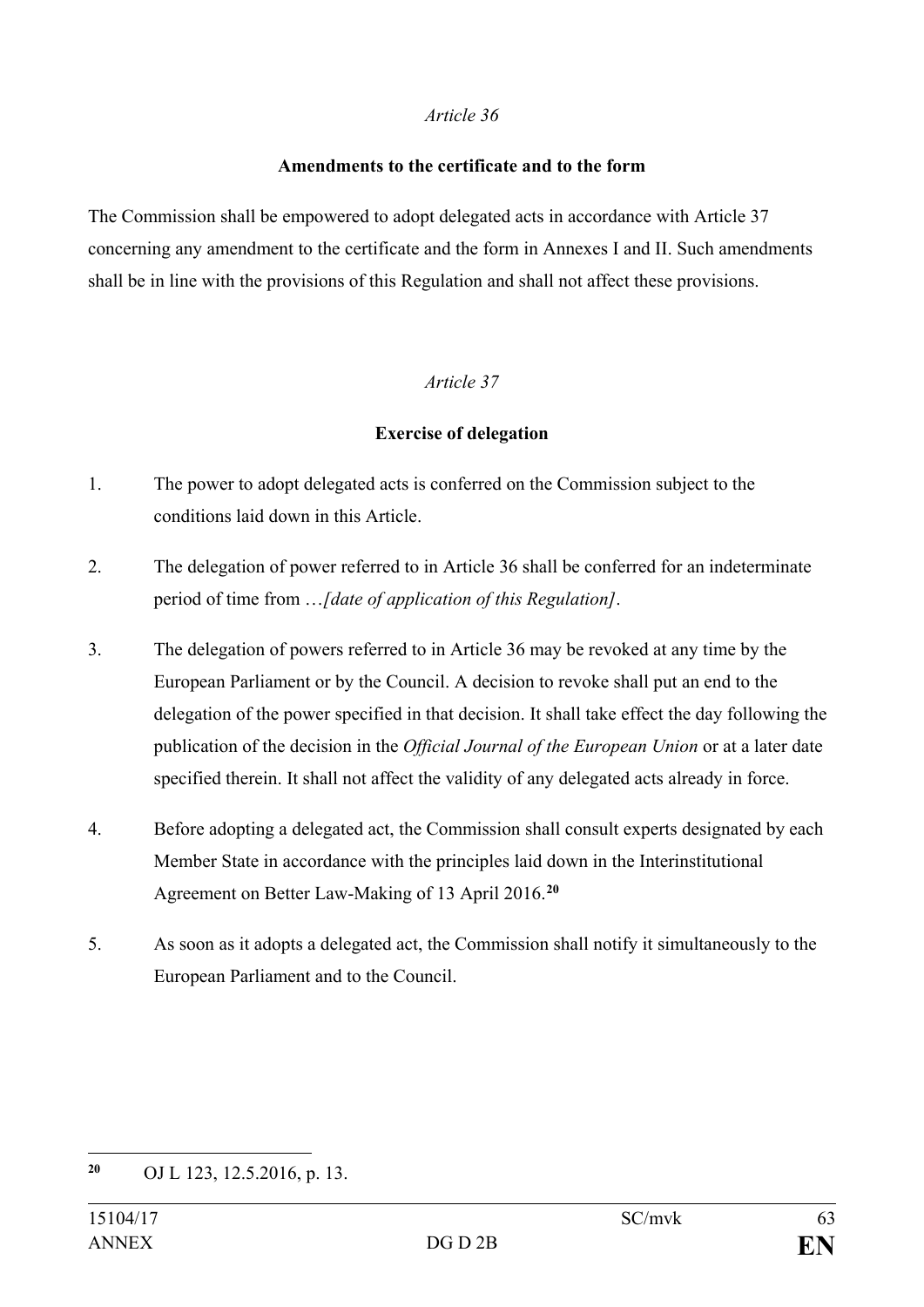6. A delegated act adopted pursuant to Article 36 shall enter into force only if no objection has been expressed either by the European Parliament or the Council within a period of two months of notification of that act to the European Parliament and the Council or if, before the expiry of that period, the European Parliament and the Council have both informed the Commission that they will not object. That period shall be extended by … *[two months]* at the initiative of the European Parliament or of the Council.

## Article 38

## **Review clause**

By … [*five years from the date of application of this Regulation*] at the latest, the Commission shall submit a report to the European Parliament, to the Council and to the European Economic and Social Committee on the application of this Regulation, including on

- a) the possibility for Member States to present and withdraw declarations under Articles 5(2) and 17(2);
- b) the application of Articles 31-31b on the management and disposal of frozen and confiscated property, and on restitution of property to the victim and compensation of the victim.

If necessary, the report shall be accompanied by proposals for adaptation of this Regulation.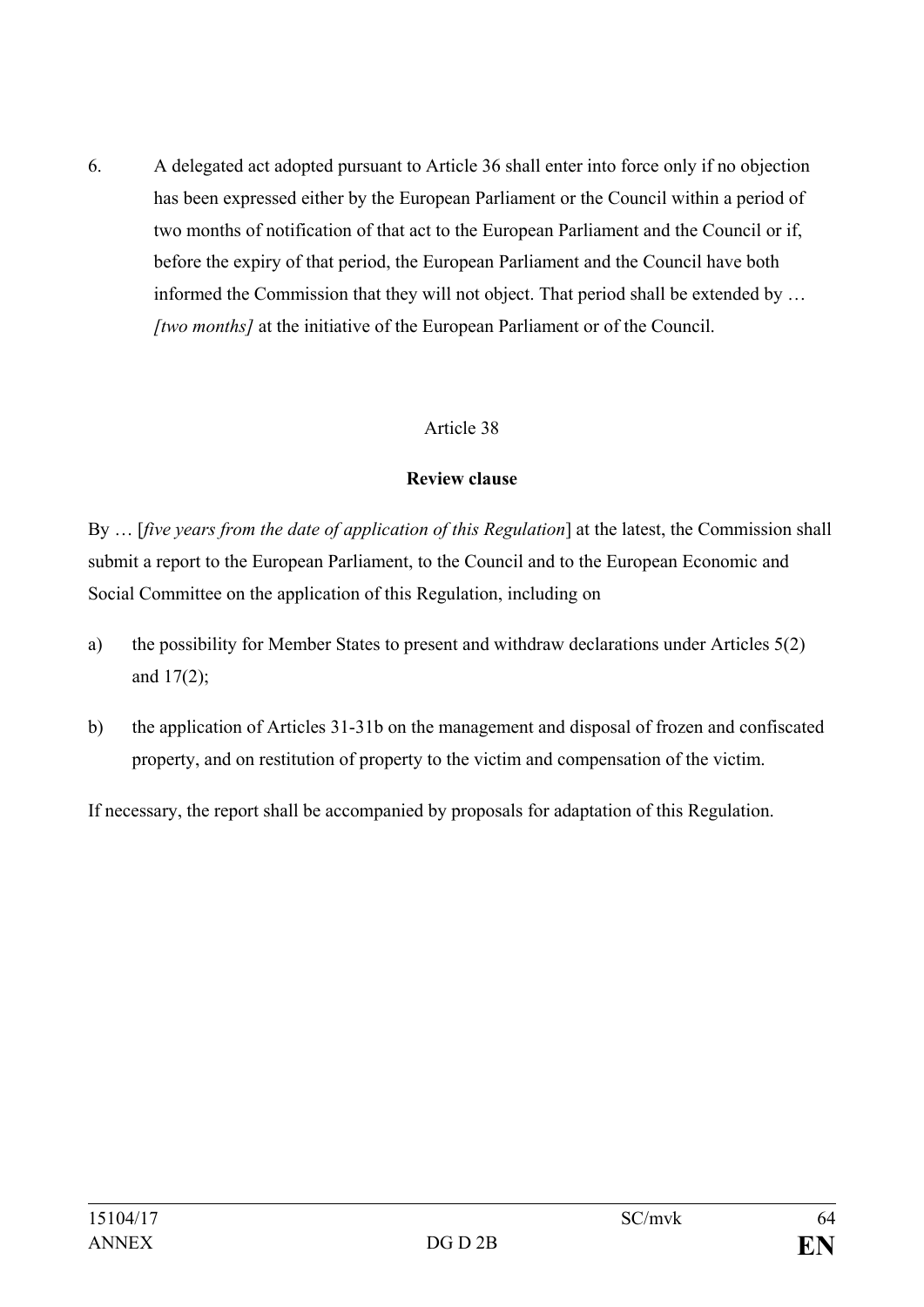#### **Replacement**

This Regulation replaces Framework Decision 2003/577/JHA and Framework Decision 2006/783/JHA between the Member States bound by this Regulation as from …*[date of application of this Regulation]*.

## *Article 40*

## **Entry into force**

This Regulation shall enter into force on the twentieth day following that of its publication in the *Official Journal of the European Union*.

It shall apply from … [*date of entry into force of the Regulation plus 30 months*], with the exception of Article 27, which shall apply from … *[date of entry into force of the Regulation]*.

# *Article 41*

# **Transitional provisions**

- 1. This Regulation shall apply to certificates relating to freezing orders and confiscation orders transmitted on or after … [*date of application of the Regulation*].
- 2. Certificates relating to freezing orders and confiscation orders transmitted before *… [date of application of this Regulation]* shall continue to be governed after that date by Framework Decision 2003/577/JHA and Framework Decision 2006/783/JHA, between the Member States bound by this Regulation until the final execution of the freezing order or the confiscation order.